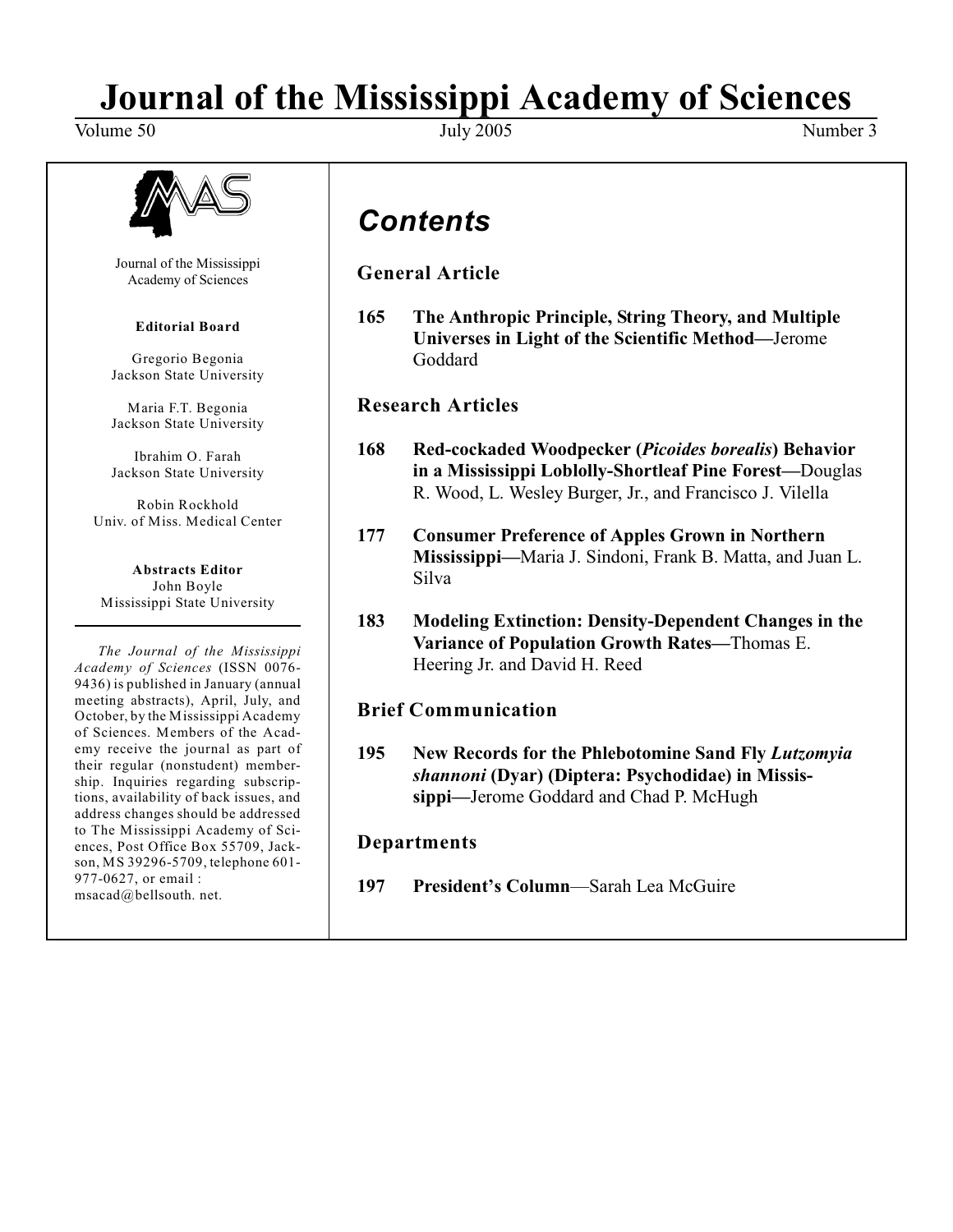# **OFFICERS OF THE MISSISSIPPI ACADEMY OF SCIENCES**

| Roy Duhé   |
|------------|
| Juan Silva |
|            |

The Mississippi Academy of Sciences recognizes the following Gold Booth Exhibitor, 2005 Annual Meeting:

> **Base Pair** Dr. Robin Rockhold University of Mississippi Medical Center 2500 North State St. Jackson, MS 39216-4505 601-984-1634 (phone) rrockhold@pharmacology.umsmed.edu



# MISSISSIPPI CENTER<br>FOR SUPERCOMPUTING RESEARCH



The Mississippi Center for Supercomputing Research (MCSR) provides free, high performance computing cycles and consulting in support of research and instruction, for all interested students, faculty, or researchers associated with any of Mississippi's eight publicly funded institutions of higher learning. The MCSR actively supports the Mississippi Academy of Sciences with regular participation in the Mathematics, Computer Science, and Statistics Division. Please visit http://www.mcsr.olemiss.edu, email assist@mcsr.olemiss.edu, or call 662-915-3922 to inquire about how we might support your HPC research or instructional computing projects at your university. Or, simply apply for an account today at http://www.mcsr.olemiss.edu/accounts.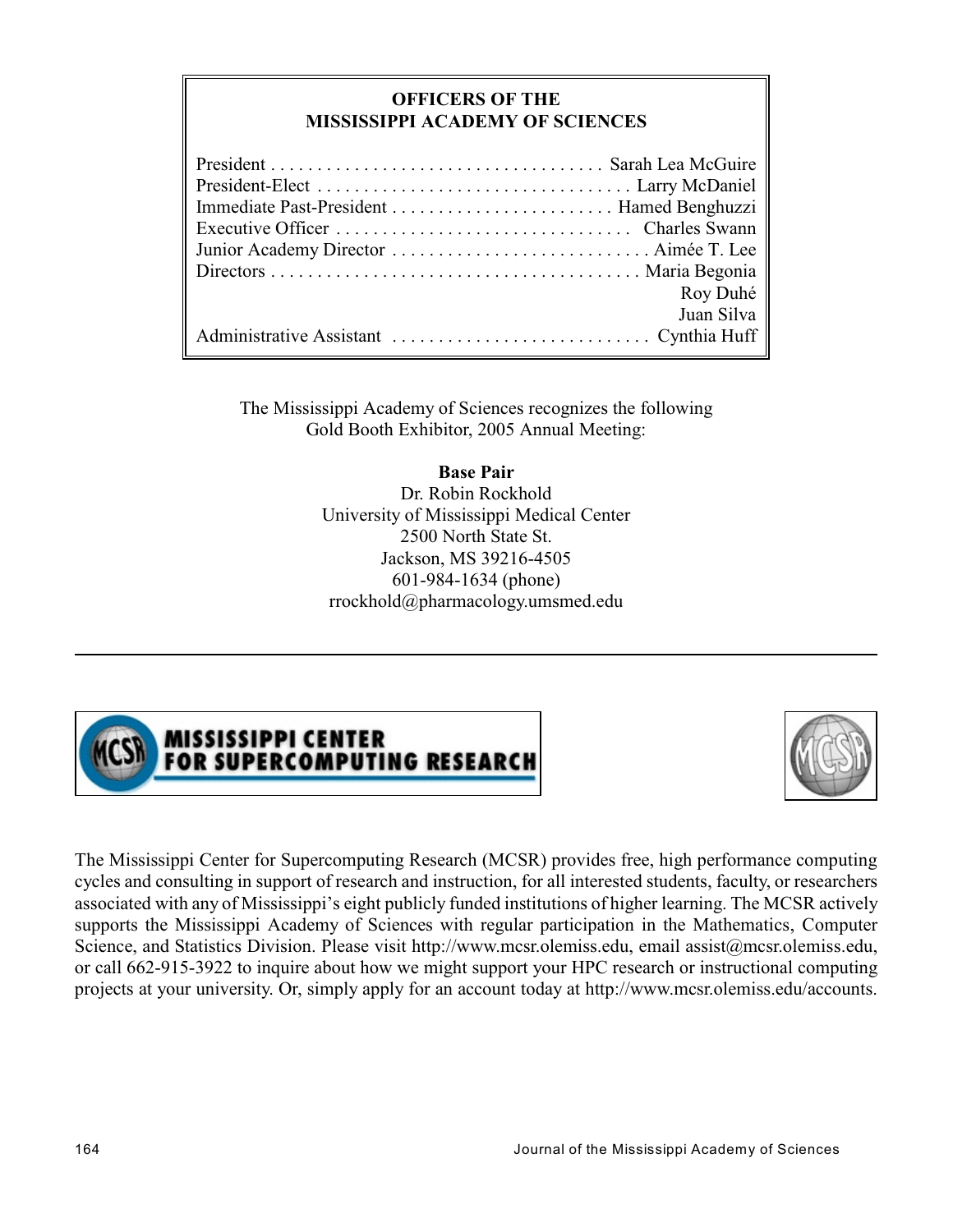# **The Anthropic Principle, String Theory, and Multiple Universes in Light of the Scientific Method**

## **Jerome Goddard<sup>1</sup>**

Mississippi Department of Health, Jackson, MS 39215

Epistemology is the study of the nature and grounds of knowledge, especially with reference to its limits and validity. There are two main goals of epistemology: (1) to find out as much truth as possible, and (2) to avoid as much falsehood as possible. These two goals are in tension with each other. In trying to understand the world, the ancient Greek philosophers diligently strove to develop a coherent and well-defined philosophy. Even though modern technology and scientific advancements seem to render the ancient Greeks silly, superstitious, or unenlightened, we are actually faced with the same challenge they were  $-$  to find a rational explanation of the universe.

There has been considerable debate lately in the physics community over an idea called the "anthropic cosmological principle" (Barrow and Tipler, 1986; Barrow, 2002; Susskind, 2003). According to this idea, the universe is made just right for life to occur. As one author puts it, "The universe must be suitable for life, otherwise we would not be here to wonder about it" (Overbye, 2003). There are numerous features and mathematical constants in the equations of physics and cosmology which do not seem predictable by any known theory, and which seem to be miraculously tuned to allow life. Any slight deviation from these settings would be disastrous, causing things like stars to collapse and atoms to evaporate. One of the most striking examples of the anthropic principle is the cosmological constant, a number that measures the amount of cosmic repulsion caused by the energy in empty space (Carroll and Press 1992). As predicted by quantum theory, empty space should be brimming with this energy. In fact, recent discoveries have shown that cosmic repulsion is indeed present and seems to be helping in the expansion of the universe. However, the observed cosmological constant (lambda) is perhaps as much as 1,000 times lower than its estimated value (Weinberg, 1989; Carroll and Press, 1992). So *why* is the cosmological constant what it

is? Why is it different from that expected based upon mathematical formulas? It is at this point that people invoke the anthropic principle.

The anthropic principle is often used as a religious argument for special creation with reasoning like this, "The reason our universe is so peculiar and well-fitted to life is because the Creator wanted (willed) it to be that way for the formation of life." Dr. Steven Weinberg, a Nobel laureate from the University of Texas, puts it like this. "A person is dealt a royal flush in a poker tournament. It may be chance, but on the other hand, the organizer of the tournament may be our friend" (Overbye, 2003; Susskind, 2003).

One way to get around the anthropic principle is to theorize that there have been millions of possible universes throughout time, with many different constants and settings in each one ruled by chance, and/or that there are "regions" (bubbles) within our universe containing a variety of constants and settings. The reason we are here to observe this universe is because we happen to be in one of those multiple universes or perhaps bubbles within our universe conducive to formation of life. String theory provides some evidence to support this view.

*String theory.* String theory is the idea that fundamental particles of the universe – protons, neutrons, electrons, quarks, etc. – contain tiny vibrating, oscillating, dancing filaments called "strings." String theory adds a new microscopic layer (a vibrating loop) to the previously known progression (large to small) from atoms to protons, neutrons, electrons, and quarks (Greene 2003; Greene 2004) . No one has actually seen these strings; they are all theoretical at this point. According to the idea, everything in the universe is comprised of tiny vibrating fundamental strings. Moreover, every one of these strings is identical. The only difference between one string and another, whether it is a heavy particle part of an atom or a massless particle that carries light, is its resonant pattern, or how it vibrates (Greene, 2003).

 $P$ O Box 1700, Jackson, MS 39215

<sup>601-576-7689;</sup> jgoddard@msdh.state.ms.us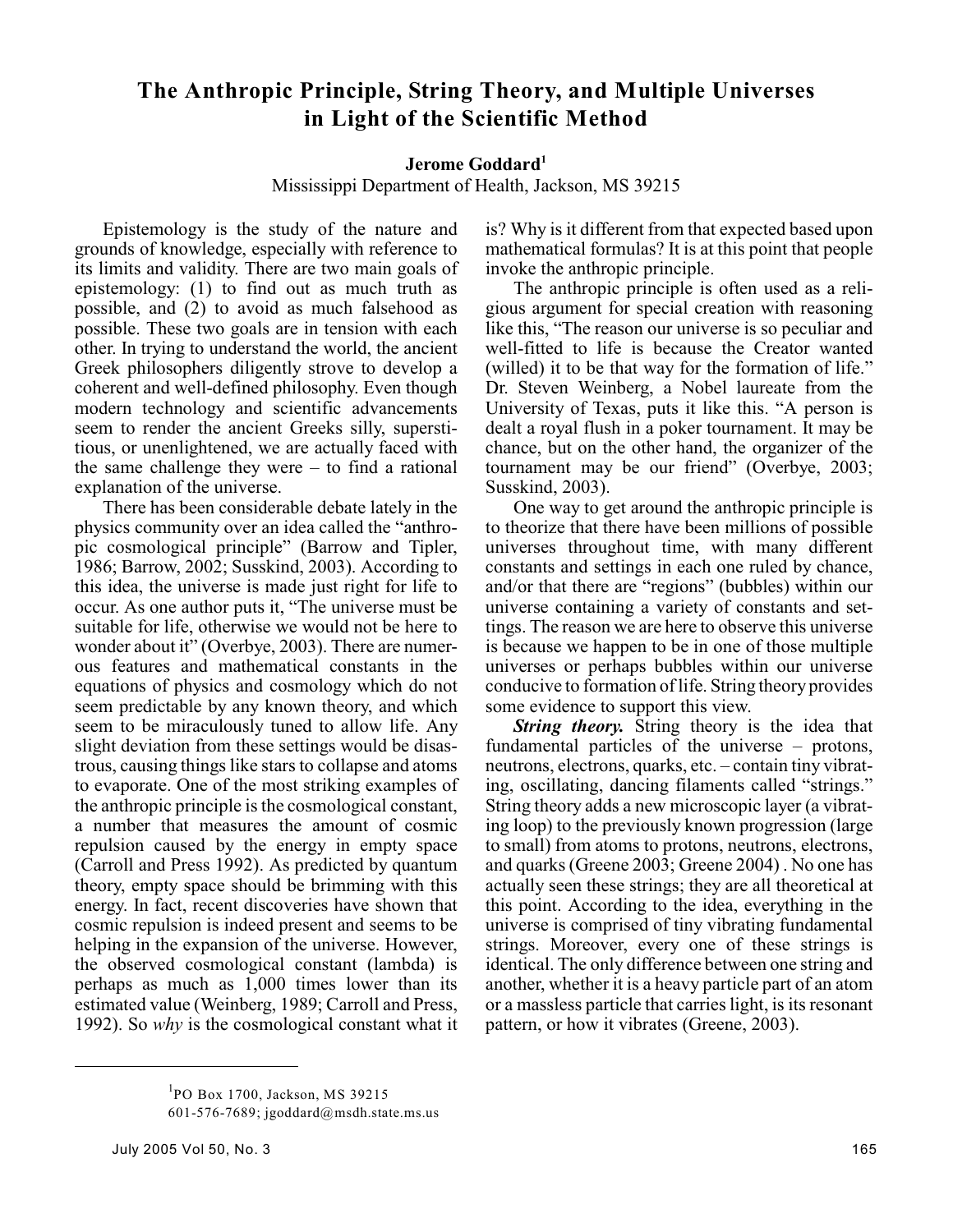String theory helps resolve the incompatibility between quantum mechanics and general relativity – the properties of forces vs. the properties of particles. For this reason, many physicists think string theory can become a "theory of everything" because it can underlie all others. A theory of everything – the ultimate explanation of the universe at its most microscopic level – would provide the firmest foundation on which to build our understanding of the world.

String theory allows for many dimensions (10 or 11; perhaps even more) in a space framework which could serve as a landscape containing peaks, valleys, and ridges (de Boer, 2003). As the universe expanded after the Big Bang, it theoretically rolled down, or over, this landscape framework. By chance, in some of these valleys small regions or pockets of universes (bubbles) might occur in which the natural constants and settings are conducive to life.

### MULTIPLE UNIVERSES?

*Scientific method.* To accurately understand our world, scientists developed the scientific method. For a long time, the preferred scientific method was induction – basing general statements on accumulated observations of specific instances. For example, "Since the sun has arisen every day during recorded history, it is therefore true that the sun will rise tomorrow." Use of induction was helpful and enabled early scientists to distinguish science from non-science. However, David Hume in the mid-1700s pointed out that no number of singular observations, however large, could logically fix a general statement or law (Melchert, 1999). His skepticism may have seemed silly to laypeople, but actually unmasked a truth – pure empiricism is not a sufficient basis for science. We do not know for sure that the sun will rise tomorrow. It is highly probable that it will (in light of historical observations), but we do not know for sure.

A major shift in the scientific method occurred in the 1900s when Karl Popper advanced the idea that science should advance by trying to "falsify" hypotheses. Once falsified, they can either be amended, qualified, or adjusted and the process started over again. For example, the hypothesis, "all swans are white" can be supported by thousands of observations of white swans. But it is really not important how many observations agree with the theory; what really matters is trying to disprove the

theory. One single observation of a black swan allows us to logically derive the statement, "Not all swans are white." In this way of looking at things, empirical generalizations, though not verifiable, are falsifiable. Under this new system, we can never prove that what we know is true; it is always possible that it will turn out to be false. The most you can ever say about a theory – be it gravity, Big Bang, evolution,  $etc - is$  that it is supported by every observation so far, and yields more precise predictions than any known alternative. However, it may be expanded or engulfed later by a better theory. For example, Einstein's theory of special relativity expands Newtonian mechanics (NM) to high velocities, but NM is still used.

A critical premise in Popper's method is that a theory must be testable. The hypothesis must lend itself to experiments or observations in efforts to disprove it. Taking the swan example (above), we must be able to go out and look at swans. If our theory about the color of swans relates to the color of swans in another universe, then that theory is untestable and thus lies outside the boundaries of science. We can discuss it, yes, but test it, no.

*Multiple universes or pockets within our universe.* As mentioned, one way to get around the anthropic principle is to theorize that there have been millions of possible universes, with many different constants and settings ruled by chance. Alternatively, string theory might allow for pocket universes or bubbles within our universe with a wide range of physical laws and constants. Accordingly, some small fraction of those bubbles would be within the anthropic window. And it is in one of these regions that we find ourselves (Susskind, 2003). Again, according to string theory, the only reason we are here to observe this universe or pocket within our universe is because we happen to be in one of them conducive to formation of life.

To me, proposing that ours is but one of a string of universes is a fallacy in reasoning. The universe is supposedly "everything there is." That is what the term universe means. If one tries to argue about things outside the universe or before the universe, an opponent usually quips, "that's outside the boundary of science. What lies outside the universe is an unknowable nothingness." Okay. Then how can an explanation for our universe being uniquely adapted for life be that ours is just one of many universes? There is no way to test such a statement.

The bubble idea suffers from the same flaw. Yes, string theory math might allow for such phenomena,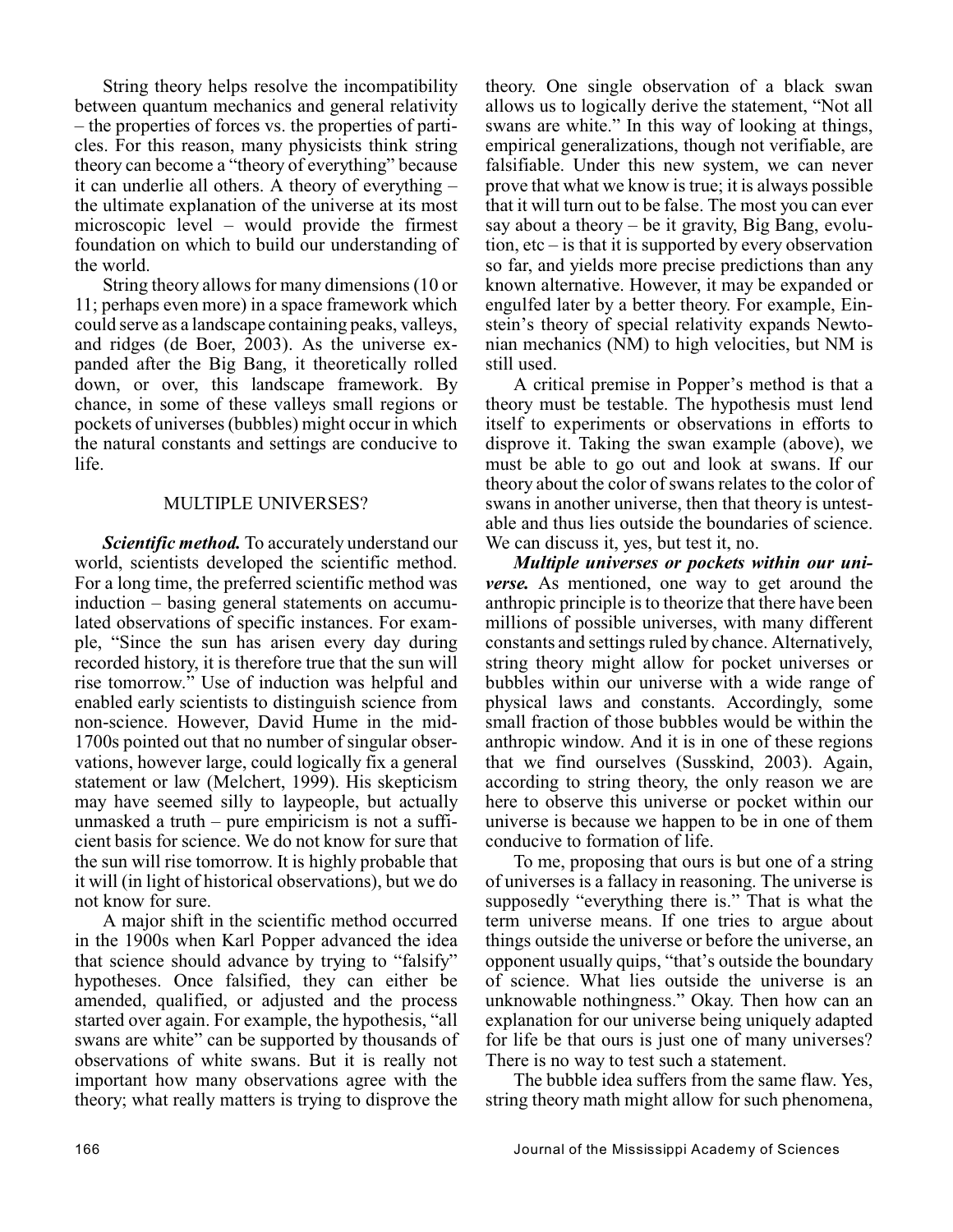but there is no way to test such a claim. Dr. Leonard Susskind at Stanford says, "Direct observational confirmation of the vastness and diversity of the (universe) landscape is probably not possible. The space between bubbles is typically expanding so rapidly that no signals can reach one of them from any other" (Susskind, 2003).

Recall Popper's method of hypothesis testing (more accurately "falsifying"). In the case of the swans we can never say that all swans are white by counting white swans. But finding one black swan would answer the question. However, to test the hypothesis, we must be able to look at swans. There is no possible way to test the multiple universe hypothesis – or even the pocket-universes-withinour-universe hypothesis. As silly as it sounds, *all there is to observe is what there is to observe.* Yet the multiple universe response is often quoted when people discuss the anthropic principle. In my view, we would do well to learn from the ancient Greek philosophers how to keep our theory of knowledge consistent and coherent.

#### ACKNOWLEDGMENTS

Alan Penman, M.D., and T.J. Brooks, M.D., my friends and fellow amateur philosophers, provided helpful comments in the development of this manuscript.

#### LITERATURE CITED

- Barrow, J. D. 2002. The Constants of Nature. Pantheon Books, New York, 352 pp.
- Barrow, J. D., and F. J. Tipler. 1986. The Anthropic Cosmological Principle. Oxford University Press, London, 706 pp.
- Carroll, S. M., and W. H. Press. 1992. The cosmological constant. Ann. Rev. Astron. Astrophys. 30:499–542.
- de Boer, J. 2003. String theory an update. Nucl. Phys. Proc. Suppl. 117:353–372.
- Greene, B. 2003. A theory of everything. Public Broadcasting Service, NOVA, "The Elegant Universe." www.pbs.org/wgbh/nova/elegant/everything.html
- Greene, B. 2004. The Fabric of the Cosmos. Knopf Publishers, New York, 569 pp.
- Melchert, N. 1999. The Great Conversation A Historical Introduction to Philosophy. Mayfield Publishing Co., Mountain View, CA, pp. 404–416.
- Overbye, D. 2003. Zillions of universes? Or did ours get lucky? New York Times, New York, October 28, 2003.
- Susskind, L. 2003. A universe like no other, pp. 34-41, 1 November, New Scientist.
- Weinberg, S. 1989. The cosmological constant problem. Rev. Modern Physics 61:1–23.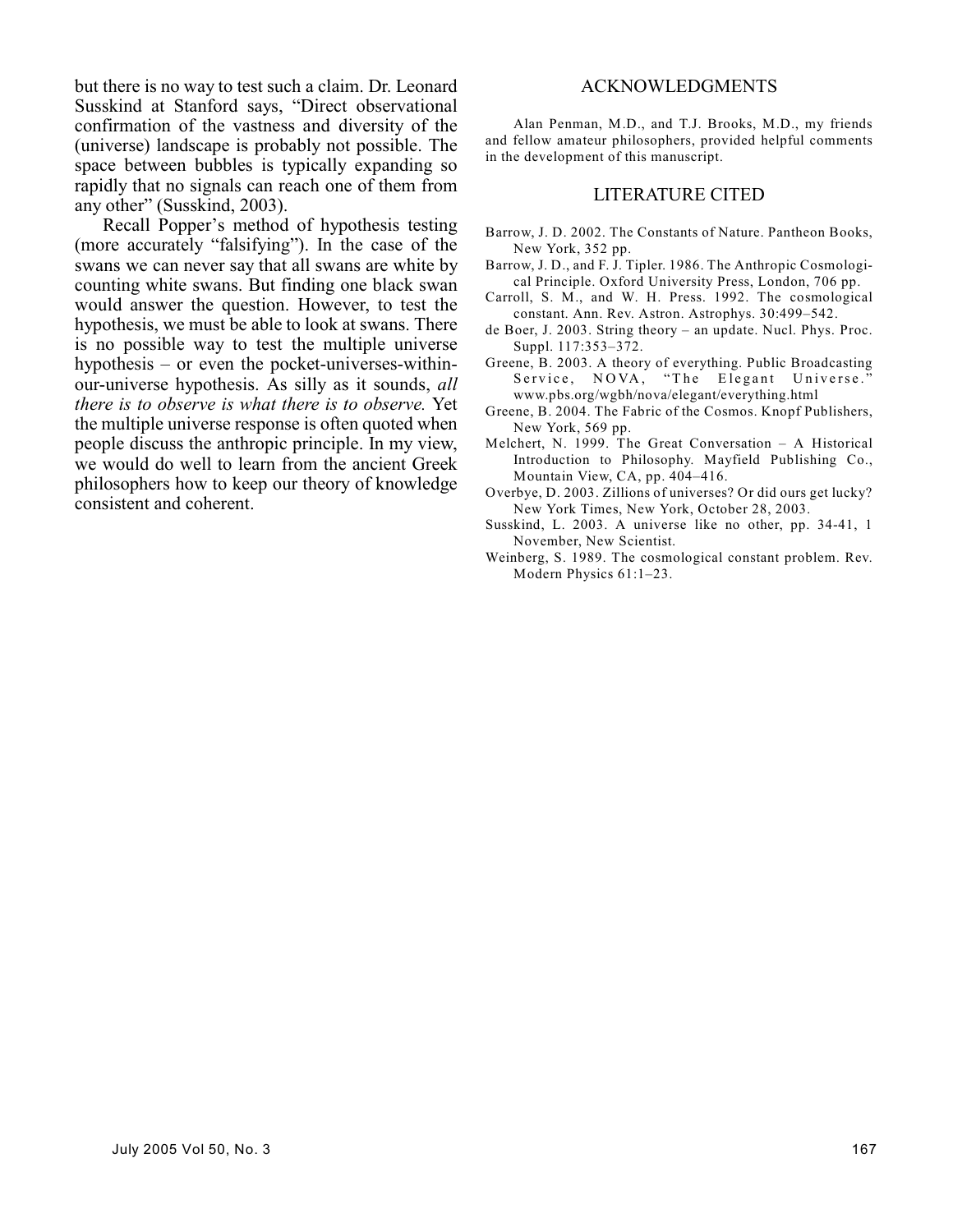# **Red-cockaded Woodpecker (***Picoides borealis***) Behavior in a Mississippi Loblolly-Shortleaf Pine Forest**

# **Douglas R. Wood<sup>1,2</sup>, L. Wesley Burger, Jr.<sup>2</sup>, and Francisco J. Vilella<sup>3</sup>**

<sup>2</sup>Department of Wildlife and Fisheries, Mississippi State University, Mississippi State, MS 39762, and <sup>3</sup>Mississippi Cooperative Fish and Wildlife Research Unit, Mississippi State, MS 39762

From 1997 to 1999, we characterized red-cockaded woodpecker (*Picoides borealis*) behavior in a loblolly (*Pinus taeda*) and shortleaf (*P. echinata*) pine forest in Mississippi. We recorded stem type and size class used, foraging location, height, first behavior type observed and cumulative behaviors during 5-hour visual observation periods of 41 red-cockaded woodpecker groups. Overall, 94% of all stems used by red-cockaded woodpeckers were pines, whereas only 6% of stems used were hardwoods. However, use of hardwood stems increased during the nonbreeding season. Redcockaded woodpeckers selected large pine stems  $($  = 47.5 cm) compared to hardwood stems  $($  = 33 cm). During all seasons, red-cockaded woodpeckers foraged predominantly within the crown and high-trunk area of trees. Foraging and group cohesion behaviors were performed during all seasons, however foraging behaviors increased during the nonbreeding season.

Red-cockaded woodpeckers (*Picoides borealis*) (RCW) are a federally-endangered species endemic to mature longleaf (*Pinus palustris*), loblolly (*P. taeda*), and shortleaf (*P. echinata*) pine forests of the southeastern United States (Jackson, 1994). RCWs are bark-probing insectivores that exhibit sexual segregation during foraging (Ligon, 1970; Jackson, 1994); however, most studies have been conducted in longleaf pine forests (Morse, 1972; Engstrom and Sanders, 1997). RCWs frequently use a foraging strategy known as scaling or flaking to obtain prey (Ligon, 1968). Feet or bills are used to remove large flakes of bark to reveal prey. Ligon (1968, 1970) also reported flycatching and foliage gleaning by RCWs.

Adults typically forage on ants (*Crematogaster* and *Camponotus* spp.), spiders (Araneae), wood roaches (*Parcoblatta* spp.), beetle larvae and other invertebrates (Beal, 1911; McFarlane, 1995; Hess and James, 1998). RCWs may shift their diet to include more larvae during winter (Hess and James, 1998). In South Carolina, RCW nestlings were fed insect larvae, wood roaches, spiders, ants and centipedes (*Scolopendromorpa* spp.) (Harlow and Lennartz, 1977; Hanula and Franzreb, 1995). RCWs also have been documented foraging in slash piles on the ground (Ligon, 1970). RCWs obtain water directly from puddles or metabolically prey (Ligon, 1970; Jackson, 1994).

RCWs frequently use large diameter pine trees (Jackson, 1994); however, Ramey (1980) documented greater percentages of hardwoods selected by foraging RCWs in Mississippi and South Carolina. Although RCWs prefer pines for foraging rather than hardwoods (Jackson, 1994), landscape and regional context may play a role in the frequency of hardwood selection. Subpopulations in the eastern portion of the RCWs range inhabit longleaf pine ecosystems with low densities of hardwoods, typically found in riparian areas or stream-side management zones. However, RCW subpopulations in the central and western portion of the species' range inhabit loblolly and shortleaf pine ecosystems with greater densities of hardwoods. These areas frequently have increased hardwood densities throughout the landscape that are not restricted to riparian areas.

This research was conducted as part of a broader study of RCW foraging ecology and reproductive success (Wood, 2001). Our objectives were to characterize RCW foraging behavior, including stem use and type, relative location and height selection, first behavior type, and cumulative behaviors in a loblolly and shortleaf pine forest.

<sup>&</sup>lt;sup>1</sup>Author for correspondence: Department of Biological Sciences, Southeastern Oklahoma State University, 1405 N. 4<sup>th</sup> Ave., PMB 4068, Durant, Oklahoma 74701–0609; dwood@sosu.edu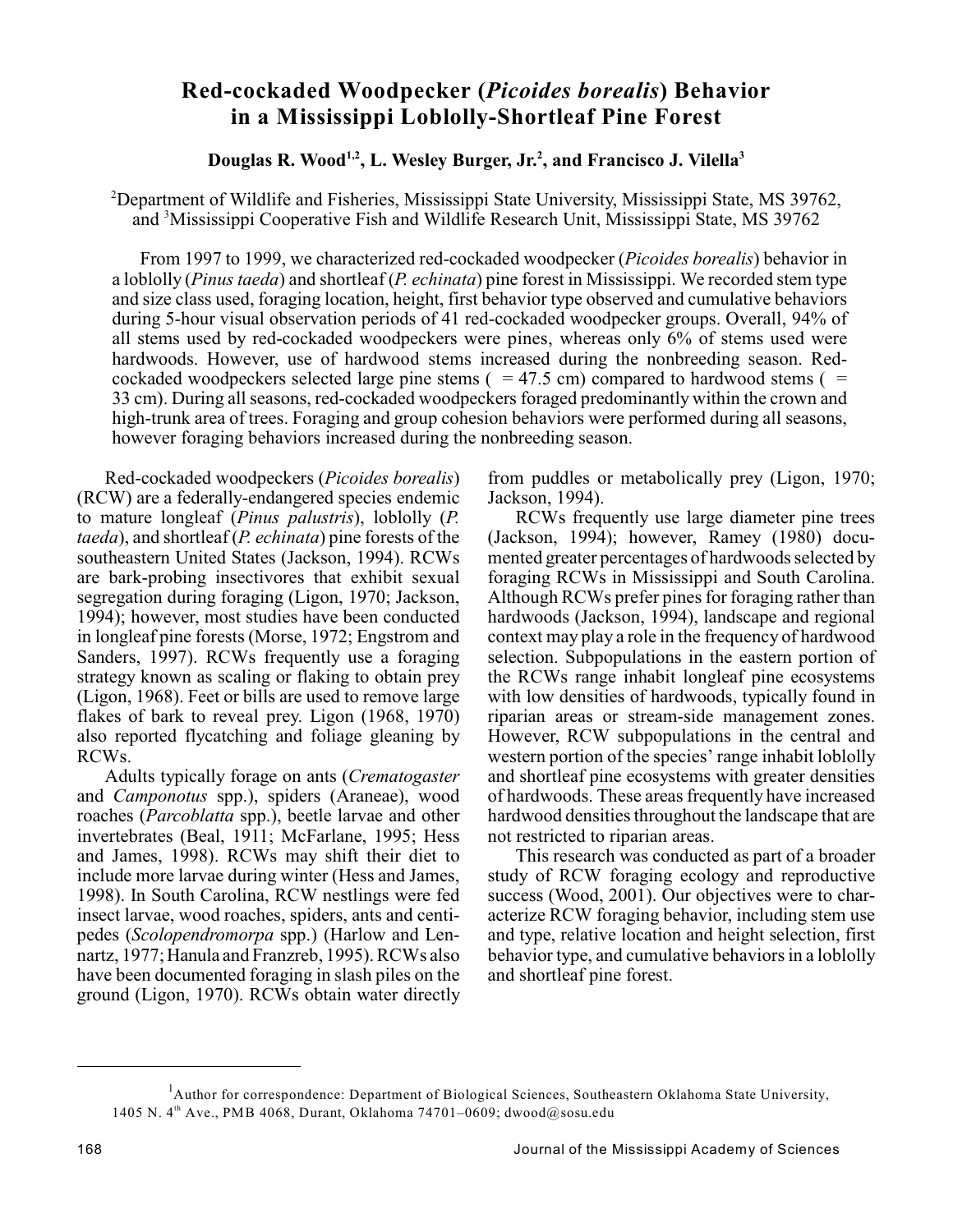### MATERIALS AND METHODS

Research was conducted at the Bienville National Forest (BNF) in central Mississippi. BNF consists of 72,216 ha of pine, pine-hardwood, and hardwood stands in a fragmented landscape (Wood, 2001). Dominant tree species include loblolly, longleaf, and shortleaf pine. Common hardwood species include white oak (*Quercus alba*), post oak (*Q. stellata*), southern red oak (*Q. falcata*), mockernut hickory (*Carya tomentosa*), sweetgum (*Liquidambar styraciflua*), and winged elm (*Ulmus alata*).

From 1997 to 1999, we characterized foraging and other behaviors of 41 RCW groups. Jackson (1994) defined an RCW group as the brood pair and  $\geq 1$  related RCWs which are usually sons of the brood pair. Each year, 12–15 RCW groups were randomly-selected without replacement for intensive monitoring from the population of 95 active groups at BNF. Overall, approximately 1925 hours of observations were recorded for 41 different RCW groups. Five-hour visual observation periods were performed on each group for one year beginning in January and concluding in December. Observation periods were performed daily and sequentially by group throughout the year to approximate equal effort. Each observation period began at first light and continued for five hours (Engstrom and Sanders, 1997). The breeding season was defined as 7 April–31 July and the nonbreeding season as 1 January–6 April and 1 August–15 December (Jackson, 1994). Each observation period was subdivided into 6-min periods consisting of a 1-min observation period followed by a 5-min waiting period when no data were collected (Hooper et al., 1982; DeLotelle et al., 1983). During the 5-hour observation period, as many 6-min periods as possible were recorded (Brennan and Morrison, 1990).

RCWs forage as a group, thus we defined the group as the sampling unit for characterizing behaviors (Sherrill and Case, 1980; Hooper et al., 1982; Doster and James, 1998). Individuals were classified by age (e.g., juvenile males can be identified by a red patch of feathers on the crown of the bird) and sex when possible, however identification proved difficult due to dense midstory vegetation and we were not able to color-mark all RCWs. During 1-min observation periods, one RCW from the group was observed and all locations of that individual were spot-mapped on graph paper and subsequently each RCW location was georeferenced with a differentially-corrected global positioning system unit.

We recorded the species of tree and the diameter at breast height (dbh) of each stem used for foraging. We also recorded an individual RCW's location on the tree within one of three relative location categories (i.e., trunk within the crown, trunk below the crown, or limbs) (Ligon, 1968). Each location on the tree was assigned a relative height category (i.e., lower third, middle third or higher third) within location categories (Wood, 2001). Thus, each location was assigned to a location-height category (e.g., low-crown or high-trunk).

We recorded the cumulative number and type of behaviors (Table 1) performed during 1-min observation periods (Kilham, 1959; Ligon, 1970; Kilham, 1974). We also recorded the behavior performed at the first second of 1-min observation periods, hereafter referred to as first behavior, that provided an independent sample of behavior compared to cumulative behavior counts. First behavior data were only collected in 1998 and 1999 as a modification from the original protocol performed in 1997 (Wood, 2001).

We used SAS version 7.0 for all statistical analyses ( $\alpha$  = 0.05) (SAS Institute 1998). We tested the hypothesis that the number of pine and hardwood stems used by foraging RCWs was equal among groups and seasons. We used a log-linear analysis to examine the 3-way interaction terms of group, season, and stem type. Chi-square tests were used to test for differences between seasons and stem types, as well as differences between groups and stem types. We also tested the hypothesis that dbh of pine and hardwood stems used by foraging RCWs was equal. Within pine and hardwood classes, we tested the hypothesis that there were no differences in dbh between seasons. We used unbalanced, mixed-model ANOVAs to test for effects of group, year, season, and stem type on dbh of stems used by foraging RCWs.

Chi-square tests of homogeneitywere used to test the null hypothesis that RCWs used similar locationheight categories on foraging stems annually and during the breeding and nonbreeding season. We used equal prior probabilities because previous studies conflicted on RCW foraging locations (Ligon, 1970; Morse, 1972). Because our study design was observational, we made no attempt to test locationheight observations with availability of these categories among various stem types used. For first behavior analysis, we used PROC GENMOD on the actual counts of first behavior for all RCW groups combined annually and during the breeding and non-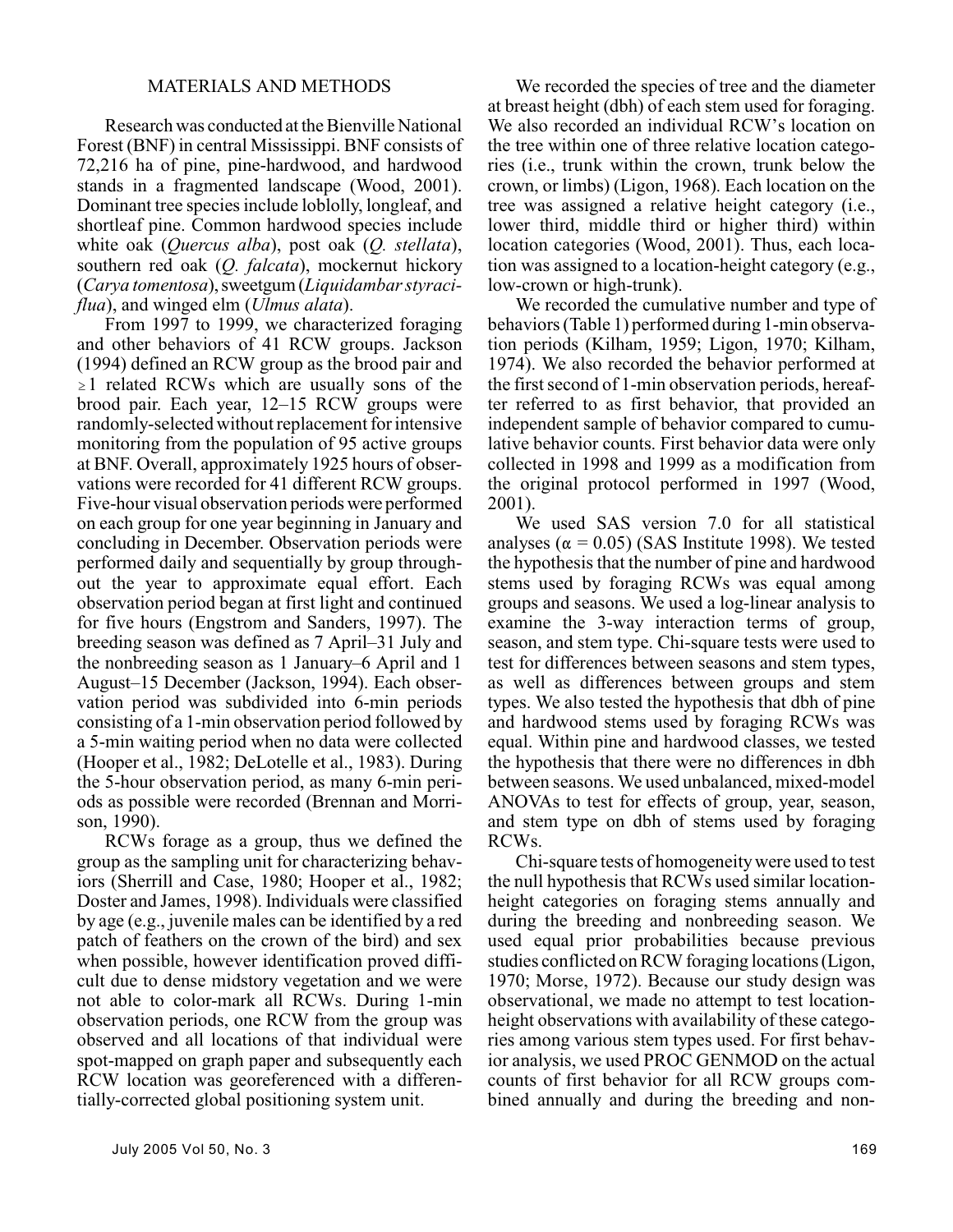| <b>Behavior</b>         | Definition                                                       |
|-------------------------|------------------------------------------------------------------|
| Foraging                | Actively capturing prey, scaling, flaking, probing               |
| Hunting                 | Actively searching a substrate                                   |
| Calling                 | Vocalizing                                                       |
| Loafing                 | Motionless on a substrate                                        |
| Preening                | Arranging or smoothing plumage                                   |
| Cavity maintenance      | Drilling resin wells near cavity; not excavating inside a cavity |
| Drumming                | Tapping on substrate for communication; not drilling resin wells |
| Fed nestling            | Providing food to a nestling                                     |
| Fed fledgling           | Providing food to a recently-fledged offspring                   |
| Cavity excavation       | Actively excavating inside a cavity                              |
| Wing display            | Raised wings above body                                          |
| Scratching              | Using toes to scratch                                            |
| Play/social interaction | Intragroup chases, territorial behavior, dominance behaviors     |

**Table 1. Red-cockaded woodpecker (***Picoides borealis***) behaviors observed at Bienville National Forest, Mississippi 1997–1999.**

breeding season. If a year effect was detected, years were analyzed separately.

#### RESULTS

*Stem use.* Loblolly and shortleaf pine accounted for 99% of all foraging observations on pines, whereas post oak, white oak, winged elm, southern red oak, and sweetgum accounted for 82% of hardwoods selected by foraging RCWs (Table 2). RCWs anecdotally were observed foraging on eight tree species (spruce pine [*P. glabra*], American beech [*Fagus grandifolia*], black cherry [*Prunus serotina*], blackjack oak [*Q. marilandica*], pignut hickory [*Carya glabra*], sassafras [*Sassafras albidum*], sugarberry [*Celtis laevigata*], and swamp chestnut oak [*Q. michauxii*]), but were not recorded during 1 min observation periods.

Annually and during the breeding season, RCWs foraged more frequently on pines than hardwoods (Table 3). However, we observed an increase in hardwood use compared to pines during the nonbreeding season (Table 3). RCWs foraged more frequently on hardwoods during the nonbreeding season than the breeding season ( $\chi_1^2 = 31.3$ ,  $P \leq$ 0.001). Stem type use by RCWs varied between

seasons ( $\chi_1^2 = 38.7$ ,  $P < 0.001$ ) and among groups  $(\chi_{40}^2 = 242.5, P \le 0.001).$ 

*Stem diameter.* Foraging RCWs frequently used large diameter pines and, less frequently, large diameter hardwoods (Table 4). No year effect was detected  $(F_{2,38} = 2.03, P = 0.15)$ , however dbh of pines was greater than hardwoods  $(F_{1,9703} = 770.09, P$ < 0.001) for the breeding and nonbreeding seasons. A difference in dbh between seasons  $(F_{1,9703} = 27.47)$ , *P* < 0.001) was detected for pines and hardwoods.

*Location-height.* Annually, RCWs were observed more frequently on the trunk and limbs within the crown than on the trunk below the first limb  $(\chi_1^2)$  $= 2895, P < 0.001$ ) (Table 5). RCWs were more frequently observed on the trunk within the crown than on the trunk below the crown and on limbs  $(\chi_2^2)$ = 3098, *P* < 0.001). In ranked order, RCWs foraged more frequently in the mid-crown, low-crown, highcrown, and high-trunk areas of foraging stems ( $\chi_8^2$  = 5016, *P* < 0.001) (Table 5).

During the breeding season, RCWs were observed more frequently on the trunk and limbs within the crown than on the trunk below the first limb  $(\chi_1^2)$  $= 408, P \le 0.001$ ). RCWs also were more frequently observed on the trunk within the crown than on the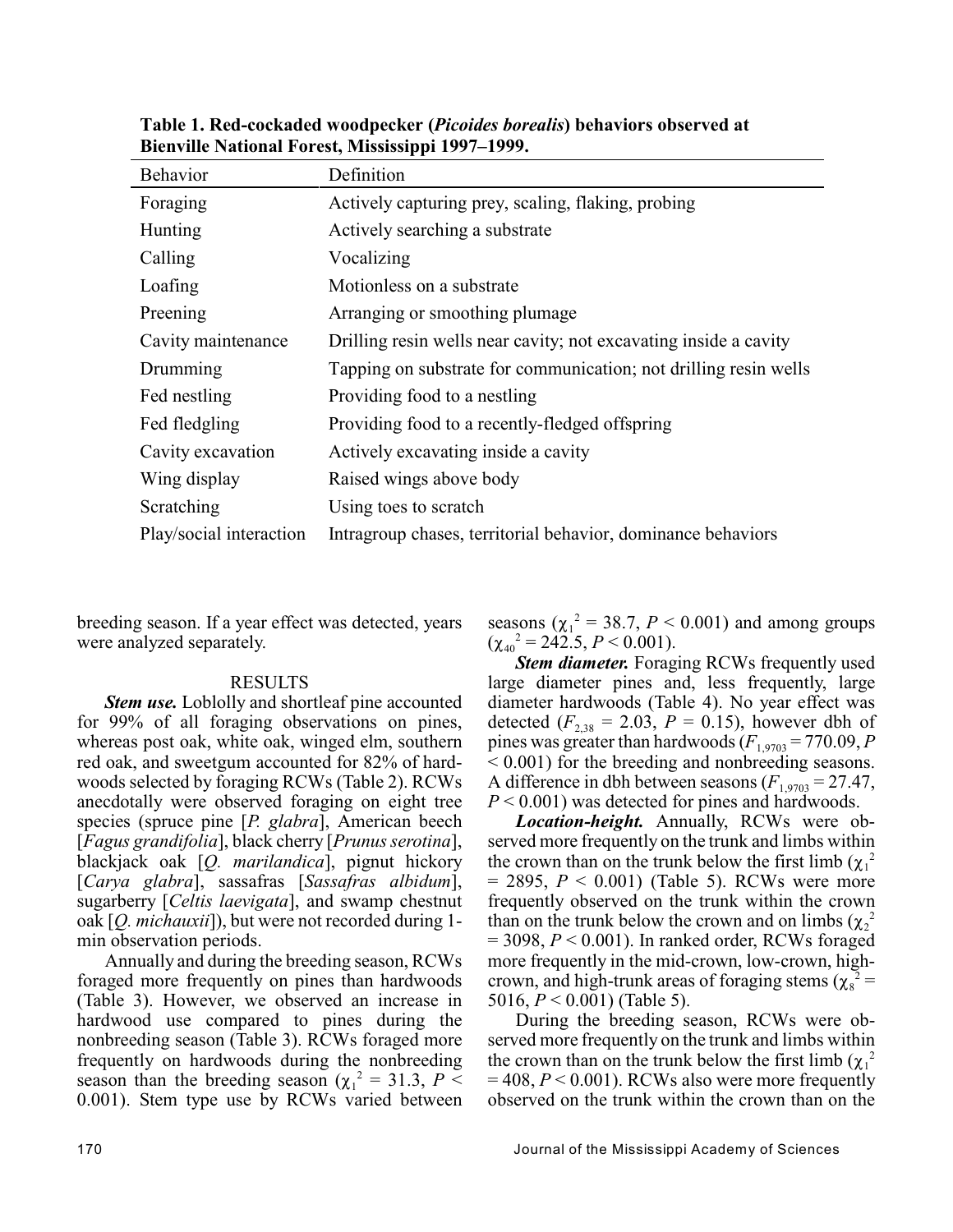trunk below the crown and on limbs  $(\chi_2^2)$ = 636, *P* < 0.001). RCWs foraged more frequently on the high-trunk and midcrown areas of trees than other areas  $(\chi_8^2)$ = 1627, *P* < 0.001) (Table 5).

During the nonbreeding season, RCWs were observed more frequently on the trunk within the crown and limbs within the crown than on the trunk below the first limb  $(\chi_1^2 = 2959, P < 0.001)$ . RCWs also were observed more frequently on the trunk within the crown than on the trunk below the crown and on limbs  $(\chi_2^2 = 3183, P < 0.001)$ . RCWs foraged more frequently in the mid-crown and high-crown areas of trees  $(\chi_8^2 = 4371,$ *P* < 0.001) (Table 5).

*First behavior.* A year by season interaction effect ( $\chi_1^2 = 55.0, P \le 0.001$ ) was detected for first behavior, thus years were analyzed separately (Table 6). In 1998 and 1999, preening, cavity maintenance, drumming, fed nestling, fed fledgling, excavation, wing display, scratching, and play behaviors were not performed frequently enough to permit meaningful analysis (Table 6). During 1998, foraging  $(\chi_1^2 = 183.5, P < 0.001)$ , hunting  $(\chi_1^2 =$ 98.9,  $P < 0.001$ ), calling ( $\chi_1^2 = 9.8$ ,  $P =$ 0.002), and loafing ( $\chi_1^2 = 23.8, P \le 0.001$ ) were performed more during the nonbreeding season than the breeding season, however variation existed among groups for foraging ( $\chi_{13}^2 = 175.8$ ,  $P < 0.001$ ), hunting  $(\chi_{13}^2 = 90.5, P < 0.001)$ , calling  $(\chi_{13}^2 = 24.0, P = 0.03)$ , and loafing  $(\chi_{13}^2 =$ 27.4, *P* = 0.011). During 1999, foraging  $(\chi_1^2 = 0.23, P = 0.63)$ , calling  $(\chi_1^2 = 0.62, P)$  $P = 0.43$ ), and loafing ( $\chi_1^2 = 0.88$ ,  $P =$ 0.35) were not different between seasons, however variation was detected among groups for foraging ( $\chi_{11}^2$  = 59.9, *P* < 0.001), calling ( $\chi_{11}^2 = 31.7$ ,  $P = 0.001$ ), and  $\text{loating}_{(X_{11}^2)} = 25.0, \ P = 0.01$ . Hunting  $(\chi_1^2 = 72.2, P < 0.001)$  was performed more frequently during the nonbreeding season than the breeding season, however variation was detected among groups ( $\chi_{11}^2$  = 72.7, *P* < 0.001).

**Table 2. Number and percent of pine and hardwood species used by foraging red-cockaded woodpeckers (***Picoides borealis***) at Bienville National Forest, Mississippi 1997–1999.**

| Stem type                               | Numbe          | $\frac{0}{0}$ |
|-----------------------------------------|----------------|---------------|
|                                         | r              |               |
| Pine                                    |                |               |
| Loblolly Pine (Pinus taeda)             | 8082           | 88.0          |
| Shortleaf Pine (P. echinata)            | 1005           | 11.0          |
| Pine Snag (Pinus spp.)                  | 67             | 0.5           |
| Longleaf Pine (P. palustris)            | 50             | 0.5           |
| Total                                   | 9204           | 100.0         |
| Hardwood                                |                |               |
| Post Oak (Quercus stellata)             | 141            | 26.0          |
| White Oak (Q. alba)                     | 92             | 17.0          |
| Winged Elm (Ulmus alata)                | 91             | 17.0          |
| Southern Red Oak (Q. falcata)           | 70             | 12.0          |
| Sweetgum (Liquidambar styraciflua)      | 56             | 10.0          |
| Mockernut Hickory (Carya tomentosa)     | 28             | 5.0           |
| Hardwood Snag                           | 23             | 4.0           |
| Northern Red Oak (Q. rubra)             | 17             | 3.0           |
| Water Oak (Q. nigra)                    | 7              | 1.0           |
| Willow Oak (Q. phellos)                 | 7              | 1.0           |
| Black Gum (Nyssa sylvatica)             | 6              | 1.0           |
| Flowering Dogwood (Cornus florida)      | 2              | 0.5           |
| Shagbark Hickory (Carya ovata)          | $\overline{2}$ | 0.5           |
| White Ash (Fraxinus americana)          | 1              | 0.5           |
| Red Maple (Acer rubrum)                 | $\mathbf{1}$   | 0.5           |
| Yellow Poplar (Liriodendron tulipifera) | 1              | 0.5           |
| Total                                   | 545            | 100.0         |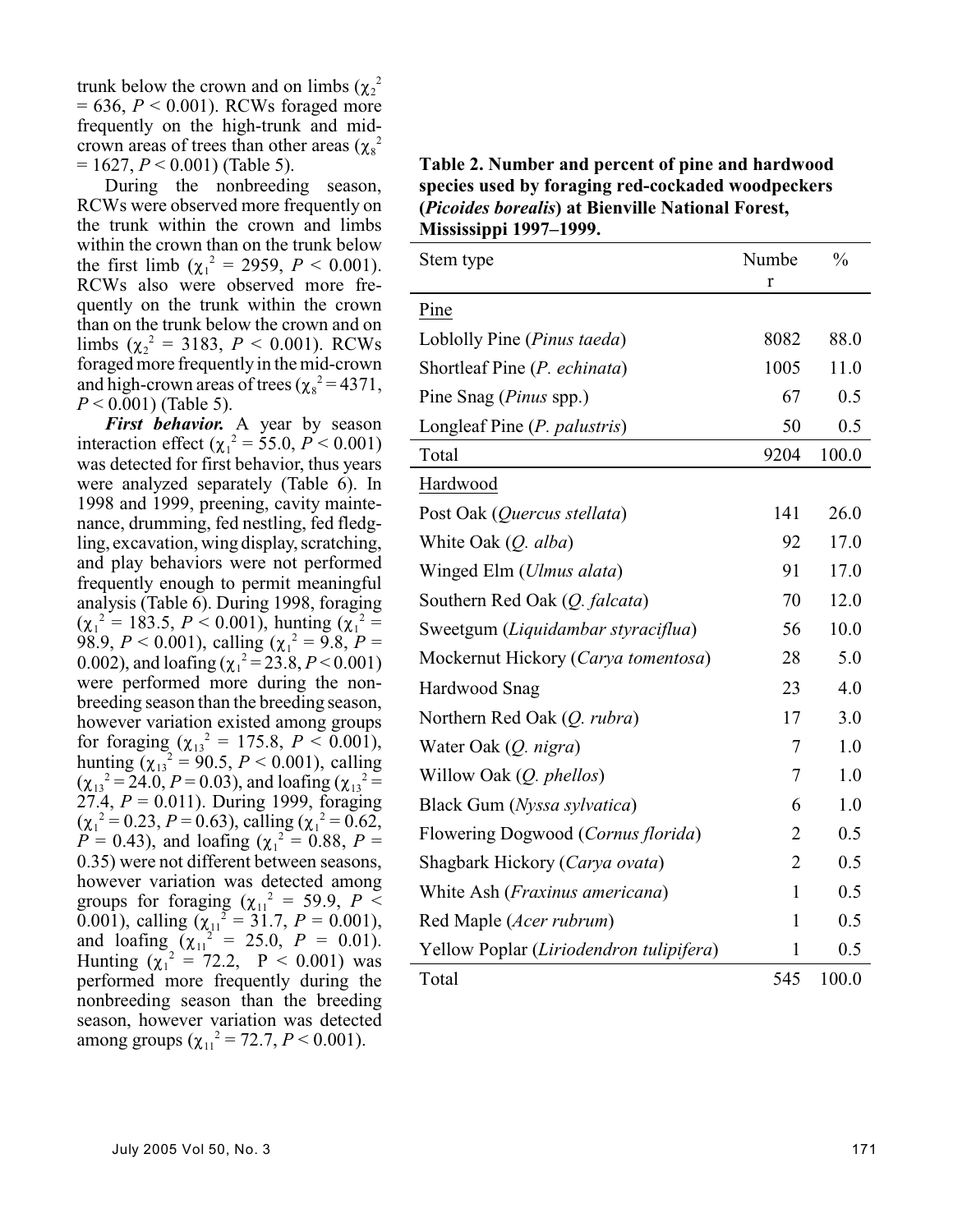| Season                 | Stem type | Number<br>of stems | $\frac{0}{0}$ | Range $\%$ |
|------------------------|-----------|--------------------|---------------|------------|
|                        | Pine      | 9204               | 94            | $83 - 100$ |
| Annual                 | Hardwood  | 545                | 6             | $0 - 17$   |
|                        | Pine      | 4459               | 96            | $86 - 100$ |
| <b>Breeding Season</b> | Hardwood  | 187                | 4             | $0 - 14$   |
|                        | Pine      | 4742               | 93            | $69 - 100$ |
| Nonbreeding Season     | Hardwood  | 361                | 7             | $0 - 31$   |

**Table 3. Number, mean percent, and range of percentage of stem type used by red-cockaded woodpeckers (***Picoides borealis***) at Bienville National Forest, Mississippi 1997–1999.**

**Table 4. Mean (± SE) dbh (cm) of pine and hardwood stems used annually and seasonally by foraging red-cockaded woodpeckers (***Piciodes borealis***) at Bienville National Forest, Mississippi 1997–1999.**

| Year      | Season      | Type     | Number<br>of stems | $\overline{x} \pm \text{SE}$ |
|-----------|-------------|----------|--------------------|------------------------------|
| 1997      | Breeding    | Pine     | 1737               | $48.3 \pm 0.3$               |
|           |             | Hardwood | 99                 | $35.1 \pm 1.6$               |
|           | Nonbreeding | Pine     | 1131               | $46.5 \pm 0.4$               |
|           |             | Hardwood | 151                | $32.3 \pm 0.9$               |
| 1998      | Breeding    | Pine     | 1739               | $45.2 \pm 0.3$               |
|           |             | Hardwood | 72                 | $30.0 \pm 1.7$               |
|           | Nonbreeding | Pine     | 2438               | $47.5 \pm 0.3$               |
|           |             | Hardwood | 185                | $31.0 \pm 1.1$               |
| 1999      | Breeding    | Pine     | 983                | $47.2 \pm 0.4$               |
|           |             | Hardwood | 16                 | $33.0 \pm 3.6$               |
|           | Nonbreeding | Pine     | 1173               | $51.5 \pm 0.3$               |
|           |             | Hardwood | 25                 | $43.5 \pm 2.1$               |
| 1997-1999 | Breeding    | Pine     | 4459               | $47.0 \pm 0.3$               |
|           |             | Hardwood | 187                | $33.0 \pm 0.8$               |
|           | Nonbreeding | Pine     | 4742               | $48.3 \pm 0.3$               |
|           |             | Hardwood | 361                | $32.5 \pm 1.0$               |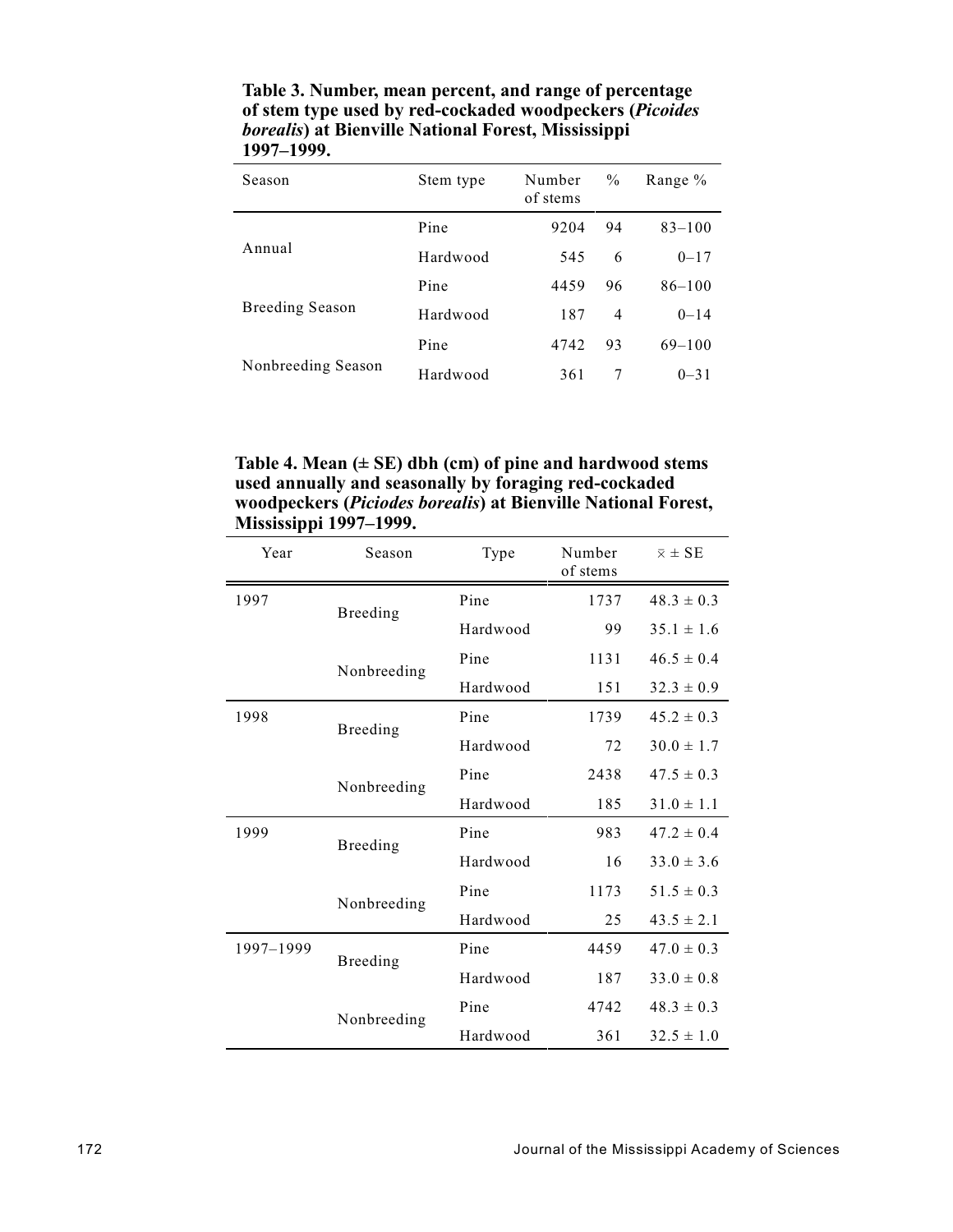**Table 5. Percent of red-cockaded woodpecker (***Picoides borealis***) observations (***n* **= 11,165) by location-height categories annually and seasonally at Bienville National Forest, Mississippi 1997–1999.**

|            | Breeding<br>season | Nonbreeding<br>season | Annual |
|------------|--------------------|-----------------------|--------|
| Crown-high | 11.7               | 18.4                  | 15.3   |
| Crown-mid  | 20.0               | 32.3                  | 26.7   |
| Crown-low  | 14.7               | 16.7                  | 15.8   |
| Trunk-high | 21.4               | 10.3                  | 15.4   |
| Trunk-mid  | 11.0               | 3.6                   | 6.9    |
| Trunk-low  | 3.4                | 1.2                   | 2.2    |
| Limbs-high | 3.3                | 5.2                   | 4.3    |
| Limbs-mid  | 9.2                | 9.5                   | 9.5    |
| Limbs-low  | 5.3                | 2.8                   | 3.9    |

#### DISCUSSION

At BNF, RCWs frequently used pines for foraging activities. Zwicker and Walters (1999) reported that 94% of all RCW foraging stems were pines and were used in greater proportion than availability. In Louisiana, RCWs selected pines greater than their availability (90% use; 64% available), whereas hardwoods were selected less than their availability (Jones and Hunt, 1996). During the breeding season, RCWs in Louisiana foraged more frequently on smaller pine stems  $( $40 \text{ cm}$  dbh) than during the$ nonbreeding season (Jones and Hunt, 1996).

In Arkansas, Doster and James (1998) documented 95% foraging on shortleaf pines compared to 5% hardwoods. In Mississippi and South Carolina, Ramey (1980) reported 78–94% foraging on pines. However, higher rates of foraging on pines is frequently reported from longleaf forests which are more homogenous in terms of composition. In Florida, Porter and Labisky (1986) reported 99% foraging on pine stems and Hardesty et al. (1997) reported 97% of stems used by foraging RCWs were pines.

We observed some of the highest rates of hardwood stem selection by RCW groups, particularly during the nonbreeding season, compared to the literature (Skorupa and McFarlane, 1976; Ramey, 1980). For example, 31% of all stems used by one RCW group were hardwoods in 1999. BNF, in the West Gulf Coastal Plain, has an increased hardwood component compared to longleaf systems in the southeastern portions of the RCWs' range (Rudolph and Conner, 1996). Thus, more hardwoods were potentially available in the overstory for foraging activities. Increased hardwood use during the nonbreeding season also may be due to social dominance. Jones and Hunt (1996) suggested dominance and sexual segregation may pressure juvenile RCWs lower on pines or onto nearby hardwoods. We also observed juvenile male RCWs foraging on smaller dbh hardwoods such as winged elm and sweetgum.

Skorupa and McFarlane (1976) reported that RCWs in South Carolina did not forage on hardwoods in summer. However, 10% of all RCW foraging stems in winter were hardwoods; suggesting that decreasing winter prey availability in pine stands may increase the use of hardwoods by

RCWs (Skorupa and McFarlane, 1976). In Florida, DeLotelle et al. (1987) also reported a seasonal increase in the use of hardwood stems by RCWs. They foraged on baldcypress (*Taxodium distichum*) in greater proportion than availability during the nonbreeding season (DeLotelle et al., 1987).

Hardwood species selected by RCWs at BNF, such as white oak, post oak and southern red oak, have deeply-grooved or loose bark that may appear texturally similar to pine substrates used by RCWs. An alternate hypothesis may be that RCWs forage on hardwoods due to increased invertebrate availability compared to pine stems. Hardwoods may harbor more invertebrates than pines during winter months, especially after invertebrates have been depleted from nearby pines by a central-place forager like the RCW (Skorupa and McFarlane, 1976; DeLotelle et al., 1987). However, other bark-probing woodpecker species may exclude RCWs from hardwoods. During our study, we observed red-bellied woodpeckers (*Melanerpes carolinus*), red-headed woodpeckers (*M. erythrocephalus*), and downy woodpeckers (*P. pubescens*) displace RCWs from hardwoods.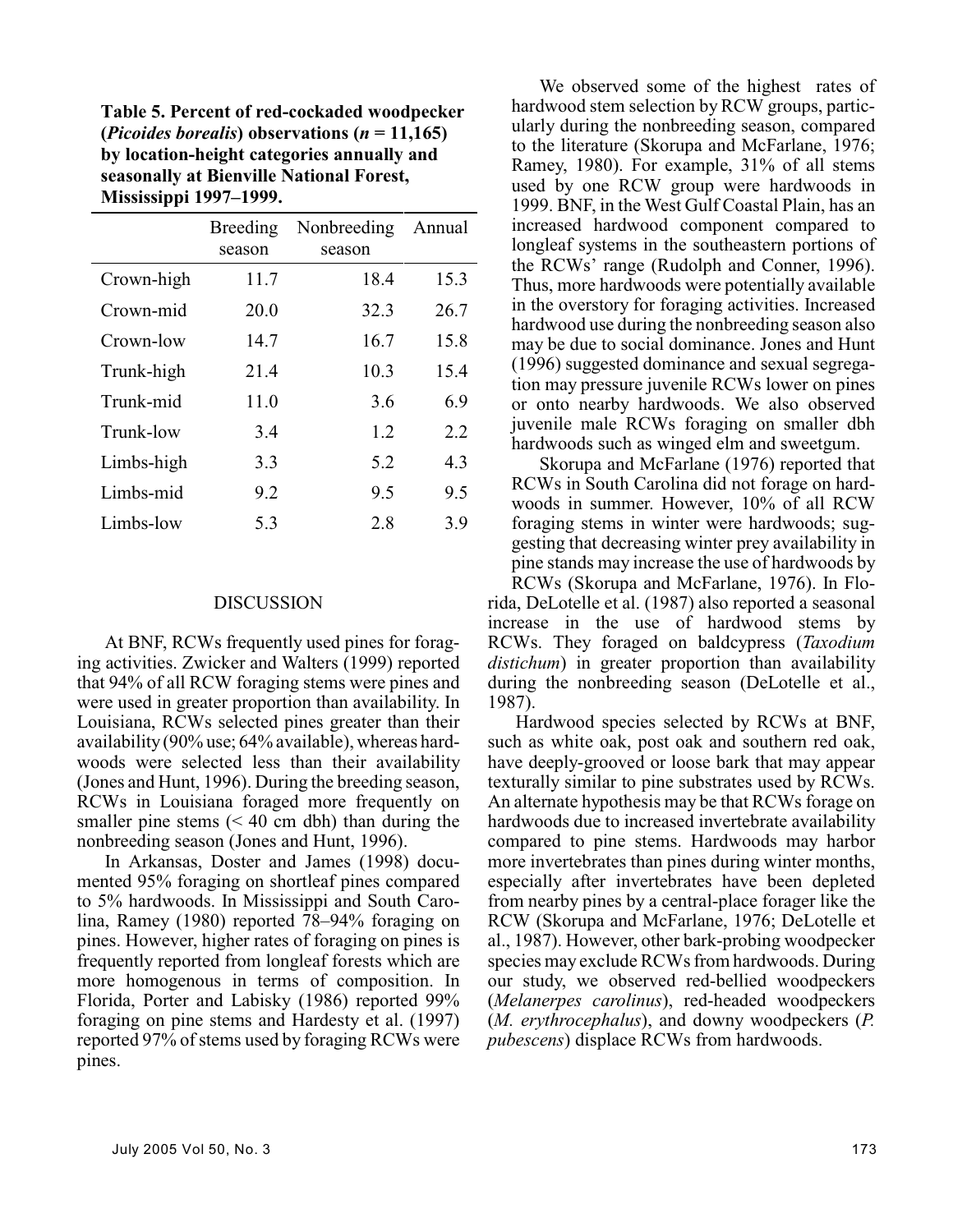| Year | <b>Behavior</b>         | <b>Breeding</b><br>season | Non-<br>breeding<br>season | Annual         |
|------|-------------------------|---------------------------|----------------------------|----------------|
| 1998 | Foraging                | $50.1 \pm 5.2$            | $93.1 \pm 9.2$             | $71.6 \pm 6.6$ |
|      | Hunting                 | $43.4 \pm 4.3$            | $71.7 \pm 5.7$             | $57.5 \pm 4.5$ |
|      | Calling                 | $9.5 \pm 1.2$             | $13.5 \pm 1.5$             | $11.5 \pm 1.0$ |
|      | Loafing                 | $11.0 \pm 1.6$            | $5.71 \pm 1.0$             | $8.36 \pm 1.1$ |
|      | Preening                | $2.86 \pm 0.6$            | $1.0 \pm 0.3$              | $1.93 \pm 0.4$ |
|      | Cavity mainte-<br>nance | $2.57 \pm 0.8$            | $0.86 \pm 0.4$             | $1.71 \pm 0.5$ |
|      | Drumming                | $0.21 \pm 0.1$            | $0.0\,$                    | $0.11 \pm 0.1$ |
|      | Fed nestling            | $0.43 \pm 0.4$            | $0.0\,$                    | $0.21 \pm 0.2$ |
|      | Fed fledgling           | $0.5 \pm 0.4$             | $0.0\,$                    | $0.25 \pm 0.2$ |
|      | Cavity excavation       | $6.1 \pm 3.0$             | $0.0\,$                    | $3.04 \pm 1.6$ |
|      | Wing display            | $0.07 \pm 0.1$            | 0.0                        | $0.04 \pm 0.1$ |
|      | Scratching              | $0.07 \pm 0.1$            | 0.0                        | $0.04 \pm 0.1$ |
|      | Play                    | $0.57 \pm 0.2$            | $0.0\,$                    | $0.29 \pm 0.1$ |
| 1999 | Foraging                | $39.9 \pm 3.3$            | $41.2 \pm 5.1$             | $40.5 \pm 3.0$ |
|      | Hunting                 | $18.8 \pm 2.6$            | $37.0 \pm 4.6$             | $27.9 \pm 3.2$ |
|      | Calling                 | $27.9 \pm 1.0$            | $26.3 \pm 3.1$             | $27.1 \pm 1.6$ |
|      | Loafing                 | $6.17 \pm 1.1$            | $5.25 \pm 0.8$             | $5.71 \pm 0.7$ |
|      | Preening                | $0.75 \pm 0.3$            | $0.42 \pm 0.2$             | $0.58 \pm 0.2$ |
|      | Cavity mainte-<br>nance | $1.17 \pm 0.6$            | $1.17 \pm 0.9$             | $1.17 \pm 0.5$ |
|      | Drumming                | $0.08 \pm 0.1$            | $1.42 \pm 0.8$             | $0.75 \pm 0.4$ |
|      | Fed nestling            | $2.33 \pm 0.6$            | 0.0                        | $1.17 \pm 0.4$ |
|      | Fed fledgling           | $0.67 \pm 0.3$            | $0.0\,$                    | $0.33 \pm 0.2$ |
|      | Cavity excavation       | $1.92 \pm 0.8$            | 0.0                        | $0.96 \pm 0.5$ |
|      | Wing display            | $0.25 \pm 0.2$            | $0.08 \pm 0.1$             | $0.17 \pm 0.1$ |
|      | Scratching              | 0.0                       | 0.0                        | 0.0            |
|      | Play                    | 0.0                       | $0.08 \pm 0.1$             | $0.04 \pm 0.1$ |

**Table 6. Mean number (± SE) of first behaviors of red-cockaded woodpecker (***Picoides borealis***) groups annually and seasonally at Bienville National Forest, Mississippi 1998–1999.**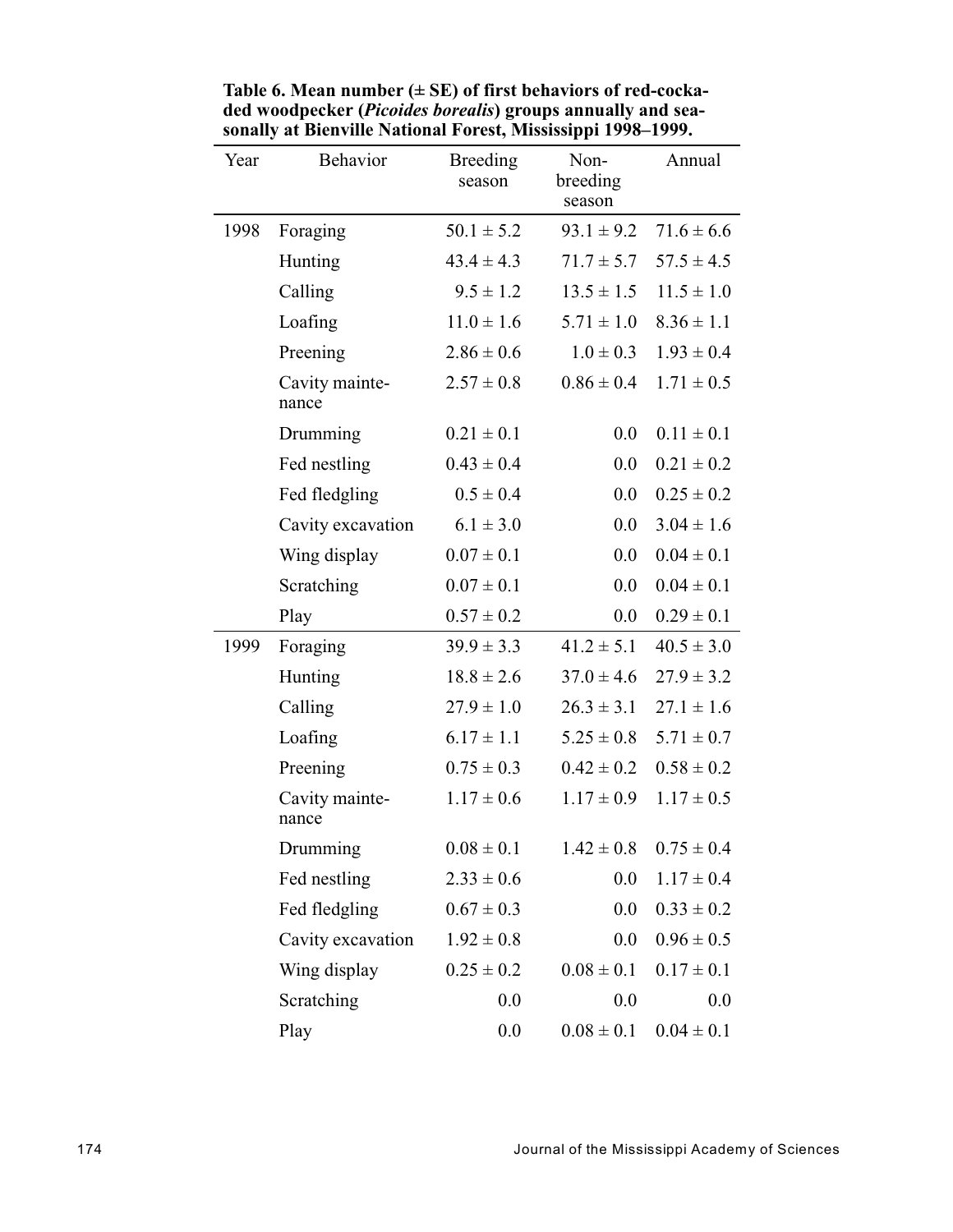*Stem diameter.* Mean dbh of pines used by RCWs at BNF were similar to mean dbhs reported in other loblolly-shortleaf pine forests. In a mixed Louisiana forest,  $> 50\%$  of pines selected by foraging RCWs ranged from 40–60 cm dbh, which was greater than their availability (Jones and Hunt, 1996). Further, pines < 40 cm dbh were selected more during the breeding season than the nonbreeding season (Jones and Hunt, 1996). In an Arkansas shortleaf forest, Doster and James (1998) documented that 75% of all RCW foraging stems were  $\geq 30.5$  cm dbh, although no stems  $> 38$  cm dbh were available on their site. Doster and James (1998) also observed RCWs foraging on stems as small as 7.6–15.2 cm dbh.

Hardesty et al. (1997) reported a mean dbh of 29.7 cm for stems selected by RCWs in a Florida longleaf pine forest. They reported a wide range of longleaf pine size classes, similar to BNF, used by RCWs (3.2–72.4 cm). In a North Carolina longleaf forest, Zwicker and Walters (1999) reported that the majority of stems selected by RCWs ranged from 20.1–35.0 cm. Similarly, pines  $\ge 25.1$  cm dbh were used more than their availability and 5.1–25.0 cm dbh pines were used less than their availability (Zwicker and Walters, 1999).

In an old-growth longleaf pine forest, Engstrom and Sanders (1997) reported that 80% of pines used by RCWs ranged from 35–65 cm. Pines >31 cm were used greater than their availability, whereas stems < 20 cm were used less than their availability (Engstrom and Sanders, 1997). In a Florida longleaf forest, DeLotelle et al. (1983) reported that RCWs preferred pines  $\geq 27$  cm dbh. However, DeLotelle et al. (1983) also reported extensive use of smaller age classes (12–16 cm). Small pines accounted for 27% of the stems available, but incurred 31% use by RCWs. Thus, foraging on smaller dbh stems is not limited to RCW subpopulations in loblolly-shortleaf pine systems.

*Location-height.* We characterized general patterns in location and height by foraging RCWs, although we were unable to obtain enough data to analyze differences between males and females. Previous studies have documented sexual segregation and resource partitioning by RCWs in longleaf pine forests (Engstrom and Sanders 1997), however we were unable to document similar results in a loblolly-shortleaf pine forest. Annually, and for both seasons, RCWs foraged on the trunk above the first limbs and on limbs. Our results may reflect the presence of male helpers and juveniles in RCW

groups with > 2 members, thus the increase in foraging observations on the trunk above the first limbs and on limbs. Ramey (1980) documented that males and females preferred foraging on trunks, but males foraged more on limbs than females in a Mississippi loblolly pine forest. In an old-growth longleaf pine forest, Engstrom and Sanders (1997) documented a similar pattern of resource partitioning in RCWs: males foraged more on the upper trunk and limbs, whereas females foraged on the trunk below the first limbs. RCWs segregated further by foraging substrate as well, with females concentrating on barkprobing whereas males used a diversity of food sources (Engstrom and Sanders, 1997).

*Behavior.* RCWs at BNF allocated the majority of their behaviors to foraging and group cohesion maintenance (e.g., calling). The trend towards increased time spent foraging was more evident during the nonbreeding season when food availability declines and the need for thermoregulation increases with decreased ambient temperatures. During the breeding season, RCWs at BNF performed more behaviors related to reproductive activities such as cavity excavation, copulation, and feeding offspring.

We observed several interesting foraging behaviors during our study. In the summer of 1998, RCWs took advantage of a cicada outbreak. RCWs would sally from a tree, catch a cicada in flight, return to the same tree and ingest the insect. On several occasions, we observed RCWs foraging for insects on deadfall and drinking from puddles on the ground similar to observations by Ligon (1970) and Jackson (1994).

#### ACKNOWLEDGMENTS

We thank J. Altman, W. Bailey, R. Carlson, R. Chambers, E. Grant, R. Hamrick, D. Harrington, J. Kelly, C. McRae, M. Proett, C. Reynolds, S. Samano, S. Smith, T. Sullivan, K. Swanson, M. Taquino, S. Tedford and N. Winstead for their dedicated efforts. R. Conner, R. Engstrom, D. Rudolph, and D. Wilkins provided constructive comments on preliminary drafts. We are indebted to D. Elsen and the staff at the Bienville National Forest Ranger District for technical and administrative support. We thank the U. S. Forest Service, the Mississippi Museum of Natural Science, and the Forest and Wildlife Research Center at Mississippi State University for financial support of this study.

#### LITERATURE CITED

- Beal, F.E.L. 1911. Food of the woodpeckers of the United States. U.S.D.A. Biological Survey Bulletin 37:22–23.
- Brennan, L.A., and M.L. Morrison. 1990. Influence of sample size on interpretations of foraging patterns by chestnutbacked chickadees. Studies in avian biology 13:187–192.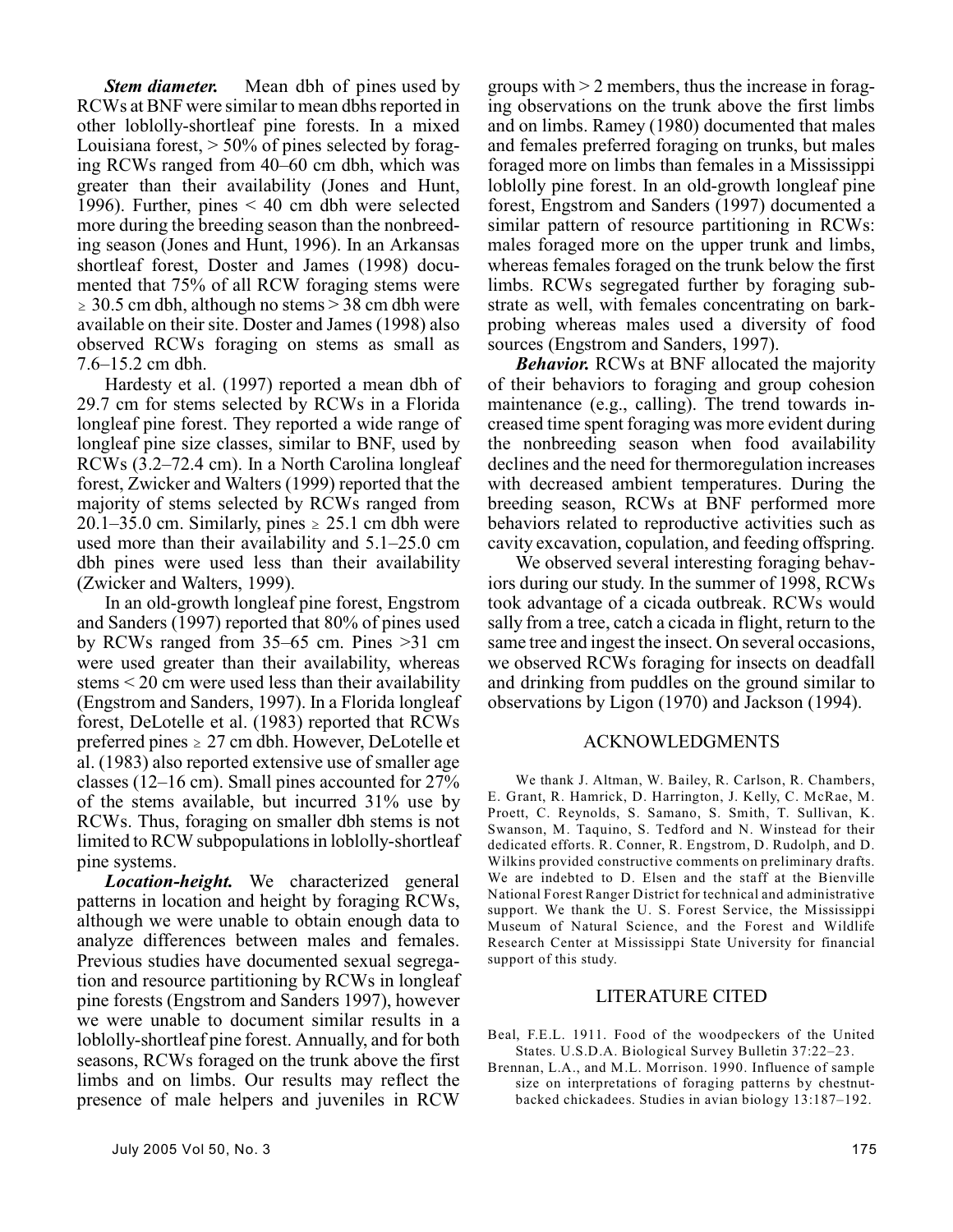- DeLotelle, R.S., J.R. Newman, and A.E. Jerauld. 1983. Habitat use by red-cockaded woodpeckers in central Florida. Pages 59–67 *in* D.A. Wood, ed. Red-cockaded Woodpecker Symposium II. Florida Game and Freshwater Fish Commission, Tallahassee, Florida.
- DeLotelle, R.S., R.J. Epting, and J.R. Newman. 1987. Habitat use and territory characteristics of red-cockaded woodpeckers in central Florida. Wilson Bulletin 99:202–217.
- Doster, R.H., and D.A. James. 1998. Home range size and foraging habitat of red-cockaded woodpeckers in the Ouachita Mountains of Arkansas. Wilson Bulletin 110:110–117.
- Engstrom, R.T., and F.J. Sanders. 1997. Red-cockaded woodpecker foraging ecology in an old-growth longleaf pine forest. Wilson Bulletin 109:203–217.
- Hanula, J.L., and K.E. Franzreb. 1995. Arthropod prey of nestling red-cockaded woodpeckers in the upper coastal plain of South Carolina. Wilson Bulletin 107:485–495.
- Hardesty, J.L., K.E. Lucas, and H.F. Percival. 1997. Ecological correlates of red-cockaded woodpecker (*Picoides borealis*) foraging preference, habitat use and home range size in northwest Florida (Eglin Air Force Base). Florida Cooperative Fish and Wildlife Research Unit, University of Florida, Gainesville, Florida. Final Report. 80 pp.
- Harlow, R.F., and M.R. Lennartz. 1977. Foods of nestling redcockaded woodpeckers in coastal South Carolina. Auk 94:376–377.
- Hess, C.A., and F.C. James. 1998. Diet of the red-cockaded woodpecker in the Apalachicola National Forest. Journal of Wildlife Management 62:509–517.
- Hooper, R.G., L.J. Niles, R.F. Harlow, and G.W. Wood. 1982. Home ranges of red-cockaded woodpeckers in coastal South Carolina. Auk 99:675–682.
- Jackson, J.A. 1994. Red-cockaded Woodpecker. Pages 1–20 *in* A. Poole and F.B. Gill, eds. The Birds of North America, no. 85. The Academy of Natural Sciences, Philadelphia; The American Ornithologists' Union, Washington, D.C.
- Jones, C.M., and H.E. Hunt. 1996. Foraging habitat of the redcockaded woodpecker on the D'Arbonne National Wildlife Refuge, Louisiana. Journal of Field Ornithology 67:511–518.
- Kilham, L. 1959. Head-scratching and wing-stretching of woodpeckers. Auk 76:527–528.

\_\_\_\_\_. 1974. Play in hairy, downy, and other woodpeckers. Wilson Bulletin 86:35–42.

- Ligon, J.D. 1968. Sexual differences in foraging behavior in two species of *Dendrocopus* woodpeckers. Auk 85:203–215.
- \_\_\_\_\_. 1970. Behavior and breeding biology of the red-cockaded woodpecker. Auk 87:255–278.
- McFarlane, R.W. 1995. The relationship between body size, trophic position and foraging territory among woodpeckers. Pages 303–308 *in* D.L. Kulhavy, R.G. Hooper, and R. Costa, eds. Red-cockaded Woodpecker: recovery, ecology and management. Center for Applied Studies in Forestry, College of Forestry, Stephen F. Austin State University, Nacogdoches, Texas.
- Morse, D.H. 1972. Habitat utilization of the red-cockaded woodpecker during the winter. Auk 89:429–435.
- Porter, M.L., and R.F. Labisky. 1986. Home range and foraging habitat of red-cockaded woodpeckers in northern Florida. Journal of Wildlife Management 50:239–247.
- Ramey, P. 1980. Seasonal, sexual, and geographical variation in the foraging ecology of the red-cockaded woodpecker (*Picoides borealis*). Thesis, Mississippi State University, Starkville, Mississippi, USA. 129 pp.
- Rudolph, D.C., and R.N. Conner. 1996. Red-cockaded woodpeckers and silvicultural practices: is uneven-aged silviculture preferable to even-aged? Wildlife Society Bulletin 24:330–333.
- SAS Institute. 1998. SAS/STAT<sup>®</sup> user's guide. Version 7. SAS Institute, Cary, North Carolina, USA.
- Sherrill, D.M., and V.M. Case. 1980. Winter home range of 4 clans of red-cockaded woodpeckers in the Carolina Sandhills. Wilson Bulletin 92:369–375.
- Skorupa, J.P., and R.W. McFarlane. 1976. Seasonal variation in foraging territory of red-cockaded woodpeckers. Wilson Bulletin 88:662–665.
- Wood, D.R. 2001. Multi-resolution assessment of the foraging and reproductive ecology of red-cockaded woodpeckers in a Mississippi loblolly-shortleaf pine forest. Dissertation, Mississippi State University, Starkville, Mississippi. 222 pp.
- Zwicker, S.M., and J.R. Walters. 1999. Selection of pines for foraging by red-cockaded woodpeckers. Journal of Wildlife Management 63:843–852.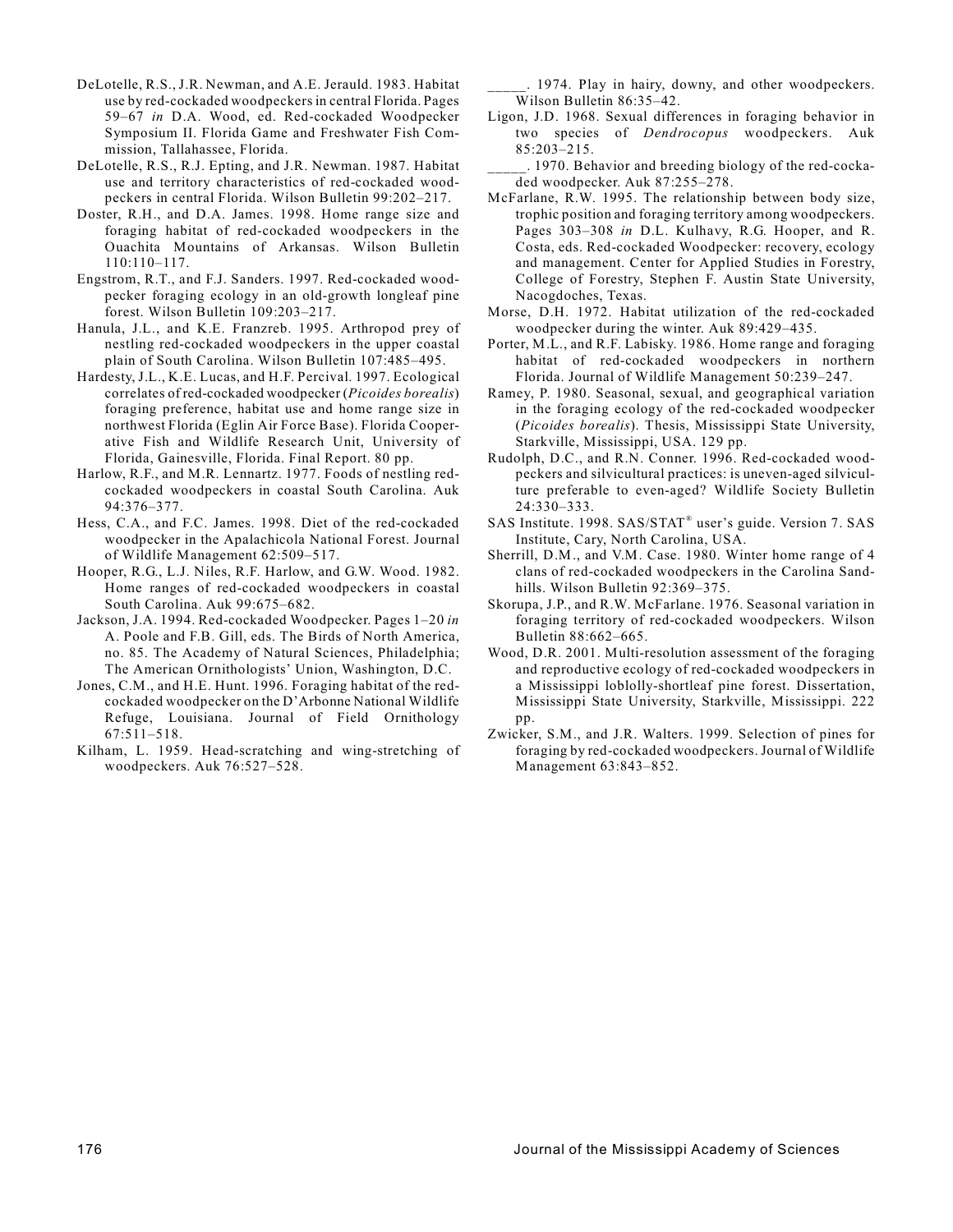# **Consumer Preference of Apples Grown in Northern Mississippi<sup>1</sup>**

# **Maria J. Sindoni<sup>2</sup>, Frank B. Matta<sup>3,4</sup>, and Juan L. Silva<sup>5</sup>**

<sup>2</sup>Instituto National de Investigacion Agropecuaria (INIA)- Anzoátegui, Venezuela; <sup>3</sup>Department of Plant and Soil Sciences, Mississippi State University, Mississippi State, MS 39762; and <sup>5</sup>Department of Food Science and Technology, Mississippi State University, Mississippi State, MS 39762

Apples of cultivar/rootstock combination 'Earligold'/EMLA 7, 'Jonagold'/EMLA 111, 'Improved Golden'/EMLA 7, 'Improved Golden'/EMLA 111, 'Scarlet Gala'/EMLA 7, 'Jonafree'/Mark, 'Macspur'/M7A, 'Royal Gala'/MM 111, and 'William's Pride'/M7A were evaluated by an untrained consumer panel at harvest, 30 days, and 60 days after harvest. Changes in apple appearance, flavor, sweetness, tartness, and firmness were rated. All combinations except 'Jonafree'/Mark and 'Macspur'/M7A had a high acceptance rating by the panelists during the study. Fruit of 'Earligold'/EMLA 7 and 'William's Pride'/M7A had a moderate acceptance by the panelists at harvest. Results indicated that fruit of medium and late cultivars such as 'Improved Golden'/EMLA 7, and 'Royal Gala'/ MM111 were preferred by panelists compared to fruit of the early harvested cultivars 'Earligold'/EMLA 7 and 'William's Pride'/ M7A.

The consumer traditionally plays a major role in determining fruit acceptability for marketing of fresh and stored fruit (Wills et al., 1998). Consumers' perception of apple quality include such factors as appearance, texture, firmness, sweetness, and flavor with preference and taste being key factors affecting consumer purchase decisions. Growers can improve product attributes, competitiveness, and marketability by using knowledge of consumers demand (Brumfield et al., 1993). Watkins et al. (1993) indicated that in 'York Imperial,' apple fruit firmness and soluble solid contents (SSC) were the best indicators of fruit maturity and quality. Optimal quality for Washington apples was obtained for fruit harvested 173 to 180 days after full bloom (Plotto et al., 1995). In addition to maintaining high quality standards, good storage life is essential in successful marketing and selling of fruit to consumers (Patte, 1985). Researchers have found that apples can be stored from  $-1$  °C and 4 °C for 90 days while maintaining quality (Westwood, 1993). Johnson and Ertan (1983) reported that 'Idared' apples stored at 1 °C were firmer than those kept at 0 °C or 4 °C. Shelf life after storage is also an important aspect of cultivar evaluations (Moore and Ballington, 1990). It is important to evaluate apple cultivar acceptance both at harvest and after storage. Many scientists have used taste panels to determine quality of apples and most studies are concerned with preferences or differences among cultivars (Watada et al., 1980). Plotto et al. (1997) and Williams and Langron (1983) have used sensory science such as hedonic scales or intensity scales to describe apple cultivars. Since the taste evaluations of Janson (1972), little has been published in North America on taste ratings of apples, especially the newer cultivars. In addition, there is little information on which parameters to use in measuring consumer preference of apples. Apples have many divergent attributes that are associated with acceptability and/or desirability (Watada et al., 1980). Williams and Langron (1983) conducted a study of attributes that panelists recognized in 'Cox's Orange Pippin' apples and concluded that quality of apples can be characterized best by identifying the significant attributes, and then determining the intensity of such attributes. The purpose of this study was to determine consumer preference for apples based on appearance, flavor, sweetness, tartness, and firmness of fruit at harvest, and after harvest storage.

<sup>&</sup>lt;sup>1</sup>Approved for publication as Journal Article No. 10569 of the Mississippi Agricultural and Forestry Experiment Station, Mississippi State University.

<sup>&</sup>lt;sup>4</sup> Author for Correspondence: Box 9555, 117 Dorman Hall; Fmatta@pss.msstate.edu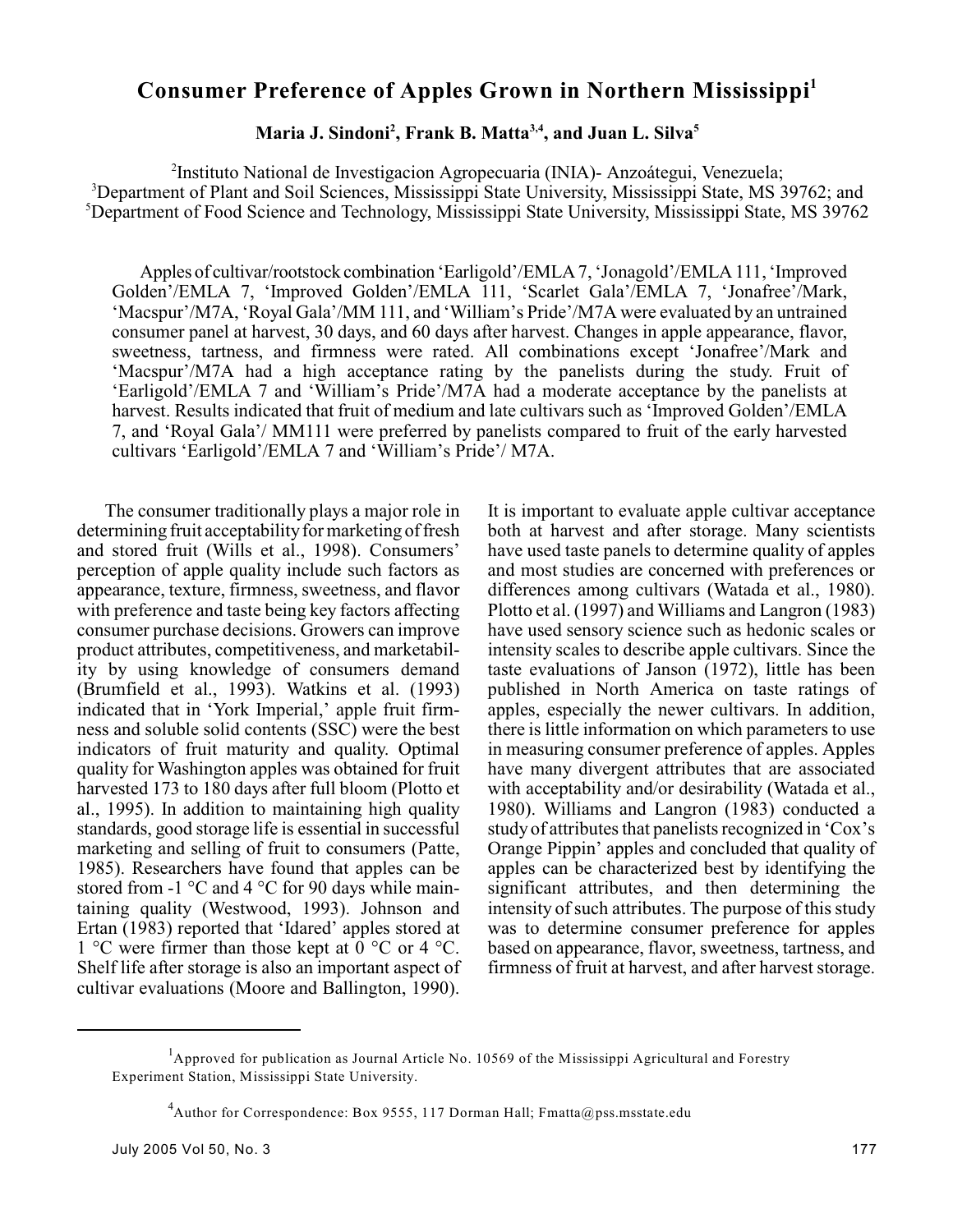## MATERIALS AND METHODS

Trees producing fruit for the experiment were seven years old and grown in Atwood silt loam soil at the Pontotoc Ridge-Flatwoods Research and Extension Center (38°08 N, 89°00' W), located seven miles south of Pontotoc, MS. The average annual maximum temperature of this area is 30  $^{\circ}$ C (86  $^{\circ}$ F) and minimum temperature is  $-1$  °C (30 °F), with annual rainfall of 81.23 cm (32 inches). Research trees were planted in 1993 at a spacing of 2.5 m in rows and 3.7 m between rows. Trees were pruned to a modified central leader system. The soil pH was 5.6. In May 1999, a 5-20-20 fertilizer was applied at a rate of 450 g per tree, and ammonium nitrate (34-0- 0) at a rate of 230 g per tree. No irrigation was applied. Weeds were controlled in the row by application of Round-up® herbicide in a one meter strip, and a mowed strip was maintained between rows. Insects and diseases were controlled through a spray program as recommended by Mississippi State University Extension Service.

Fruit from cultivar/rootstock combinations 'Earligold'/EMLA 7, 'Jonagold'/EMLA 111, 'Improved Golden'/EMLA 7, 'Improved Golden'/EMLA 111, 'Scarlet Gala'/EMLA 7, 'Jonafree'/Mark, 'Macspur'/M7A, 'Royal Gala'/MM 111, and 'Williams Pride'/M7A were included in this study. The experiment consisted of four single tree replications. Fruit quality and sensory evaluations were conducted immediately after harvest, 30 days, and 60 days after storage at 2 °C and 71% relative humidity (RH). Parameters evaluated were fruit size, expressed as fruit length and diameter, soluble solids content (SSC), juice pH, and firmness. Fruit size was measured using a vernier caliper and fruit firmness was measured using a penetrometer (Instron Universal Machine, Model 1011, Canton, MA) and measured in Newtons. Juice soluble solids content was measured in Brix with a Bausch & Lomb Abbe 3 L refractometer, and juice pH was measured using an Accumet pH meter 925 (Fisher Scientific, Pittsburgh, PA).

Five apples from each tree were washed and cut longitudinally and placed on paper plates for panelists to evaluate. A whole apple was also placed on the plate to be evaluated. Twenty-four people among students and staff were chosen at random from Dorman Hall, Plant and Soil Science Department, at Mississippi State University to participate in the test. Each panelist rated the apples for appearance, flavor, sweetness, tartness, and firmness using a ten point

scale, where  $1 =$  dislike extremely (very low),  $5 =$ neither like or dislike (moderate), and  $10 =$  like extremely (very high).

A completely randomized design with repeated measures was used in the experiment. Data were analyzed using PROC GLM (SAS Statistical Software, SAS Institute, Gary, N.C.). Treatment means were separated by LSD, 5% significance level.

## RESULTS AND DISCUSSION

At harvest, consumer preference based on fruit appearance did not vary among cultivar/rootstock combinations, except for 'Macspur'/M7A which was least preferred (Table 1). Thirty days after storage, consumer preference for 'Earligold'/EMLA7 and 'Macspur'/M7A, was least. Fruit appearance among the remaining cultivar/rootstock combinations did not differ (Table 2). Sixty days after storage, 'Jonafree'/Mark and 'Macspur'/M7A were least preferred and 'Earligold'/EMLA7 and 'William's Pride'/M7A had completely deteriorated, hence the sensorial test for appearance of these cultivars was not possible. Consumer preference based on appearance among the remaining cultivars did not differ and ranged from 6.6 to 7.3 (Table 3). Similarities in preference among most of the cultivars suggest that panelists were consistent in rating the apples. Kappel et al. (1992) reported that in a sensory evaluation, only the visual attributes were found to be significantly different among the strains of 'Gala' and 'Jonagold.' Fruit appearance will be influenced by the intended market and this should be considered when selecting a cultivar for commercial production. Brumfield et al. (1993) reported similar conclusions when looking at consumer tastes and preferences in purchasing fresh tomatoes.

At harvest, consumer preference based on flavor indicated a high preference for 'Jonagold'/EMLA111, and 'Improved Golden'/EMLA7. These combinations were harvested mid and late season. The least preferred by the panelists were 'Jonafree'/Mark and 'Macspur'/M7A. Flavor did not differ among the remaining cultivar/rootstock combinations (Table 1). Thirty days after storage, 'Jonagold'/EMLA111 and 'Improved Golden'/EMLA7 maintained the highest preference rating by the panelists and 'Jonafree'/Mark and 'Macspur'/M7A, the lowest rating (Table 2). Sixty days after storage, 'Earligold'/EMLA7 and 'William's Pride'/M7A could not be tested due to fruit deterioration (Table 3). Similar results were reported by Plotto et al.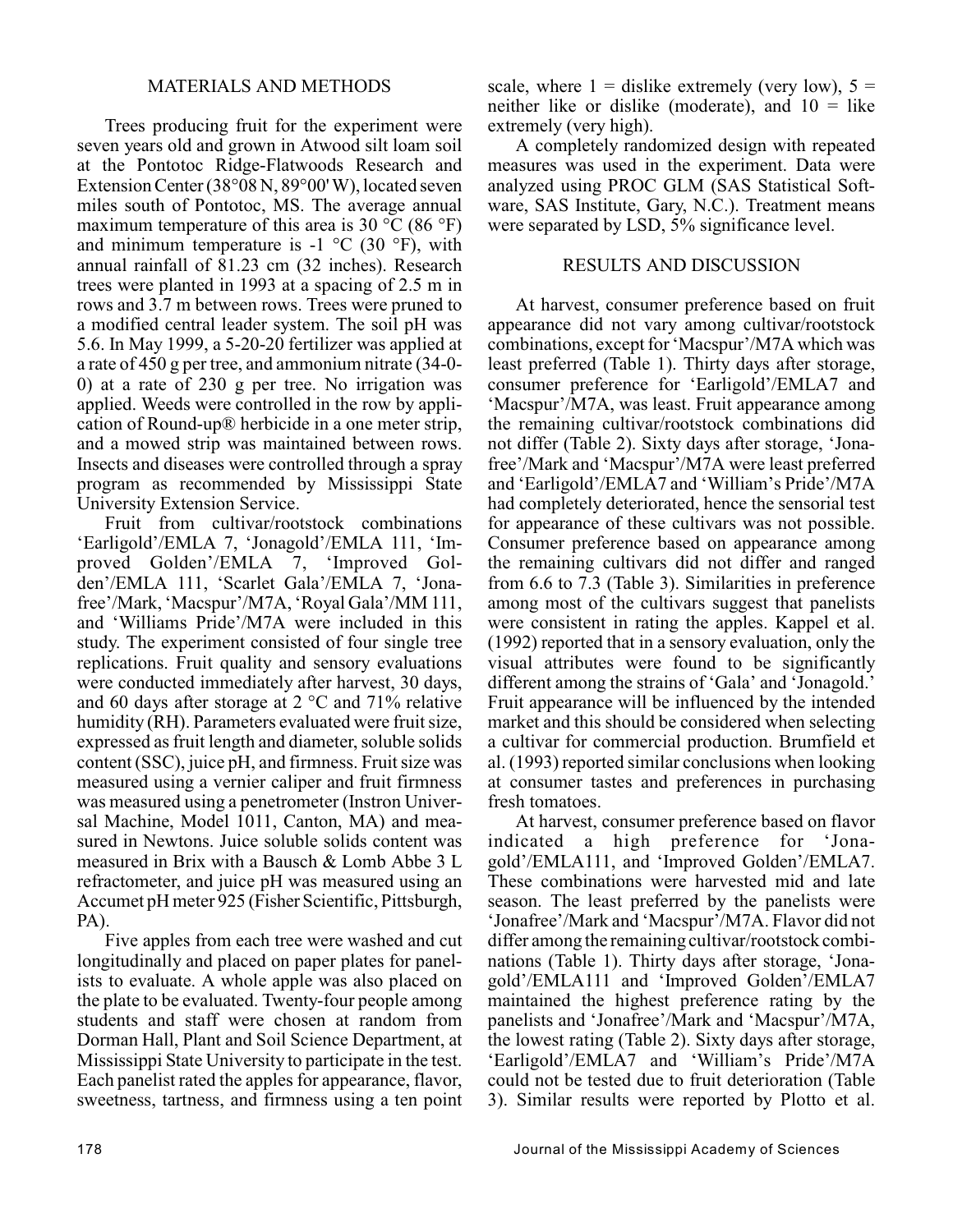(1997) where distribution of sensory scores suggested that early harvested fruit had not developed full flavor and that high values for tartness and firmness did not necessarily imply quality and consumer acceptance.

At harvest, consumer preference based on sweetness indicated that 'Earligold'/EMLA7, 'Jonafree'/Mark and 'Macspur'/M7A were the least preferred by the panelists (Table 1). Thirty days after storage, 'Earligold'/EMLA7, 'Jonafree'/Mark, 'Macspur'/M7A, and 'William's Pride'/M7A were least preferred (Table 2). Sixty days after storage, the highest preference rating were for 'Improved Golden'/EMLA7 followed by 'Jonafree'/Mark, 'Jonagold'/EMLA111, 'Royal Gala'/MM111 and 'Scarlet Gala'/EMLA7, while 'Improved Golden'/EMLA111, 'Jonafree'/Mark, and 'Macspur'/M7A were least preferred. 'Earligold'/EMLA7 and 'William's Pride'/M7A were not tested due to fruit deterioration (Table 3).

**Table 1. Panelists' ratings of various sensory parameters as influenced by cultivar at harvest, 1999.**

|                           | Parameter <sup>y</sup> |                   |                  |                   |                  |
|---------------------------|------------------------|-------------------|------------------|-------------------|------------------|
| Cultivar                  | Appearance             | Flavor            | Sweetness        | <b>Tartness</b>   | <b>Firmness</b>  |
| 'Earligold'/EMLA7         | $7.8a^x$               | 6.0c              | $5.2$ bc         | 5.6 bcd           | 4.0c             |
| 'Jonagold'/EMLA111        | 8.0a                   | 8.0 a             | 7.1 a            | 7.2a              | 7.5a             |
| 'Improved Golden'/EMLA7   | 8.0a                   | 8.0 a             | 7.5a             | 7.3 a             | 8.0 a            |
| 'Improved Golden'/EMLA111 | 8.0 a                  | 7.0 <sub>b</sub>  | 6.9 a            | 5.9 <sub>bc</sub> | 7.5a             |
| 'Scarlet Gala'/EMLA7      | 8.0 a                  | 7.0 <sub>b</sub>  | 5.9 a            | $6.4$ ab          | 7.5a             |
| 'Jonafree'/Mark           | 8.0 a                  | 5.5 d             | 5.3 bc           | 5.1 <sub>d</sub>  | 5.1 <sub>b</sub> |
| 'Macspur'/M7A             | 6.8 <sub>b</sub>       | 5.6 d             | 5.5 <sub>b</sub> | 5.3 <sub>b</sub>  | 5.3 <sub>b</sub> |
| 'Royal Gala'/MM111        | 8.0 a                  | 7.5 ab            | 6.8a             | $6.8$ ab          | 8.0 a            |
| 'William's Pride'/M7A     | 8.0 a                  | 6.5 <sub>bc</sub> | 6.7 a            | 6.0 <sub>bc</sub> | 7.0a             |

 $M$ eans in columns separated by Duncan's Multiple Range Test,  $P < 0.05$ . Means with the same letter do not differ

Parameters were rated on a 10 point scale, where  $1 =$  dislike extremely, and  $10 =$  like extremely

|                           | Parameter <sup>y</sup> |                  |                  |                   |                  |
|---------------------------|------------------------|------------------|------------------|-------------------|------------------|
| Cultivar                  | Appearance             | Flavor           | Sweetness        | <b>Tartness</b>   | Firmness         |
| 'Earligold'/EMLA7         | 5.5 $b^x$              | 5.9 <sub>b</sub> | 4.4c             | 4.5c              | 4.5c             |
| 'Jonagold'/EMLA111        | 7.5 a                  | 7.6 a            | 6.7 a            | 6.8 a             | 6.8a             |
| 'Improved Golden'/EMLA7   | 7.5 a                  | 7.8 a            | 7.3a             | 7.1 a             | 7.1a             |
| 'Improved Golden'/EMLA111 | 6.6 a                  | 6.9 <sub>b</sub> | 6.8 a            | 5.9 <sub>bc</sub> | 6.9 a            |
| 'Scarlet Gala'/EMLA7      | 7.5 a                  | 6.7 <sub>b</sub> | 6.5a             | $6.0$ ab          | $6.0$ ab         |
| 'Jonafree'/Mark           | 7.0a                   | 5.0c             | 5.0 <sub>b</sub> | 4.4c              | 5.4 <sub>b</sub> |
| 'Macspur'/M7A             | 5.5 a                  | 5.2c             | 5.0 <sub>b</sub> | $4.8 \text{ cd}$  | 5.0 <sub>b</sub> |
| 'Royal Gala'/MM111        | 7.0a                   | $7.0$ ab         | 6.7 a            | $6.2$ ab          | 7.2a             |
| 'William's Pride'/M7A     | 6.6 a                  | 5.9 <sub>b</sub> | 5.4 <sub>b</sub> | 4.8c              | 4.8c             |

**Table 2. Panelists' ratings of various sensory parameters as influenced by cultivar at 30 days storage time, 1999.**

 $M$ eans in columns separated by Duncan's Multiple Range Test,  $P < 0.05$ . Means with the same letter do not differ

Parameters were rated on a ten point scale, where  $1 =$  dislike extremely, and  $10 =$  like extremely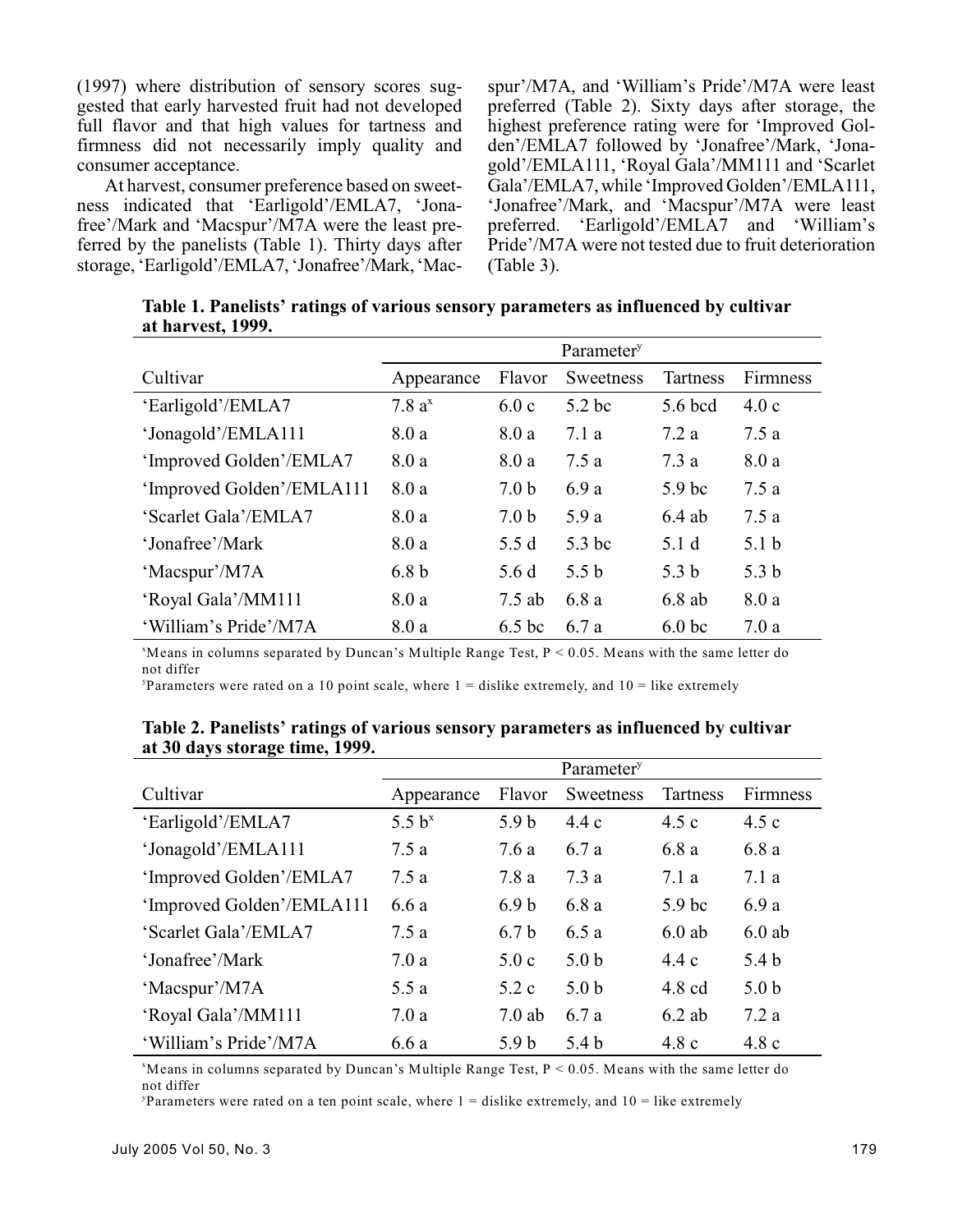|                           | Parameter <sup>y</sup> |                  |           |                  |                  |
|---------------------------|------------------------|------------------|-----------|------------------|------------------|
| Cultivar                  | Appearance             | Flavor           | Sweetness | Tartness         | <b>Firmness</b>  |
| 'Earlgold'/EMLA7          | $\mathbb{Z}$           |                  |           |                  |                  |
| 'Jonagold'/EMLA111        | 7.1 $a^x$              | 6.8 a            | 6.3 a     | 5.8 b            | 6.8 a            |
| 'Improved Golden'/EMLA7   | 6.6a                   | 7.2a             | 6.8 a     | 6.9a             | 7.3a             |
| 'Improved Golden'/EMLA111 | 6.6 a                  | 6.6 a            | 5.4 b     | 5.9 <sub>b</sub> | 7.0a             |
| 'Scarlet Gala'/EMLA7      | 6.9 a                  | 6.5a             | 6.1 a     | 5.8 b            | 6.6 a            |
| 'Jonafree'/Mark           | 5.3 <sub>b</sub>       | 4.5 <sub>b</sub> | 6.5 a     | 4.0c             | 4.5 <sub>b</sub> |
| 'Macspur'/M7A             | 5.5 <sub>b</sub>       | 5.1 <sub>b</sub> | 4.4c      | 4.5 <sub>b</sub> | 4.8 <sub>b</sub> |
| 'Royal Gala'/MM111        | 7.3a                   | 6.7 a            | 6.5 a     | $6.2$ ab         | 6.8 a            |
| 'Williams Pride'/M7A      | $\mathbb{Z}$           |                  |           |                  |                  |

**Table 3. Panelists' ratings of various sensory parameters as influenced by cultivars at 60 days storage time, 1999.**

 $M$ eans in columns separated by Duncan's Mulitple Range Test,  $P < 0.05$ . Means with the same letter do not differ

Parameters were rated on a 10 point scale, where  $1 =$  dislike extremely, and  $10 =$  like extremely <sup>2</sup>No data presented due to fruit deterioration

| Cultivar                  | Diameter (cm)     | Length $(cm)$ | SSC (°Brix)       | pH               | Firm $(N)$ |
|---------------------------|-------------------|---------------|-------------------|------------------|------------|
| 'Earligold'/EMLA7         | 67.8 <sub>b</sub> | 59.7 bc       | 12.8c             | $3.63$ bc        | 84.8 d     |
| 'Jonagold'/EMLA111        | 75.5 a            | 63.3a         | $13.9$ ab         | 3.6c             | 113.7c     |
| 'Improved Golden'/EMLA7   | 67.4 b            | 62.5 ab       | 14.1a             | 3.7 <sub>b</sub> | 132.9 bc   |
| 'Improved Golden'/EMLA111 | 63.3 b            | 56.8 c        | 14.1a             | 3.7 <sub>b</sub> | 145.5 b    |
| 'Scarlet Gala'/EMLA7      | 64.6 <sub>b</sub> | 58.2 c        | $13.9$ ab         | 3.75 b           | 151.2 ab   |
| 'Jonafree'/Mark           | 56.3c             | 45.7d         | 14.4a             | 3.45d            | 156.0a     |
| 'Macspur'/MM111           | 57.5 c            | 46.2 d        | 13.4 <sub>b</sub> | 3.4d             | 134.3 bc   |
| 'Royal Gala'/MM111        | 65.6 <sub>b</sub> | 59.1 c        | 13.5 <sub>b</sub> | 3.86a            | 133.5 bc   |
| 'William's Pride'/M7A     | 74.1 a            | $60.3$ abc    | 13.9 ab           | 3.84 ab          | 98.5 d     |

**Table 4. Maturity indices of apple cultivars measured at harvest time, 1999.**

Means separated (by letters) in columns by Duncan's multiple range test,  $P > 0.05$ 

At harvest, consumer preference based on tartness showed that 'Jonagold'/EMLA111, 'Improved Golden'/EMLA7, 'Scarlet Gala'/EMLA7, and 'Royal Gala'/MM111 had the highest rating, while 'Jonafree'/Mark had the lowest rating or least preferred (Table 1). Thirty days after storage, preference based on tartness showed that 'Jonagold'/EMLA111, 'Improved Golden'/EMLA7 'Scarlet Gala'/EMLA7 and 'Royal Gala'/MM111 did not differ. The remaining cultivars were least preferred (Table 2). Sixty days after storage, 'Improved Golden'/EMLA7 were most preferred, followed by the remaining cultivars, except 'Jonafree'/Mark which was least preferred. Tartness ratings for 'Earligold'/EMLA7 and 'William's Pride'/M7A decreased considerably in storage for 60 days and samples were not evaluated due to fruit deterioration.

At harvest, consumer preference based on firmness showed that 'Jonagold'/EMLA111, 'Improved Golden'/EMLA7, 'Improved Golden'/EMLA 111, 'Scarlet Gala'/EMLA7, 'Royal Gala'/MM111 and 'William's Pride'/M7A did not differ and were preferred compared to 'Jonafree'/Mark and 'Macspur'/M7A. 'Earligold'/EMLA7 was the least preferred (Table 3). Thirty days after storage, 'Jona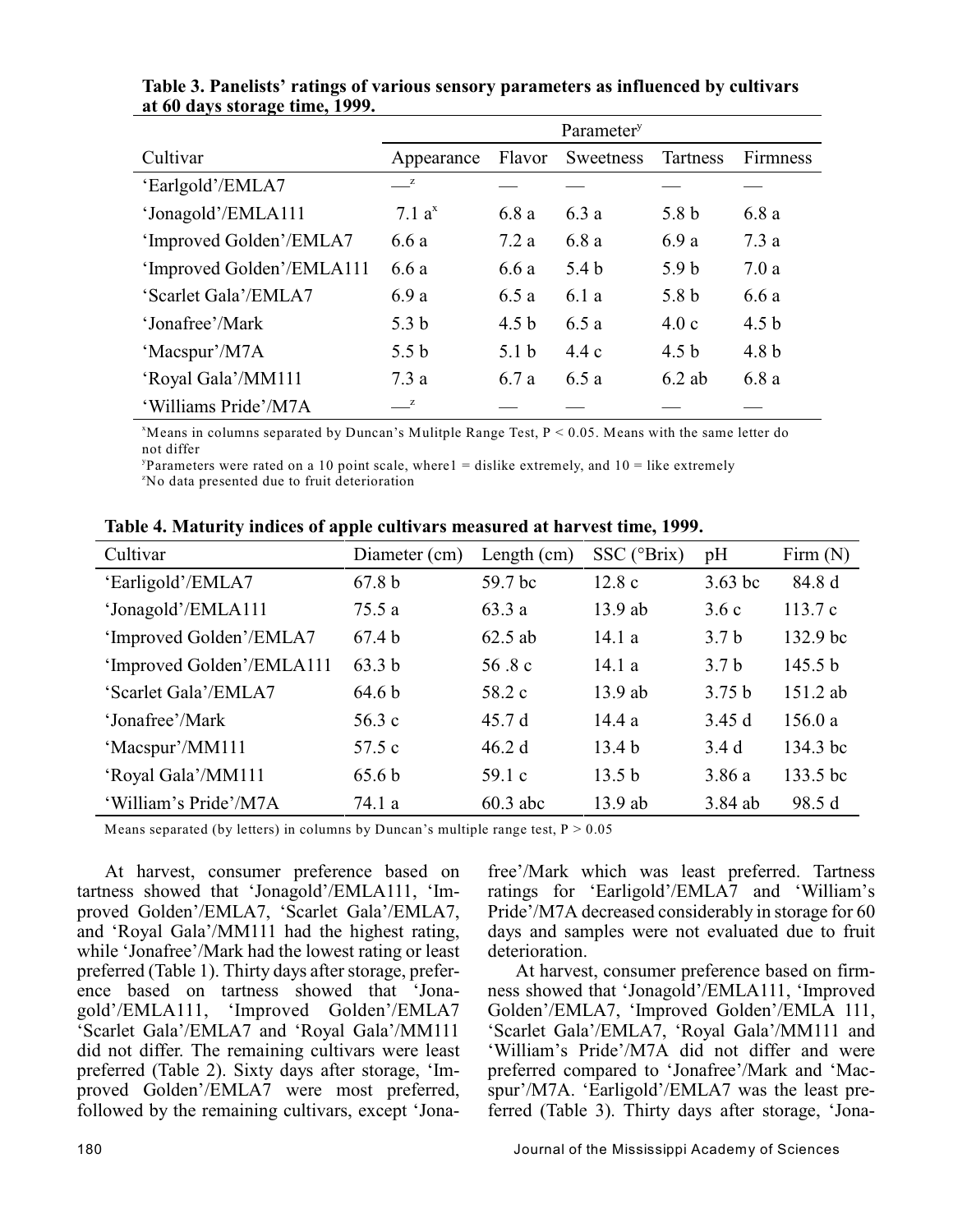gold'/EMLA111, 'Improved Golden'/EMLA7, 'Improved Golden'/EMLA111, 'Scarlet Gala'/EMLA7 and 'Royal Gala'/MM111 were most preferred and did not differ, followed by 'Jonafree'/Mark and 'Macspur'/M7A. 'Earligold'/EMLA7 was least preferred. Sixty days after storage, all cultivars were equally rated, except 'Jonafree'/Mark and 'Macspur'/M7A which were least preferred. 'Earligold'/EMLA7 and 'William's Pride'/M7A were not tested due to fruit deterioration. In Canada, it is assumed that consumers find apples with a firmness of less than 44.5 N too soft (Prange et al., 1993). A sensory evaluation of 'McIntosh' in New York found crispiness to be directly related to firmness. Apples with pressure test values of 85.5 N were rated as "crisp, neither too hard nor too soft" by consumers, while those with firmness of 31.5 to 36 N were rated too soft (Lin and King, 1978).

In general, changes in apple preference with time in storage differed among the cultivar/rootstock combinations tested. Such differences are mainly due to differences in the physiological age of fruit at harvest and losses in fruit quality with time in storage (Wang, 1999).

Relating the sensory evaluation to the analytical data of maturity indices at harvest (Table 4), it was found that the highest preference in appearance coincided with greater fruit length ( $r = 0.77$ ,  $n = 24$ ) and greater fruit diameter ( $r = 0.70$ ,  $n = 24$ ). The least preferred cultivar/rootstock combination, 'Macspur'/M7A, had small fruit. Cultivars intermediate in fruit size, also, maintained a high preference. Factors such as color, fruit shape, and cosmetic appearance were not included in this study, since appearance was based on an overall rating of like or dislike. Such factors must be included considering that most consumers use color as an indicator of ripeness while others look for uniformity of fruit (Brumfield et al., 1993).

Soluble solid content (SSC) and juice pH are commonly used to evaluate fruit flavor. In this study, fruits that had high SSC and high juice pH were not necessarily rated high in flavor, sweetness, and tartness. However, using destructive techniques such as SSC, pH values, and titratable acidity, insures a minimum of quality acceptability for the consumer (Kader, 1999). In comparing firmness at harvest using a penetrometer and firmness by the panelists, it was evident that the more acceptable cultivars by the panelists were firmer at harvest. Two months after harvest, the most preferred cultivars in the sensory test (all the parameters considered) had the highest SSC, juice pH, and firmness values (Table 4). In addition, fruit deterioration of 'Earligold'/EMLA7 and 'William's Pride'/M7A two months after harvest, coincided with the lowest SSC, juice pH, and firmness values of these cultivars which reflected loss of fruit quality due to senescence.

#### **CONCLUSION**

In general, this study identified 'Royal Gala'/MM111, 'Jonagold'/EMLA111, 'Improved Golden/EMLA7, 'Improved Golden'/EMLA111, and 'Scarlet Gala'/EMLA7, as the most preferred cultivars both at harvest and after storage. 'Jonafree'/Mark and 'Macspur'/M7A were the least acceptable cultivars for fresh fruit consumption. 'Jonafree' and 'Macspur' are progenies of cultivars traditionally used for baking, therefore, such findings are not surprising. Early harvested cultivars 'Earligold'/EMLA7 and 'William's Pride'/M7A were identified as having poor keeping quality in storage and may be more suitable for the immediate fresh market or short time storage. The consistency in panelists' preference as measured by appearance, flavor, sweetness, tartness, and firmness indicates that such parameters are adequate to determine consumer acceptance.

#### ACKNOWLEDGMENTS

Thanks to Dr. Clarence Watson for his time and assistance with the statistical analysis of data, and to the panelists for their support in the sensory evaluations in this study.

## LITERATURE CITED

- Brumfield, R.G., A.O. Adelaja, and K. Lininger. 1993. Consumer tastes, preferences, and behavior in purchasing fresh tomatoes. J. Amer. Soc. Hort. Sci. 118(3):433–438.
- Janson, H.F. 1972. Taste evaluation of apples from an Ontario find garden. Fruit Var. J. 26(2):26–33.
- Johnson, D.S., and U. Ertan. 1983. Interaction of temperature and oxygen level on the respiration rate of storage quality of 'Idared' apples. J. Hort. Sci. 58:527–533.
- Kadar, A.A. 1999. Fruit maturity, ripening, and quality relationships. Prov. Inst. Symp. on effect of pre- and postharvest factors on storage of fruit. Acta Hort. 485:203–208.
- Kappel F.M., M. Dever, and M.Bouthillier. 1992. Sensory evaluation of "Gala" and "Jonagold" strains. Fruit Var. J. 46(1):37–43.
- Liu, F.W., and M.M. King. 1978. Common evaluation of 'McIntosh' apple firmness. HortScience 13:162–163.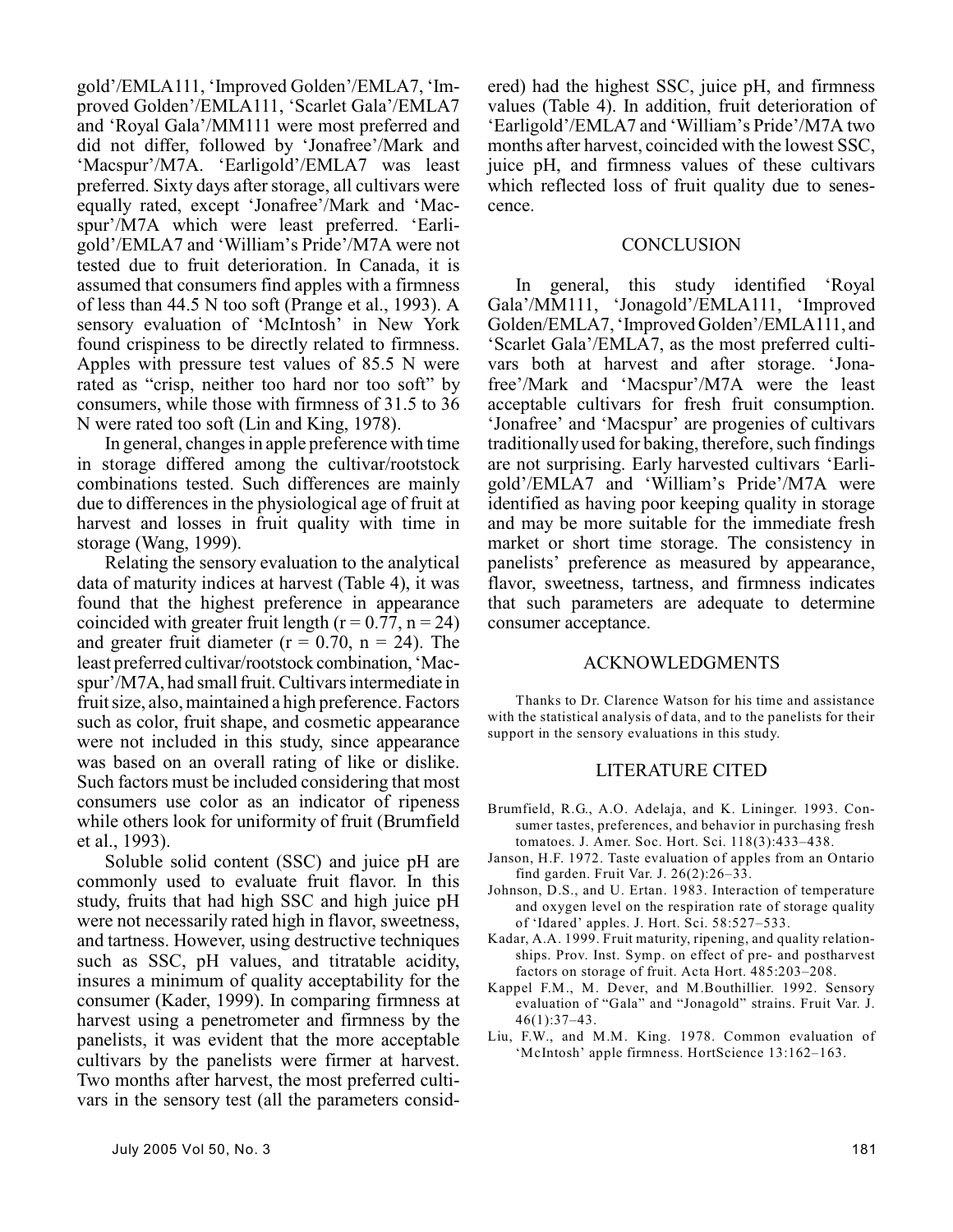- Moore, J.N., and J.R. Ballington Jr. 1990. Genetic resources of temperate fruit and nut crops I, International Society for Horticultural Science. Wageningen, The Netherlands. 980 pp.
- Patte, H. (ed). 1985. Evaluation of quality of fruit and vegetables. AVI Publishing Company, Inc. Westport, Conn. 315 pp.
- Plotto, A., A.N. Azarenko, J.P. Mattheis, and M.R. McDaniel. 1995. 'Gala', 'Braeburn', and 'Fuji' apples: maturity indices and quality after storage. Fruit Var. J. 49:133–142.
- Plotto, A., A.N. Azarenko, M.C. McDaniel, P.W. Crockett, and J.P. Mattheis. 1997. Eating quality of 'Gala' and 'Fuji' apples from multiple harvests and storage durations. HortScience 32(5):903–908.
- Prange, R.K., M.Meheriuk, E.C. Lougheed, and P.D. Lidster. 1993. Harvest and storage. Pages 64–69 *in* C.G. Embree. Producing apples in eastern and central Canada. Agriculture Canada, Publication 1899/E.

Wang, C.Y. 1999. Postharvest quality decline, quality mainte-

nance, and quality evaluation. Acta Hort. 485:389–392.

- Watada, A.E., J.A. Abbott, and R.E. Hardenburg. 1980. Sensory characteristics of apple fruit. J. Amer. Soc. Hort. Sci. 105(3):371–375.
- Watkins, C.B., P.L. Brookfiel, and F.R. Harker. 1993. Development of maturity indices for the 'Fuji' apple cultivar in relation to watercore incidence. Acta Hort. 326:267– 275.
- Westwood, M.N. 1993. Temperate-Zone Pomology 3<sup>rd</sup> ed. Timber Press. Portland, Oregon. 523 pp.
- Williams, A.A., and S.P. Langron. 1983. Influence of different controlled atmospheres and poststorage temperatures on the acceptability of Cox's Orange Pippin and Suntan apples. J. Sci. Food. Agr. 34:1375–1382.
- Wills, R.B.H., T.H. Lee, D. Graham, W.B. McGlasson, and E.G. Hall. 1998. Postharvest. An introduction to the physiology and handling of fruits and vegetables. New South Wales University Press. The AVI Publishing Company Inc., Westport, Conn. 262 pp.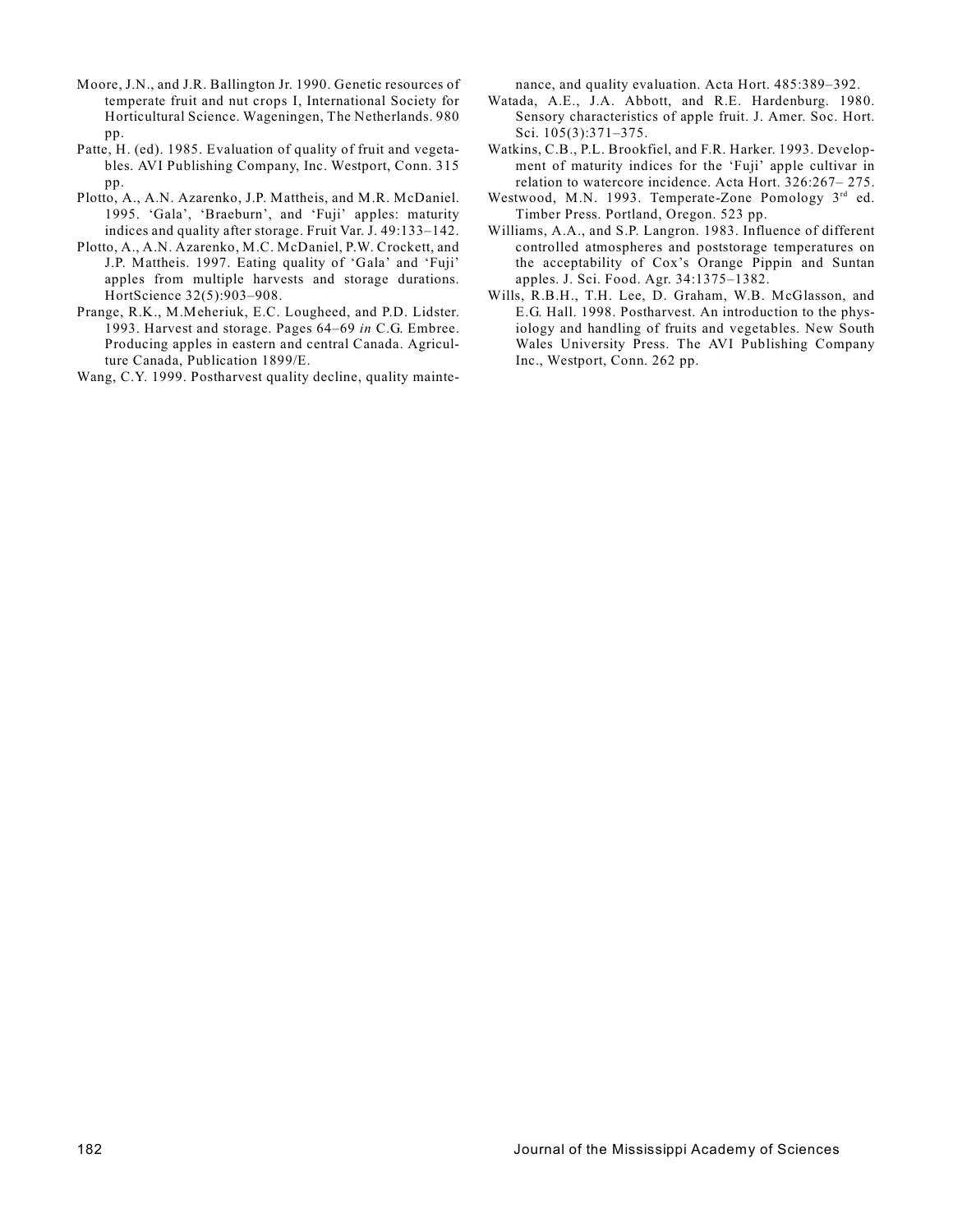# **Modeling Extinction: Density-Dependent Changes in the Variance of Population Growth Rates**

# **Thomas E. Heering Jr. and David H. Reed<sup>1</sup>**

University of Mississippi, Department of Biology, University, MS, 38677-1848

The ability to accurately predict the likelihood of extinction in endangered populations of animals is crucial to many concerns in conservation biology. A number of parameters are generally believed to significantly affect a population's probability of becoming extinct over a given time span. The relationship between the per capita growth rate of a population and its density (i.e., density dependence) is one such parameter. However, the extent to which density dependence influences population dynamics, the usual shape(s) of the density-dependent function, and the impact of density dependence on population persistence, remain controversial. Here we analyze empirical data from 74 populations (40 species) and find evidence for the ubiquity of density dependent population growth. More importantly, using stochastic population models, we find that density-specific changes in the variance of population growth rates have a larger effect on median time until extinction than do changes in the mean population growth rate. Previous studies have focused primarily on densitydependent changes in the mean growth rate. We demonstrate that density-dependent changes in both the mean and the variance of population growth rates can greatly affect the median time to extinction predicted from stochastic population models.

Population growth cannot continue indefinitely in the face of finite resources. As competition for resources increases at higher population densities, the rate of population growth should slow down and eventually stop. Density-dependent population growth is defined as the dependence of the per capita population growth rate on past population densities (Murdoch and Walde, 1989). Ecologists have debated the generality and importance of densitydependent factors (e.g., malnutrition, disease epidemics) to population dynamics for 70 years.

Recent advances in statistical techniques and an increase in the number of long-term ecological studies has led to a growing consensus that densitydependent reproduction and mortality appears to be widespread in natural populations of vertebrates and invertebrates (e.g., Woiwood and Hanski, 1992; Holyoak, 1993; Wolda and Dennis, 1993; Turchin, 1995; Lande et al., 2002), is thought by many to greatly influence the probability of population persistence, and has long been considered important for population dynamics generally (Ferson et al., 1989; Hanski, 1990; Burgman et al., 1993; Dennis and Taper, 1994; Dennis et al., 1995; Hanski et al., 1996; Lande et al., 2002; Sæther et al., 2002; Henle et al., 2004). However, whether density dependence increases or decreases the probability of extinction depends on the exact shape of the density dependent function and its interaction with stochastic factors and life history (Lande et al., 2002; Schoener et al., 2003). For example, the inability of individuals to find a mate or engage in group defense at very low densities might create an absorbing boundary that increases the probability of extinction.

Count-based population viability analyses are often used to estimate population persistence, because these types of data are the ones most often available to conservation biologists (Morris and Doak, 2002). Given a starting population size  $(N_0)$ , the probability of extinction might simply be determined by the mean  $(\mu)$  and the variance  $(\sigma^2)$  of the distribution of population growth rates (see Dennis et al., 1991; Reed and Hobbs, 2004).

However, competing claims have been made about the utility and reliability of count-based methods(Brook, 1999; Ludwig, 1999; Fieberg and Ellner, 2000; Meir and Fagan, 2000; Sabo et al., 2004). One potential problem with count-based models is their failure to take into account the dependence of both the mean and the variance of population growth rates on population density. This density-dependence, along with correlation patterns among time points in population size due to the temporal autocorrelation in environmental factors (Pimm and Redfearn 1988; Inchausti and Halley 2001; Reed et al., 2003a), complicates the seemingly simple relationship

<sup>&</sup>lt;sup>1</sup>Author for correspondence. Department of Biology, P. O. Box 1848; dreed@olemiss.edu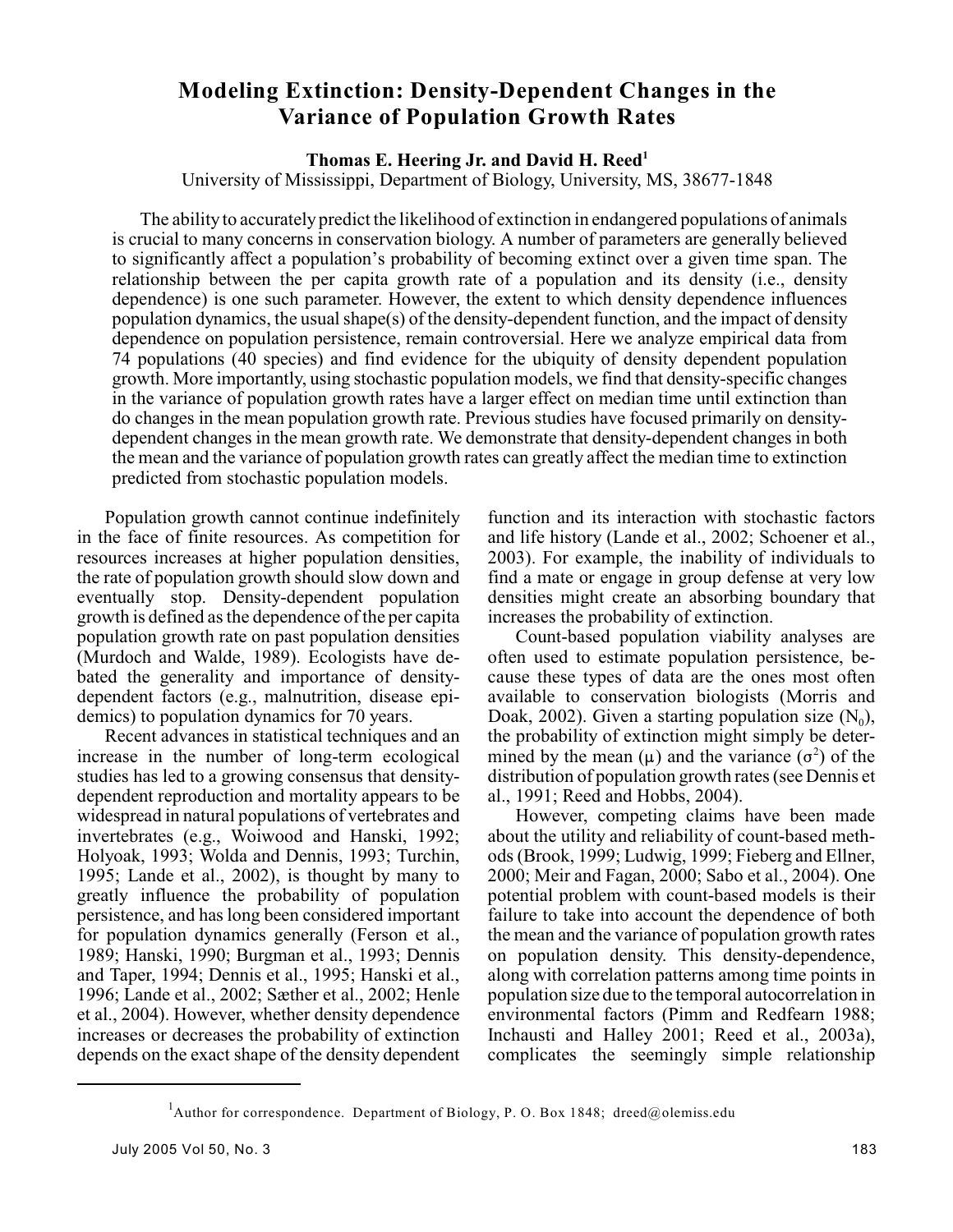between time until extinction and the mean and variance of population growth rates.

At the heart of this debate is the question of how complex population viability analysis models need to be in order to accurately convey population dynamics. Modeling population dynamics is crucial to determining minimum viable population sizes and ranking conservation priorities. Whether estimates of the density-dependence of population growth rates are necessary for accurate and unbiased estimates of extinction risk is a question of current concern among conservation biologists (e.g., Henle et al., 2004; Sabo et al., 2004).

Despite the importance of the variance in population growth rates, and variance in demographic parameters generally, to all forms of population viability analysis, we are not aware of any published empirical results addressing changes in the variance among population growth rates with changes in density. However, variance in growth rates has been included in a very general way in both diffusion approximations and continuous time Markov chain models of population dynamics (e.g., Mangel and Tier 1993; Wilcox and Elderd, 2003). Here, we examine changes in the variance of population growth rates, as well as changes in the mean growth rate, with density. Further, we demonstrate what effect these changes have on the probability of extinction, as compared to models that disregard density-dependence in population growth rates entirely and to those that only consider changes in the mean population growth rate.

## MATERIALS AND METHODS

Stochastic, discrete time, discrete state population models were built from empirical data on the distribution of population growth rates, at different densities, estimated from census data obtained from the Global Population Dynamics Database (GPDD)(NERC 1999) for 74 populations (40 species). The populations used to build the models were chosen based on the following criteria: (1) The quality of the data as determined by the GPDD and the length of the census period assayed. The reliability of the census data is scored by the GPDD from one to five (with five being the most reliable). Data sets were selected for inclusion in the study when the reliability rating multiplied by the census period  $\ge$  50. (2) The population was judged to be in a stable equilibrium. Thus, the population was not in continuous decline or so far below carrying capacity as to be in a continual growth phase (i.e., the median population growth rate was approximately zero). Extensive analysis of the data sets in the GPDD (Inchausti and Halley, 2001; Reed et al., 2003a,b; Reed, 2004; Reed and Hobbs, 2004) have shown these are the data sets appropriate for answering the questions being addressed in this paper.

Population growth rates (*r*), for each time step, were calculated using the following formula:

$$
r_{\rm t} = \log_{\rm e} (N_{\rm t}/N_{\rm t-1}) \tag{1}
$$

where  $N_t$  is population size at time  $t$ . Positive statistical outliers (especially if they did not seem possible given the species life history) were rare and were removed when detected. However, the distribution of growth rates was normally or approximately normally distributed in all but four cases. Once a distribution of *r*-values had been calculated the distribution was assayed for evidence of density dependence. Thus,  $N_{t-1}$  was regressed against  $r_t$ . This regression was allowed to be a first, second, or third order polynomial. We used corrected Akaike Information Criterion statistics (Burnham and Anderson, 2002) and model averaging to identify the best fit model. No time lags were allowed in the density dependence. Solving for the carrying capacity (*K*) was carried out by setting  $r_t$  equal to zero and solving for *N*. Thus, the carrying capacity is defined as the population size (density) where the mean population growth rate is expected to be zero.

Once values for *K* were calculated, means and standard deviations for population growth rates were determined for each population at three different density categories: when  $N \ge K$  (high density), when  $0.5K \le N \le K$  (intermediate density), and when  $N \le$ 0.5*K* (low density). Coefficients of variation in the population growth rate (SD<sub>r</sub> / *r*) were also calculated, for each population, at each of the three density categories.

In order to examine the effects of both the mean and the standard deviation of the population growth rate changing with density, we developed a set of stochastic discrete time, discrete state, *r*-models calibrated from empirical data. The basic format of the model is as follows. First, an initial population size  $(N_0)$  was set equal to the initial population size from the actual time series.  $N_0$  was compared to  $K$ and a population growth rate (*r*) randomly chosen from a normal distribution with a mean determined from the regression function and a standard deviation estimated from the actual distribution of growth rates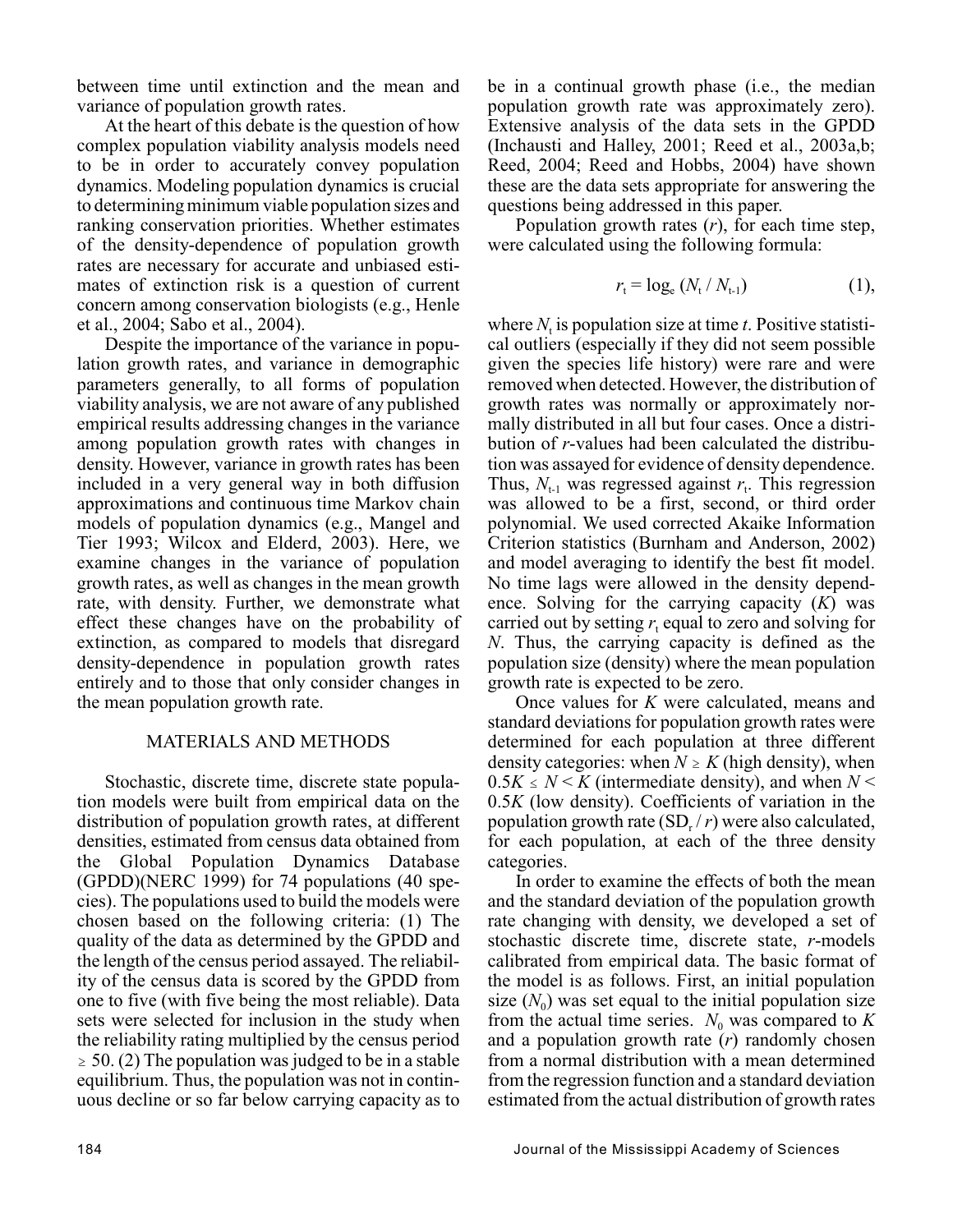from the time series. The growth rate is then used to determine population size  $(N_t)$  in the next time step. The process is repeated for each time step, with the distribution of possible randomly selected *r* values for each time step being determined by the ratio of *N*:*K* and the regression function. Each model was run for at least 1,000 simulations.

In order to estimate the median time to extinction, we used at least 1,000 simulations of each population. Each simulation had identical starting points and the was allowed to run stochastically for a fixed number of time steps (years). The proportion of replicate populations going extinct within the determined time frame was recorded. The number of time steps was then varied until several estimates of extinction probability above and below 50% were generated. From this data, linearregression was used to estimate the number of time steps sufficient for 50% of the populations to go extinct (median time to extinction). The median time to extinction is certainly not realistic, as no age-structure, explicit demographic stochasticity, or genetic stochasticity was included in the models. However, it still has much heuristic value as concerns the effects of density dependence.

We used corrected Akaike Information Criterion statistics and model averaging (Burnham and Anderson, 2002) to identify what parameters are important with respect to the median time to extinction. Backwards stepwise multiple regression was used to estimate the parameter coefficients from the consensus model. Thirteen variables were initially tested across different model combinations: Initial population size, the carrying capacity (*K*), the median growth rate for the entire census period  $(r_{med})$ , the mean growth rate at high densities, the mean growth rate at intermediate densities, and the mean growth rate at low densities, the maximum value of *r* during the census period  $(r_{\text{max}})$ , the standard deviation in the population growth rate at high densities, the standard deviation in the growth rate at intermediate densities, the standard deviation in the population growth rate at low densities, the coefficient of variation in the growth rate at high densities, the coefficient of variation in the growth rate at intermediate densities, and the coefficient of variation in the population growth rate at low densities. Because standard deviations and coefficients of variation are not independent measures, model selection was based on models that included either the standard deviation or the coefficient of variation, not both. Once the important factors were identified, standardized beta values were calculated to rank the significant factors effects on median time to extinction (Neter et al., 1996).

Sensitivity analysis was performed on the density-specific standard deviation in population growth rates by increasing the standard deviation by 10% increments (up to a maximum increase of 50%) for each density category separately and estimating the slope of the best fit linear line using the standard deviation in the population growth rate as the independent variable and median time to extinction as the dependent variable (Morris and Doak, 2002). The slopes were averaged across all 74 populations and then compared for the three different density categories.

To examine the impact of ignoring density dependence altogether or allowing only the mean growth rate to change, relative to the full model where the mean and variance in growth rates were allowed to change with density, we built additional models for 25 randomly chosen species. Thus, two additional models were constructed with either no density dependence or density dependence where only the mean population growth rate changes with density. Median time to extinction was estimated for models with no density dependence (NDD) and for models where only the mean population growth rate was allowed to change with changing density (SDD). For NDD, the mean population growth rate and the variance among growth rates was the same regardless of density and the values were estimated from the entire census period. For SDD, the variance among growth rates was the same regardless of density, but the mean growth rate changed with density according to the regression function.

We also used an analysis of covariance (using carrying capacity as the covariate) to examine whether there were broad phylogenetic (Class, Order, Family) or environmental (biogeographic region, global latitude) effects on the mean time to extinction.

#### RESULTS

A meta-analysis of 74 populations was conducted with respect to how the mean, standard deviation, and coefficient of variation in population growth rates changes with changes in population density (Table 1). The mean population growth rate is significantly different at all three density categories and decreases with increasing density across all the 74 populations. Likewise, the standard deviation among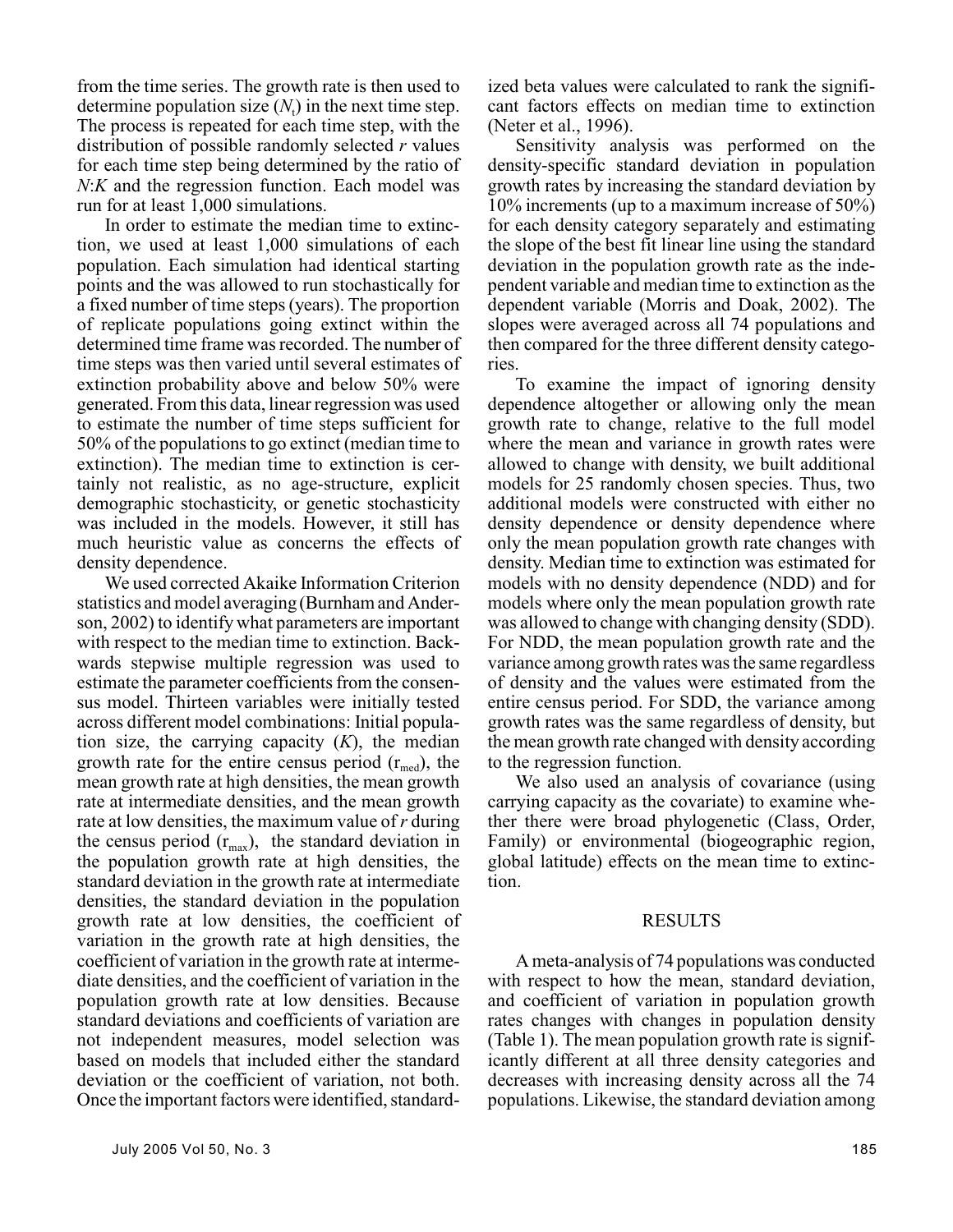ance among population growth

We performed model selection using the information-theoretic approach of Burnham and Anderson (2002), using independent combinations of 13 different model parameters (Table 3). The consensus model containing five factors (all significant using multiple regression) are listed and ranked according to their standardized beta values. The significant factors, from greatest effect to least effect are: SD<sub>r</sub> (intermediate densities)  $(F =$ 23.48,  $P < 0.0001$ ,  $b = -0.431$ ),  $K (F = 31.69, P < 0.0001, b =$ 

| Parameter                      | Mean $\pm$ SE      | $\mathbf{F}$ | P            |
|--------------------------------|--------------------|--------------|--------------|
| $CV_r$ (high)                  | $0.331 \pm 0.045$  |              |              |
| $CV_r$ (intermediate)          | $0.683 \pm 0.045$  | 30.57        | ${}< 0.0001$ |
| $CV_r$ (low)                   | $0.205 \pm 0.031$  |              |              |
| r (high)                       | $-0.155 \pm 0.021$ |              |              |
| r (intermediate)               | $0.082 \pm 0.013$  | 123.15       | ${}< 0.0001$ |
| r (low)                        | $0.356 \pm 0.035$  |              |              |
| $SD_r$ (high)                  | $0.251 \pm 0.016$  |              |              |
| SD <sub>r</sub> (intermediate) | $0.355 \pm 0.025$  | 11.29        | ${}< 0.0001$ |
| $SD_r$ (low)                   | $0.515 \pm 0.047$  |              |              |

Table 1. Means and standard errors are presented for three different rates as well. **parameters for three different density ranges.**

growth rates at a given density significantly decreases with increasing density. The coefficient of variation is also highly significantly different for each density category, but the maximum coefficient of variation is reached at intermediate densities. Thus, density-dependent effects on population growth rate were consistent and highly significant despite the data being noisy (e.g., differences in species biology and generation length, differences in the quality of the data). Further, these densitydependent changes were not just to themean population growth, but also to two measures of variation in growth rates.

It is important to be able to separate purely demographic causes of variation in growth rates from those brought about by the effects of density. Table 2 provides a comparison between how the standard deviation among population growth rates, for a given density category, changes in large  $(K >$ 200) versus small  $(K \le 200)$  populations. Standard deviations significantly increase with decreasing density in both large and small populations, thus there is an effect of den-

demographic stochasticity. However, the standard deviation is consistently larger in smaller populations, indicating that demographic stochasticity plays a significant role in the amount of vari-

0.398), SD<sub>r</sub> (low densities) (*F*  $= 9.08, P < 0.005, b = -0.242$ , *r* (intermediate densities)  $(F = 8.13, P < 0.005, b = 0.196)$ , and *r* (low densities)  $(F = 7.52, P < 0.01, b = 0.186)$ . The overall regression explains 70.0% of the variation in median extinction times (adjusted  $R^2 = 0.700$ ).

In the Introduction it was suggested that the shape of the density-dependent function for growth rates was important to whether it decreased the probability of extinction (primarily believed to be true) or increased the probability of extinction as might be true with strong Allee effects. We illustrate the five general forms of density dependence in population growth rate found in this study and give their relative frequencies (Figure 1). A linear model was found to be the best fit function for 45 of 74 populations. However, the statistical power to detect nonlinearities in individual data sets was often low. Thus, the lack of evidence for general nonlinearity in the relationship between density and per capita growth rates in these data sets should not be construed as suggesting that such nonlinearities do not exist. A  $3<sup>rd</sup>$  degree polynomial with population

sity that is independent of **Table 2. Comparison of the mean (with standard error) standard deviation in population growth rates across the 74 populations, for three different density categories, divided as to whether the carrying capacity was less than or greater than 200 individuals.**

|              | $SD_r(N>K)$     | $SD_r(K \ge N \ge 0.5K)$ | $SD_r(N < 0.5K)$ |
|--------------|-----------------|--------------------------|------------------|
| $K \geq 200$ | $0.18 \pm 0.02$ | $0.30 \pm 0.04$          | $0.35 \pm 0.04$  |
| K < 200      | $0.28 \pm 0.02$ | $0.40 \pm 0.03$          | $0.58 \pm 0.06$  |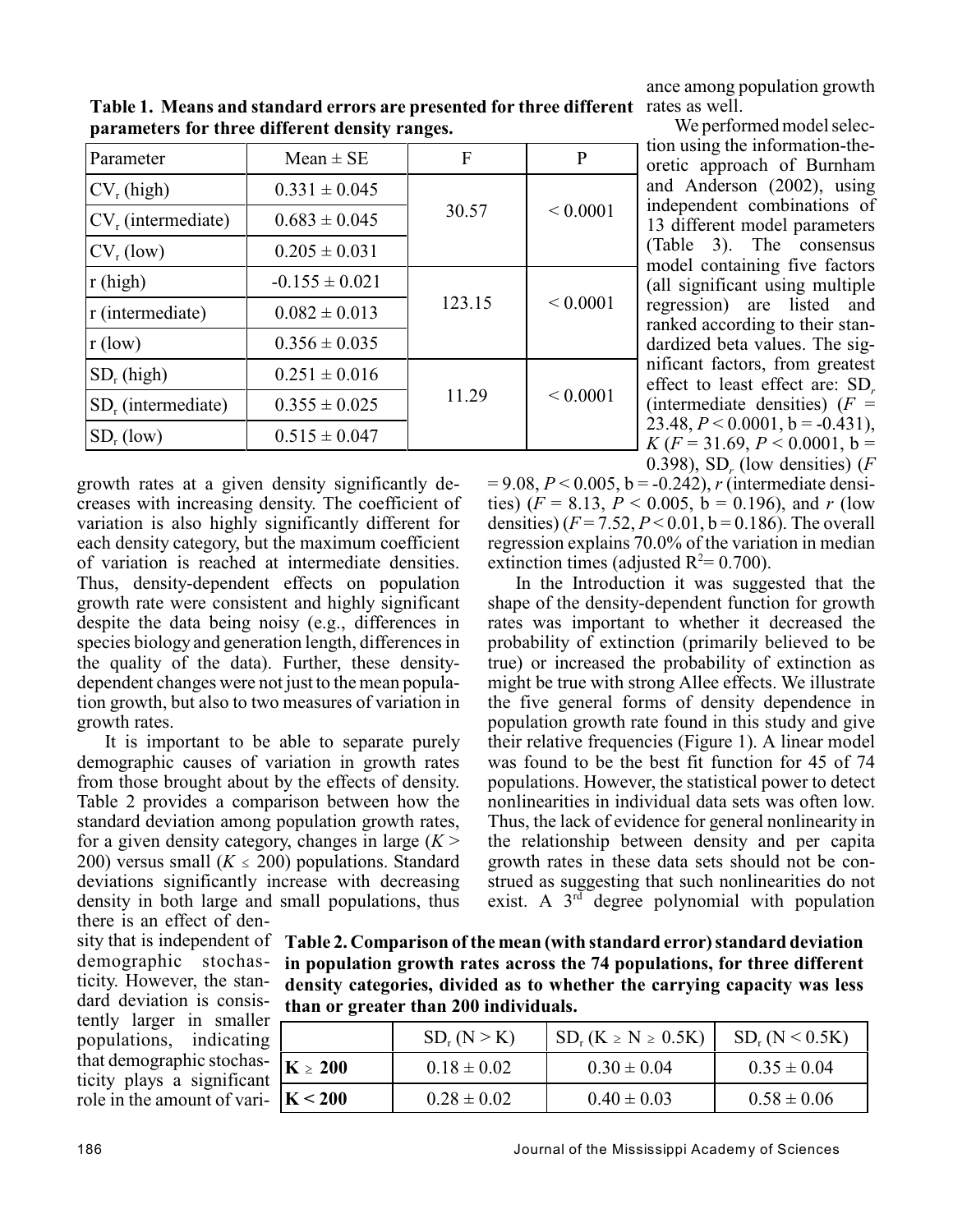growth rates increasing at an increasing rate at very low densities, and decreasing at an increasing rate at very high densities, was the best fit model in 19 of 74 populations. A  $2<sup>nd</sup>$  degree polynomial where population growth rates increase at an increasing rate at low densities was the best fit in 6 of 74 populations. A  $2<sup>nd</sup>$  degree polynomial where population growth rates decrease at an increasing rate at both high and low densities was the best fit in 3 of 74 populations. A  $2<sup>nd</sup>$  degree polynomial where the population growth rate decreases at an increasing rate at high densities was the best fit in only 1 of 74 populations.

An important question in conservation biology is how complex population viability models need to be in order to predict the risk of extinction accurately and without bias. Table 4 shows the results of an analysis of variance comparing median time to extinction, for 25 randomly chosen population models, using three different modeling approaches with the models each developed from the same set of observed data. The models contained either no density dependence, density dependent population growth where the mean growth rate changes with

**Table 3. The results of multiple regression analysis examining 13 factors suspected of being important in determining median time to extinction in 74 population viability models created from census data on natural populations of animals.** The significant parameters from each model are listed in order of importance as determined by their standardized beta values (adjusted  $R^2 = 0.700$ ,  $p < 0.0001$ ).

| Parameter       | <b>Probability</b> | <b>Std Beta</b> |  |  |
|-----------------|--------------------|-----------------|--|--|
| $SD_r$ (medium) | ${}< 0.0001$       | $-0.431$        |  |  |
| log K           | ${}< 0.0001$       | 0.398           |  |  |
| $SD_r$ (low)    | 0.0036             | $-0.242$        |  |  |
| $r$ (medium)    | 0.0036             | 0.196           |  |  |
| $r$ (low)       | 0.0108             | 0.186           |  |  |

density or population growth rates where the mean and variance were allowed to change with respect to density. The median extinction times for the three models are significantly different from each other (P  $<$  0.01), with the models that allow both the mean and variance in population growth rates to change having the longest median times to extinction and those having no density dependence the shortest.

This paper uses the meta-analysis technique to look for factors useful in predicting extinction risk for populations of vertebrates. These techniques are especially important when individual studies cannot be generalized and lack statistical power. However, it is often useful to test for any patterns based on the ecology, life history, or evolutionary histories of the organisms. We find no differences in median time to extinction based on phylogeny (Class, Order, Family) or environmental classification (biogeographic region, global latitude). None of these factors were significant once the effects of carrying capacity were accounted for. These results are congruent with other studies that have looked for these types of effects (Gaillard et al., 2000; Inchausti and Halley, 2001; Reed et al., 2003a; Reed and Hobbs, 2004).

**Table 4. Results from an analysis of variance (randomized block design and Tukey's HSD test), comparing median extinction times (in years) for 25 species.** Models were built with either no density dependence (NDD), density dependence where only the mean population growth rate changes with density (DDM), and density dependence where both the mean and standard deviation of the population growth rate were allowed to change with changes in density (DDMS). Each of the three model assumptions leads to significantly different median times to extinction (MT<sub>E</sub>) (F = 18.95, p < 0.001).

| Model       | $MT_{E}$ |
|-------------|----------|
| <b>DDM</b>  | 476.4    |
| <b>DDMS</b> | 913.1    |
| <b>NDD</b>  | 126.2    |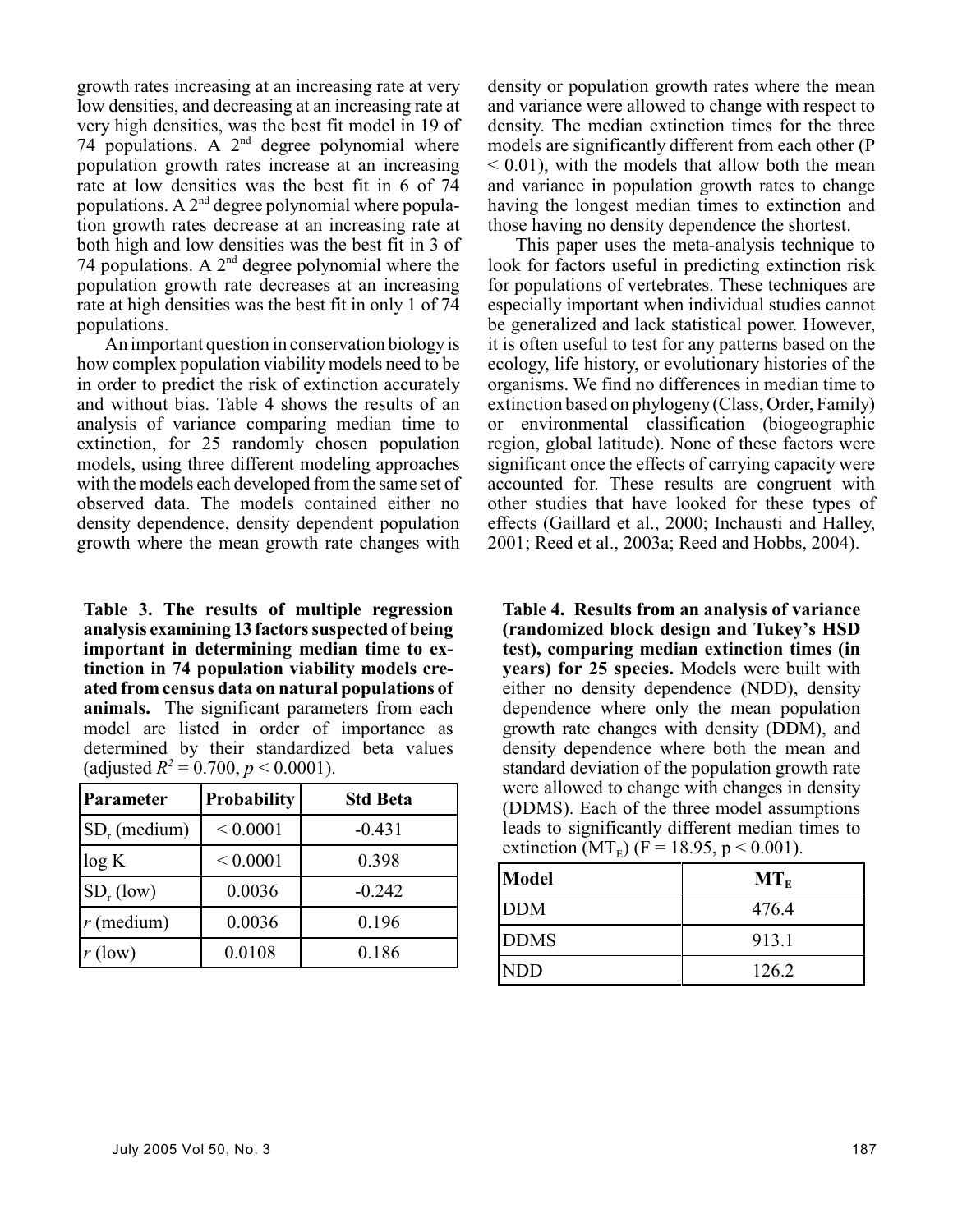

**Figure 1. Five general forms of density dependence in population growth rate.** *(a)* Linear was the best fit function for 45 of 74 populations. Note the decreasing variation in population growth rates with increasing density.  $(b)$  A 3<sup>rd</sup> degree polynomial with population growth rates increasing at an increasing rate at low densities, and decreasing at an increasing rate at high densities, was the best fit in 19 of 74 populations.  $(c)$  a 2<sup>nd</sup> degree polynomial where population growth rate increases at an increasing rate at low densities was the best fit in 6 of 74 populations. Note the greater variance in growth rates at lower densities. (*d*) a  $2<sup>nd</sup>$  degree polynomial demonstrating Allee effects was the best fit in 3 of 74 populations.  $(e)$  a 2<sup>nd</sup> degree polynomial where population growth rate decreases at an increasing rate at high densities was the best fit in only 1 of 74 populations. Note the greater variance in growth rates at lower densities.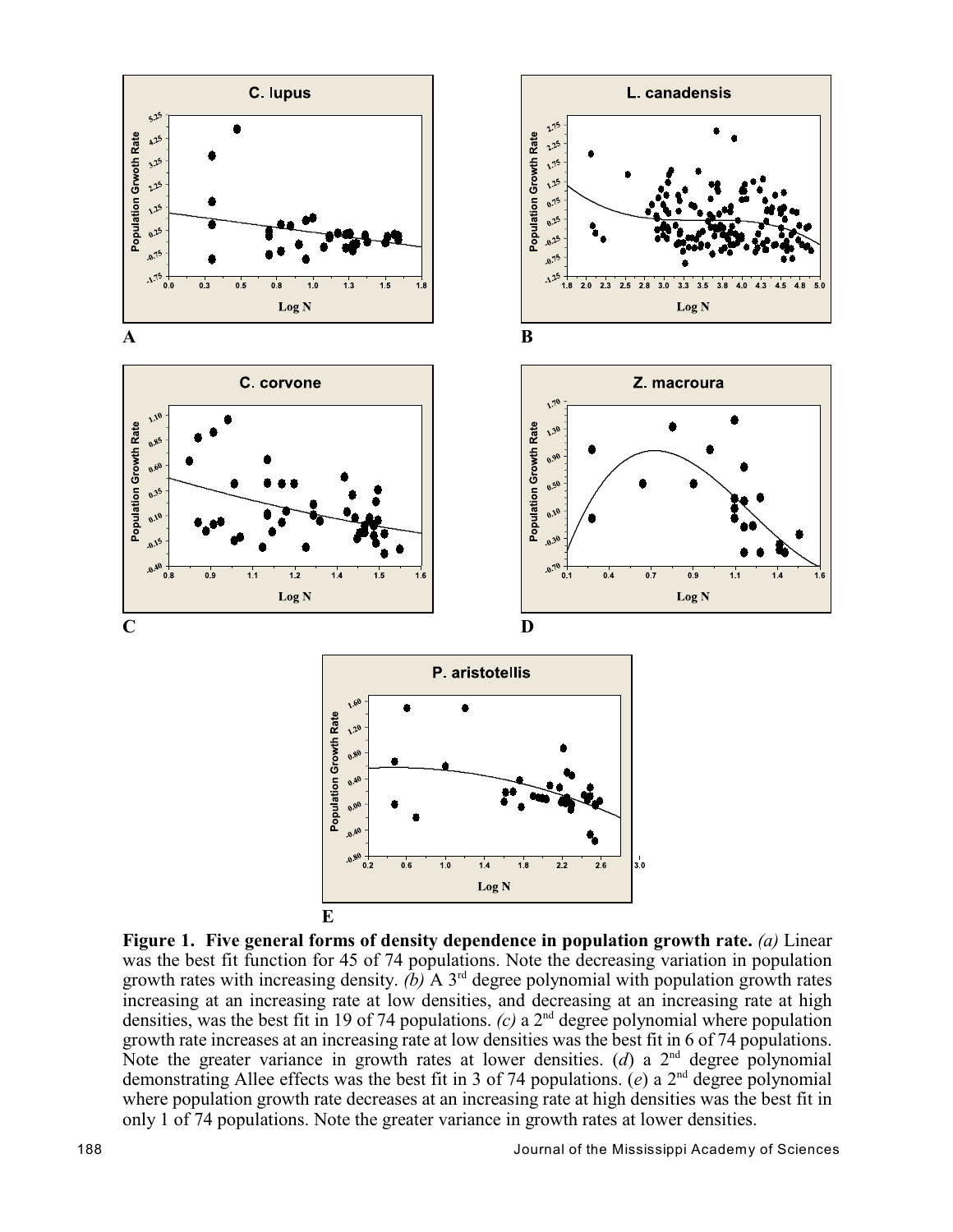#### DISCUSSION

*Ubiquity of density dependence.* The role of density-dependent mortality and birth rates, in impacting population dynamics, has been a source of controversy for at least 70 years (Turchin, 1995). However, there seems to be a growing consensus that most populations (at least at times) are regulated through density-dependent mechanisms in conjunction with stochastic factors (e.g., Turchin, 1995; Sæther et al., 2002; Reed et al., 2003a). There exist far more sophisticated statistical tests for detecting density-dependence than the one we use here (e.g., Dennis and Taper, 1994) and the question of what role density dependence plays in population dynamics will not be answered definitively by this study. However, it is worth noting that the simple regression techniques we used, with an assumption of no time lags and that errors are additive, was significant in 58 of 74 populations examined (78.4%). This is true despite the median time series being only 19 years and the fact that statistical power is reduced if these assumptions are violated (Turchin, 1995). The mean percent of the variance in the per capita population growth rates explained by population size in the previous time step was  $29\%$  (SE  $\pm$  1.9%) across all 74 populations. Mean population growth rates clearly, consistently, and significantly declined as densities increased. Thus, though not a robust test of the presence of density dependence, this study suggests that density dependence is widespread across vertebrate populations (Appendix I & II).

*Density dependent changes in the variance of population growth rates.* In addition to changes in the mean per capita population growth rate, changes in the variance among growth rates at different densities were detected. Lower densities led to larger standard deviations among population growth rates. This is expected for demographic reasons alone, because smaller populations are more variable (Taylor et al., 1980; Reed and Hobbs, 2004). Indeed, the data confirm that smaller populations tend to have greater standard deviations at all three density categories (significantly higher at the highest and lowest densities) than do larger populations. However, there are significant changes in the standard deviation among population growth rates with changes in density for the large populations and the same pattern of increasing variance among growth rates with decreasing densities can be seen. Anecdotally, even populations of tens of thousands of individuals still often showed the characteristic

increase in the variance among growth rates at lower densities, despite their being so large (even at their lowest observed densities) as to make demographic stochasticity almost nonexistent. Thus, there seems to be a component of the variance among population growth rates that is driven by population densities and not just population size. This suggests, as one possibility, that widespread Allee effects may impact not just the mean but the variance in population growth rates.

*Parameters affecting median time to extinction.* Five factors were identified as significantly affecting median time to extinction in our models, in rank order of their standardized beta values they are: the standard deviation among population growth rates at intermediate densities, the carrying capacity, the standard deviation among population growth rates at low densities, the mean population growth rate at intermediate densities, and the mean population growth rate at low densities.

It is certainly not surprising to see that carrying capacity is a major factor affecting median time to extinction. Models of population viability are usually sensitive to changes in carrying capacity and there is plenty of empirical data linking larger population size to a greater probability of population persistence (see review in Reed et al*.,* 2003a; O'Grady et al., 2004). The univariate regression gives the following formula for time to extinction at a given carrying capacity:

$$
\log_{10} \text{MTE} = 0.9135 + 0.5776 \left( \log_{10} K \right) \quad (2),
$$

where MTE is the median time to extinction in years and *K* is the carrying capacity. However, this model undoubtedly overestimates median time to extinction. In fact, these stochastic *r* models predict median extinction times that are more than five times as long  $(K = 10)$ , three times as long  $(K = 100)$ , or 1.5 times as long  $(K = 10,000)$  as models that incorporate far greater complexity (Reed et al., 2004).

The standard deviation in the population growth rate is more important than the mean of the population growth rate, in determining median time to extinction. Thus, models that are deterministic or do not carefully consider estimates of the variation in population growth rates, or demographic parameters generally, will not be able to provide accurate information on the probability of extinction.

The median time to extinction was most affected by both the standard deviation in population growth rates and the mean population growth rate at interme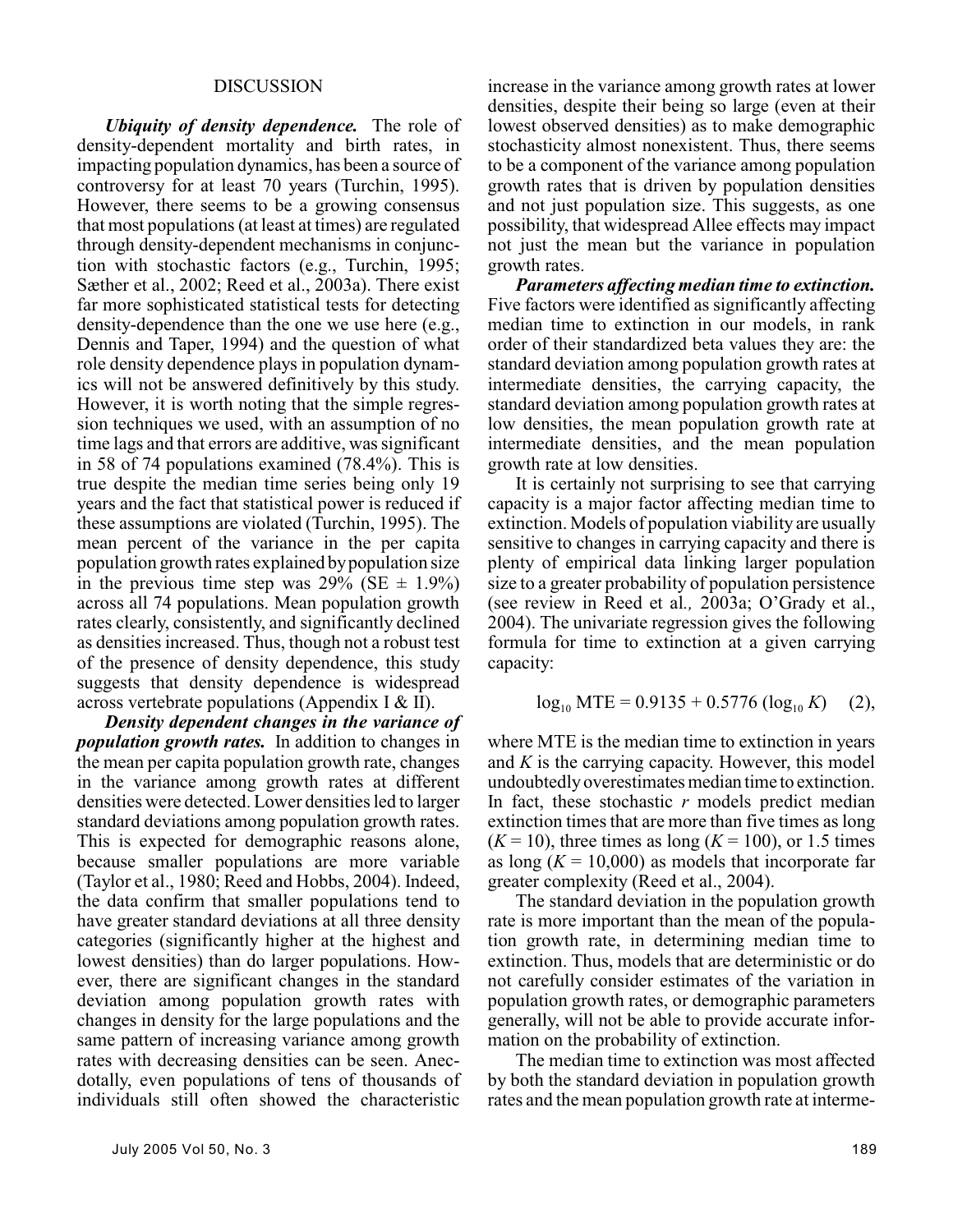diate densities. This is contrary to intuition, as it might be expected that populations would be most vulnerable to extinction when they are at their lowest densities (smallest size). It is possible that this result is simply due to there being so much more variation among models for the parameters at this density. With this hypothesis in mind, we conducted sensitivity analysis on changes in the standard deviation among growth rates for all three densities for 30 randomly chosen models. Using multiple regression, we found that the models were most sensitive to changes in the standard deviation at the lowest densities (data not shown) as expected from theory. The differences in sensitivity at low and intermediate densities was small, but statistically significant.

*Importance of including density-dependent changes in the mean and variance.* We are not the first to suggest that density dependence is an important component to include in population viability models (see Introduction). In our simple count-based population viability analysis for 25 species, the median time to extinction without density dependence was less than 30% of the median time to extinction when density dependence was included. Thus, the models without density dependence were not just pessimistic, but they were extremely pessimistic relative to the models with density dependence. This suggests that density dependence generally "puts the brakes on" declining populations by creating reflecting rather than absorbing points at low densities.

Including changes in the variance among population growth rates, in addition to changes in the mean growth rate, nearly doubles persistence time over the case where only the mean growth rate is allowed to change with density. This seems counterintuitive at first, given that the variance among growth rates increases as population sizes decline and this is precisely when populations are most vulnerable. However, the reason for this is that the densityspecific variance, even at low densities, is less than the variance among population growth rates for the entire census period. Thus, extreme caution must be used in building count-based PVAs from census data even in equilibrium populations. Simply computing the mean and variance of the growth rates over a given number of time steps is not likely to produce the type of dynamics and, therefore, extinction probabilities that exist in natural populations. The reasons why this is true include the autocorrelation structure in environmental variation through time

(Pimm and Redfearn, 1988; Reed et al., 2003a), the lack of inclusion of rare catastrophic events that greatly impact population persistence (Reed et al., 2003b), and density dependent changes in the mean and variance of population growth rates.

#### ACKNOWLEDGMENTS

We thank the Mississippi Space Grant Consortium and the National Aeronautics and Space Agency for their financial support for this project. We also thank three anonymous reviewers for their helpful comments regarding a prior version of this paper.

## LITERATURE CITED

- Brook, B.W. 1999. Evaluating population viability analysis. Ph.D. thesis, Macquarie University, Sydney.
- Burgman, M.A., S. Ferguson, and H.R. Akçakaya.1993. Risk assessment in conservation biology. Chapman & Hall, London.
- Burnham, K.P., and D.R. Anderson. (2002) Model selection and multimodel inference: A practical information-theoretic approach,  $2^{nd}$  edition. Springer, New York.
- Dennis, B., R.A. Desharnais, and J.M. Scott. 1991. Estimation of growth and extinction parameters for endangered species. Ecol. Monogr. 61:115–143.
- Dennis, B., P.L. Munholland, J.M. Cushing, and R.F. Constantino. 1995. Nonlinear demographic dynamics: Mathematical models, statistical methods, and biological experiments. Ecol. Monogr. 65:261–281.
- Dennis, B. and B. Taper. 1994. Density dependence in time series observations of natural populations: Estimation and testing. Ecol. Monogr. 64:205–224.
- Ferson, S., L. Ginzburg, and A.A. Silvers. 1989. Extreme event risk analysis for age-structured populations. Ecol. Model. 47:175–187.
- Fieberg, J., and S.P. Ellner. 2000. When is it meaningful to estimate an extinction probability? Ecology 81:2040–2047.
- Gaillard, J.-M., M. Festa-Bianchet, N.G. Yoccoz, A. Loison, and C. Tiogo. 2000. Temporal variation in fitness components and population dynamics of large herbivores. Ann. Rev. Ecol. System. 31:367–393.
- Hanski, I. 1990. Density dependence, regulation and variability in animal populations. Philos. R. Soc. London, Ser*.* B 330:141–150.
- Hanski, I., P. Foley, and M. Hassell. 1996. Random walks in a metapopulation: How much density dependence is necessary for long-term persistence? J. Anim. Ecol*.* 65**:**274–282.
- Henle, K., S. Sarre, and K. Wiegand. 2004. The role of density regulation in extinction processes and population viability analysis. Biodiv. Conserv*.* 13:9–52.
- Holyoak, M. 1993. The frequency of detection of density dependence in insect orders. Ecol. Entom. 18:339–347.
- Inchausti, P. and J. Halley. 2001. Investigating long-term ecological variability using the global population dynamics database. Science 293:655–657.
- Lande, R., S. Engen, B.–E. Sæther, F. Filli, E. Matthysen, and H. Weimerskirch. 2002. Estimating density dependence from population time series using demographic theory and life-history data. Am. Nat*.* 159:321–337.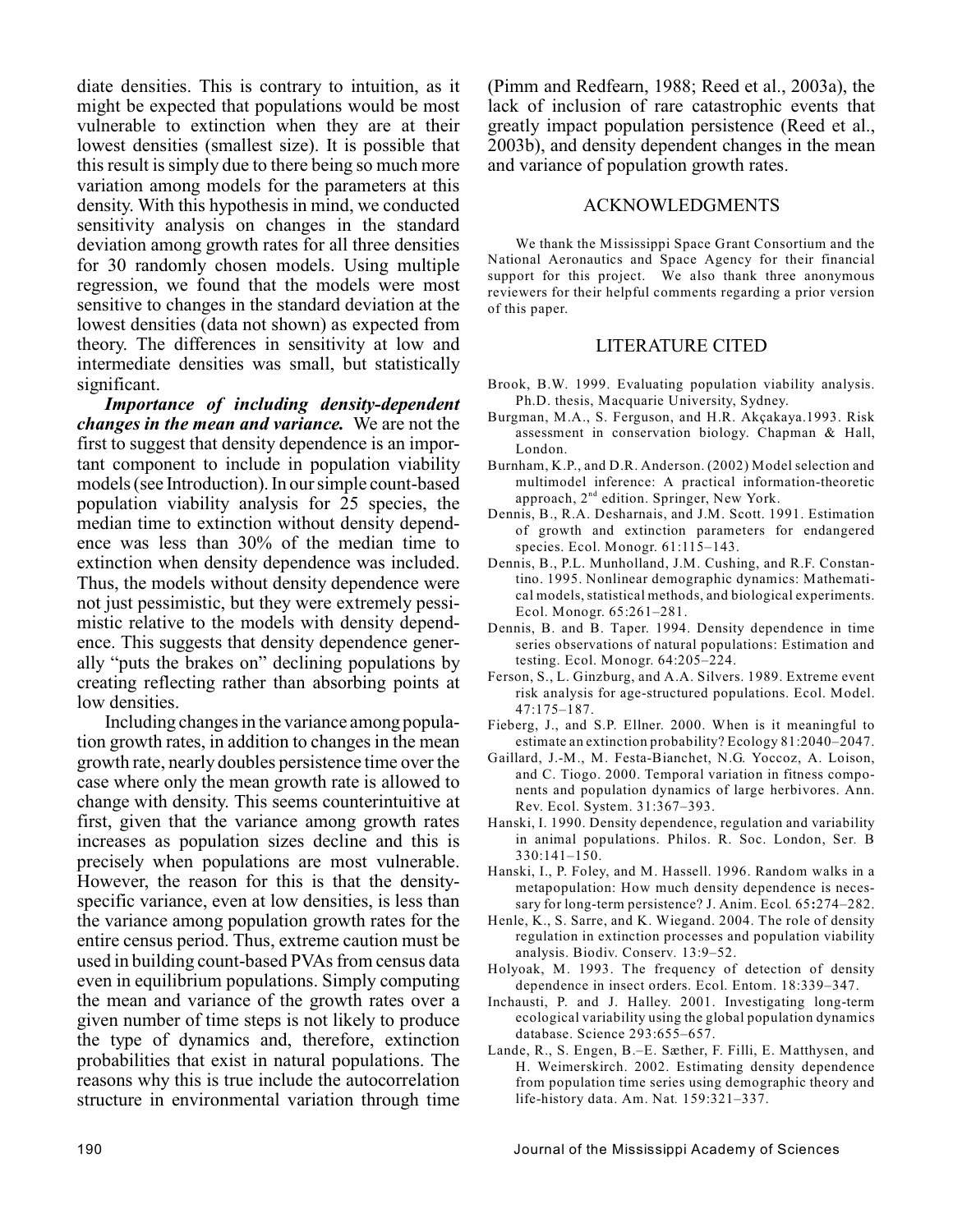- Ludwig, D. 1999. Is it meaningful to estimate a probability of extinction? Ecology 80:298–310.
- Mangel, M. and C. Tier. 1993. A simple direct method for finding persistence times of populations and application to conservation problems. Proc. Natl. Acad. Sci. 90:1083–1086.
- Meir, E. and W.F. Fagan. 2000. Will observation error and biases ruin the use of simple extinction models? Conserv. Biol*.* 14:148–154.
- Morris, W.F., and D.F. Doak. 2002. Quantitative conservation biology: Theory and practice of population viability analysis*.* Sinauer Associates Inc., Sunderland.
- Murdoch, W.W. and S.J. Walde. 1989. Analysis of insect population dynamics. Pages 113–140 *in* P.J. Grubb & J.B. Whittaker, eds. Towards a more exact ecology. Blackwell, Oxford.
- NERC (1999) NERC & Centre for Population Biology, Imperial College. The Global Population Dynamics Database. http://www.Sw.ic.ac.uk/cpb/gpdd.html.
- Neter, J., M.H. Kutner, and W. Wasserman. 1996. Applied Linear Regression Models, 3<sup>rd</sup> edition. Irwin / McGraw-Hill, publisher.
- O'Grady, J.J., D.H. Reed, B.W. Brook, R. Frankham. 2004. What are the best correlates of extinction risk? Biol. Conserv*.* 118:513–520.
- Pimm, S.L., and A. Redfearn. 1988. The variability of population densities. Nature 334:613–615.
- Reed, D.H. 2004. Extinction risk in fragmented habitats. Anim. Conserv. 7:181–191.
- Reed, D.H. and G.R. Hobbs. 2004. The relationship between population size and temporal variability in population size. Anim. Conserv*.* 7:1–8.
- Reed, D.H., J.J. O'Grady, J.D. Ballou, and R. Frankham.

2003b. The frequency and severity of catastrophic die-offs in vertebrates. Anim. Conserv*.* 6:109–114.

- Reed, D.H., J.J. O'Grady, B.W. Brook, J.D. Ballou, and R. Frankham. 2003a. Estimates of minimum viable population sizes vertebrates and factors influencing those estimates. Biol. Conserv*.* 113:23–34.
- Reed, D.H., J.J. O'Grady, B.W. Brook, J.D. Ballou, and R. Frankham. 2004. Reality checks, probability statements, and the case of the Bali tiger. Conserv. Biol*.* 18:1179.
- Sabo, J.L., E.E. Holmes, and P. Kareiva. 2004. Efficacy of simple viability models in ecological risk assessment: Does density dependence matter? Ecology 85:328–341.
- Sæther, B.–E., S. Engen, R. Lande, M. Visser, and C. Both. 2002. Density dependence and stochastic variation in a newly established population of a small songbird. Oikos 99:331–337.
- Schoener, T.W., J. Clobert, S. Legendre, and D.A. Spiller. 2003. Life-history models of extinction: A test with island spiders. Am. Nat*.* 162:558–573.
- Taylor, L.R., Woiwood, I.P., and Perry, J.N. 1980. Variance and the large scale spatial stability of aphids, moths, and birds. Journal of Animal Ecology 49:831–854.
- Turchin, P. 1995. Population regulation: Old arguments and new synthesis. Pages 19–40 *in* N. Cappucino and P.W. Price, eds. Population dynamics. Academic Press, New York.
- Wilcox, C., and B. Elderd. 2003. The effect of density-dependent catastrophes on population persistence time. J. Appl. Ecol. 40:859–871.
- Woiwood, I.P., and I. Hanski. 1992. Patterns of density dependence in moths and aphids. J. Anim. Ecol. 61:619–629.
- Wolda, H., and B. Dennis. 1993. Density dependence tests, are they? Oecologia 95:581–591.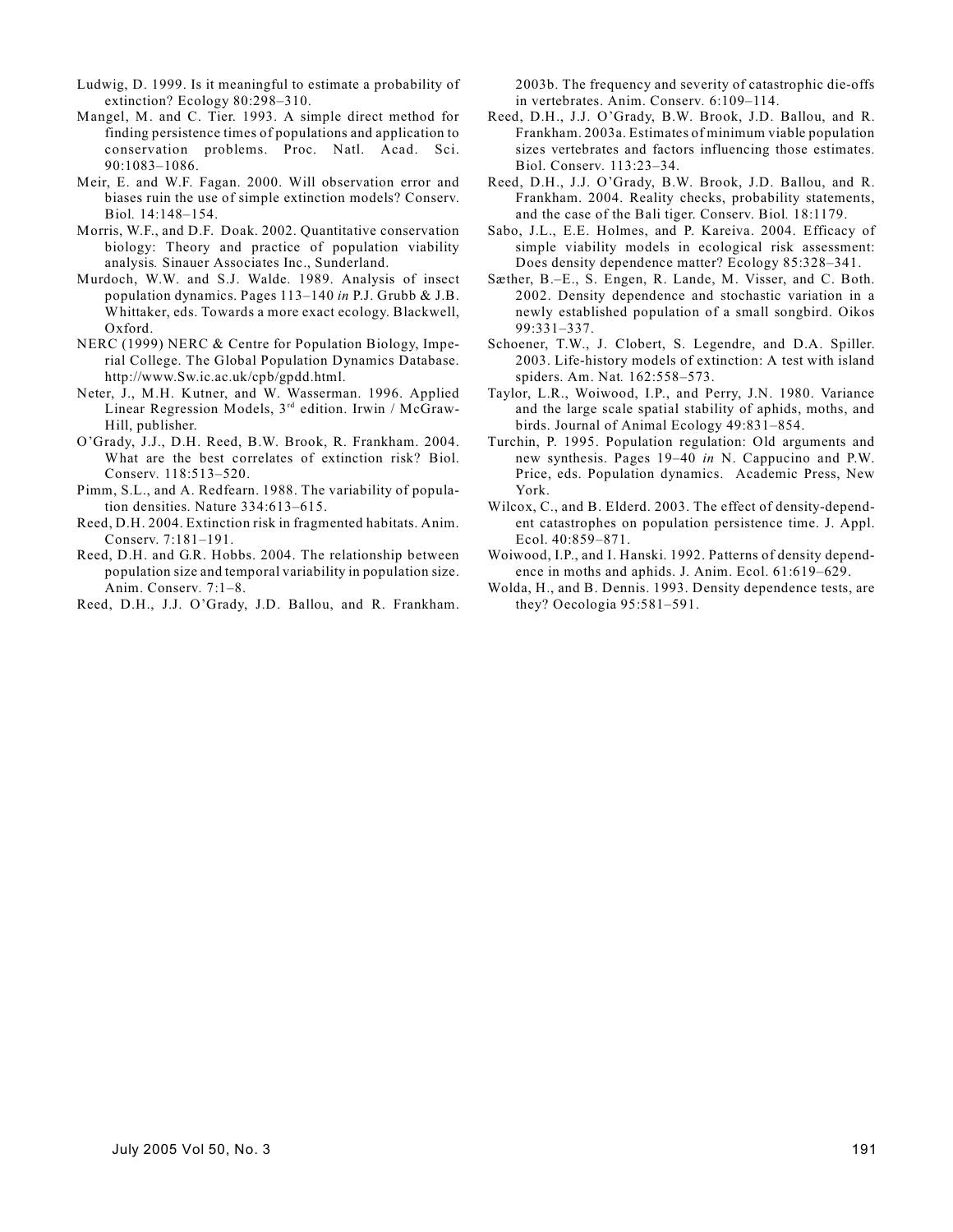| лррения 1. Смээ, огиен, ани отодеодгарны 20не тог сасн от ене 40 эрсенэ шойски.<br><b>Species</b> | Class        | Order           | <b>Biogeographic Zone</b> |  |  |
|---------------------------------------------------------------------------------------------------|--------------|-----------------|---------------------------|--|--|
| Vanellus vanellus                                                                                 | Aves         | Charadriiformes | Palaearctic               |  |  |
| Rissa tridactyla                                                                                  | Aves         | Charadriiformes | Nearctic                  |  |  |
| Zenaida macroura                                                                                  | Aves         | Columbiformes   | Nearctic                  |  |  |
|                                                                                                   |              |                 |                           |  |  |
| Accipiter nisus                                                                                   | Aves         | Falconiformes   | Palaearctic               |  |  |
| Falco rusticolus                                                                                  | Aves         | Falconiformes   | Nearctic                  |  |  |
| Alauda arvensis                                                                                   | Aves         | Passeriformes   | Palaearctic               |  |  |
| Corvus corone                                                                                     | Aves         | Passeriformes   | Palaearctic               |  |  |
| Corvus frugilegus                                                                                 | Aves         | Passeriformes   | Palaearctic               |  |  |
| Cyanocitta cristata                                                                               | Aves         | Passeriformes   | Palaearctic               |  |  |
| Melospiza melodia                                                                                 | Aves         | Passeriformes   | Nearctic                  |  |  |
| Spizella pusilla                                                                                  | Aves         | Passeriformes   | Nearctic                  |  |  |
| Fringella coelebs                                                                                 | Aves         | Passeriformes   | Palaearctic               |  |  |
| Fringella montifringella                                                                          | Aves         | Passeriformes   | Palaearctic               |  |  |
| Anthus pratensis                                                                                  | Aves         | Passeriformes   | Palaearctic               |  |  |
| Ficedula albicollis                                                                               | Aves         | Passeriformes   | Palaearctic               |  |  |
| Ficedula hypoleuca                                                                                | Aves         | Passeriformes   | Palaearctic               |  |  |
| Parus atricapillus                                                                                | Aves         | Passeriformes   | Nearctic                  |  |  |
| Parus bicolor                                                                                     | Aves         | Passeriformes   | Nearctic                  |  |  |
| Parus caeruleus                                                                                   | Aves         | Passeriformes   | Palaearctic               |  |  |
| Parus major                                                                                       | Aves         | Passeriformes   | Palaearctic               |  |  |
| Sturnus vulgaris                                                                                  | Aves         | Passeriformes   | Palaearctic               |  |  |
| Phylloscopa collybita                                                                             | Aves         | Passeriformes   | Palaearctic               |  |  |
| Phylloscopa trochilus                                                                             | Aves         | Passeriformes   | Palaearctic               |  |  |
| Phalacrocorax aristotellis                                                                        | Aves         | Pelecaniformes  | Palaearctic               |  |  |
| Picoides pubescens                                                                                | Aves         | Piciformes      | Nearctic                  |  |  |
| Ovis canadensis                                                                                   | Mammalia     | Artiodactyla    | Nearctic                  |  |  |
| Tragelaphus strepsiceros                                                                          | Mammalia     | Artiodactyla    | Ethiopian                 |  |  |
| Dama dama                                                                                         | Mammalia     | Artiodactyla    | Palaearctic               |  |  |
| Canis lupus                                                                                       | Mammalia     | Carnivora       | Palaearctic               |  |  |
| Lynx canadensis                                                                                   | Mammalia     | Carnivora       | Nearctic                  |  |  |
| Enhydra lutris                                                                                    | Mammalia     | Carnivora       | Nearctic                  |  |  |
| Gulo gulo                                                                                         | Mammalia     | Carnivora       | Nearctic                  |  |  |
| Martes americana                                                                                  | Mammalia     | Carnivora       | Nearctic                  |  |  |
| Phoca groenlandica                                                                                | Mammalia     | Carnivora       | Nearctic                  |  |  |
| Phoca vitulina                                                                                    | Mammalia     | Carnivora       | Palaearctic               |  |  |
| Ursus arctos horribilis                                                                           | Mammalia     | Carnivora       | Nearctic                  |  |  |
| Microtus californicus                                                                             | Mammalia     | Rodentia        | Nearctic                  |  |  |
| Merlangus merlangius                                                                              | Osteichthyes | Gadiformes      | Palaearctic               |  |  |
| Perca fluviatalis                                                                                 | Osteichthyes | Perciformes     | Palaearctic               |  |  |
| Esox lucius                                                                                       | Osteichthyes | Salmoniformes   | Palaearctic               |  |  |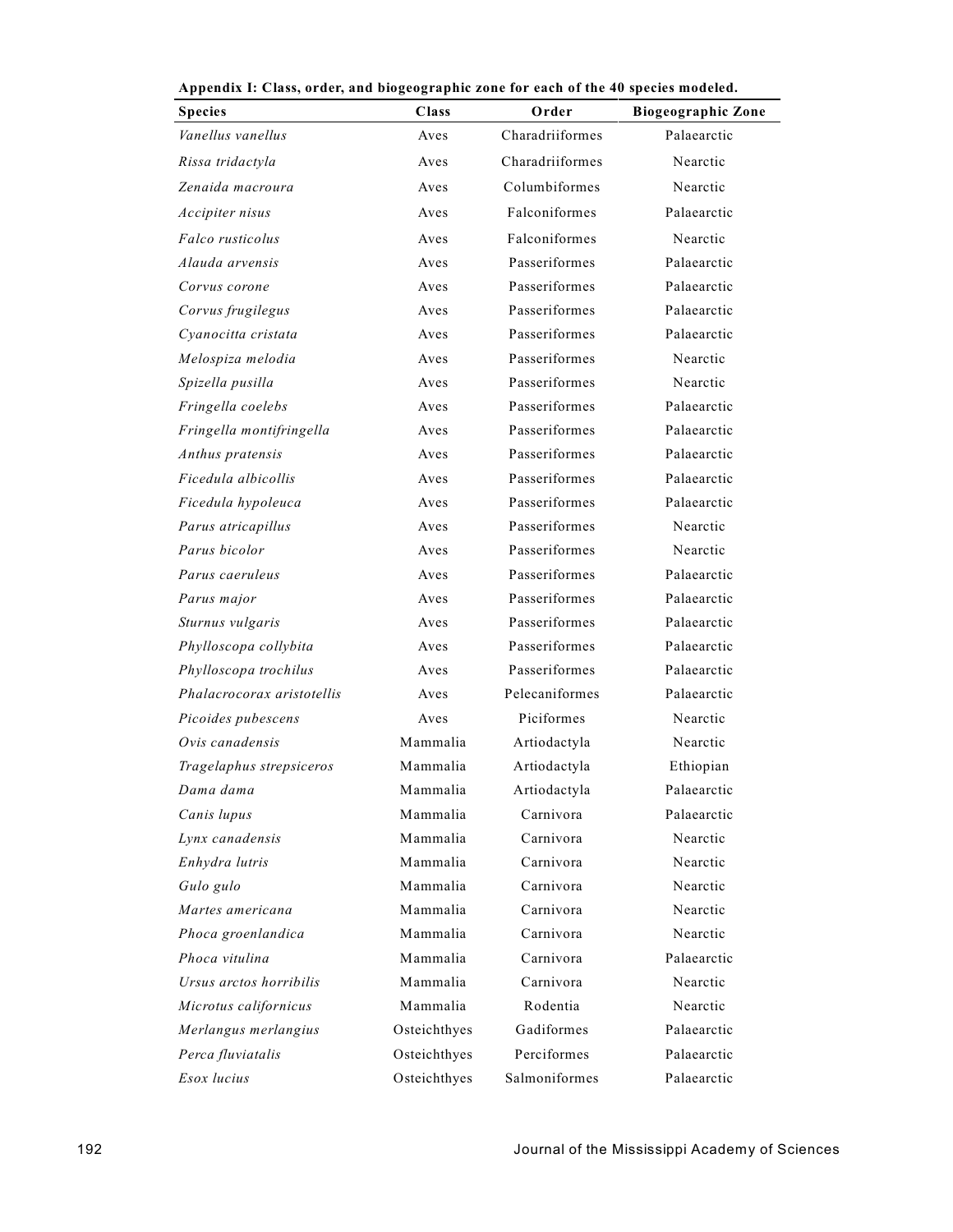Appendix II:  $F(x) =$  shape of density dependent function (see Figure 1),  $r^2 =$  proportion of variance in the population growth rate explained by density in the preceding time step, MT $_{\textrm{\tiny{E}}}$  = median time to **n extinction,** *K* **= carrying capacity,** *r* **(***K* **) = the mean population growth rate at high, intermediate and** low densities  $(K_1, K_2,$  and  $K_3$ , respectively), and SD,  $(K_n)$  = the standard deviation among population growth rates at high, intermediate, and low densities  $(K_{1}, K_{2},$  and  $K_{3}$ , respectively).

| <b>Species</b>           | $\mathbf{F}_{(x)}$ | $r^2$ | $MT_E$ | K      | $r(K_1)$         | $r(K_2)$                  |       | $r(K_3)$ SD, $(K_1)$ | $SD_r(K_2)$ | $SD_r(K_3)$ |
|--------------------------|--------------------|-------|--------|--------|------------------|---------------------------|-------|----------------------|-------------|-------------|
| Vanellus vanellus        | a                  | 0.06  | 8      | 13     | $-0.033$         | 0.078                     | 0.143 | 0.382                | 0.496       | 0.685       |
| Vanellus vanellus        | a                  | 0.12  | 33     | 19     | $-0.249$         | 0.151                     | 0.339 | 0.287                | 0.292       | 0.659       |
| Rissa tridactyla         | b                  | 0.39  | 919    | 171    | $-0.040$         | 0.069                     | 0.181 | 0.120                | 0.112       | 0.198       |
| Zenaida macroura         | d                  | 0.45  | 33     | 24     | $-0.395$         | 0.172                     | 0.619 | 0.117                | 0.527       | 0.516       |
| Zenaida macroura         | a                  | 0.34  | 21     | 110    | $-0.147$         | 0.146                     | 0.321 | 0.516                | 0.415       | 0.214       |
| Accipiter nisus          | a                  | 0.08  | 329    | 111    | $-0.055$         | 0.027                     | 0.033 | 0.077                | 0.197       | 0.047       |
| Accipiter nisus          | a                  | 0.87  | 710    | 52     | $-0.058$         | 0.223                     | 1.035 | 0.093                | 0.055       | 2.309       |
| Falco rusticolus         | b                  | 0.20  | 144    | 82     | $-0.041$         | 0.007                     | 0.297 | 0.308                | 0.323       | 0.488       |
| Alauda arvensis          | $\mathbf c$        | 0.48  | 213    | 57     | $-0.043$         | 0.095                     | 0.353 | 0.124                | 0.223       | 0.719       |
| Corvus corone            | $\mathbf c$        | 0.44  | 181    | 17     |                  | $-0.109$ $-0.020$ 0.139   |       | 0.160                | 0.231       | 0.266       |
| Corvus frugilegus        | a                  | 0.24  | 58     | 355    | $-0.073$         | $-0.044$ 0.051            |       | 0.075                | 0.214       | 0.249       |
| Corvus frugilegus        | a                  | 0.54  | 315    | 126    |                  | $-0.121 - 0.049 0.249$    |       | 0.174                | 0.179       | 0.234       |
| Cyanocitta cristata      | a                  | 0.24  | 246    | 26     | $-0.090$ $0.073$ |                           | 0.252 | 0.206                | 0.267       | 0.372       |
| Melospiza melodia        | a                  | 0.57  | 26     | 52     | $-0.200$         | 0.281                     | 0.568 | 0.417                | 0.365       | 0.096       |
| Spizella pusilla         | b                  | 0.29  | 273    | 65     | $-0.107$         | 0.031                     | 0.185 | 0.326                | 0.332       | 0.287       |
| Fringella coelebs        | a                  | 0.09  | 1581   | 616    | $-0.028$         | 0.016                     | 0.047 | 0.100                | 0.062       | 0.147       |
| Fringella montifringilla | a                  | 0.19  | 55     | 71     |                  | $-0.109$ $-0.030$ $0.365$ |       | 0.399                | 0.371       | 0.463       |
| Anthus pratensis         | a                  | 0.34  | 252    | 88     | $-0.096$         | 0.017                     | 0.079 | 0.123                | 0.142       | 0.301       |
| Ficedula albicollis      | a                  | 0.36  | 9      | 8      | $-0.139$         | 0.034                     | 1.206 | 0.440                | 0.335       | 1.706       |
| Ficedula albicollis      | a                  | 0.03  | 834    | 99     | $-0.131$         | 0.042                     | 0.184 | 0.184                | 0.214       | 0.060       |
| Ficedula hypoleuca       | a                  | 0.28  | 10     | 9      | $-0.238$         | 0.188                     | 0.495 | 0.302                | 0.619       | 0.746       |
| Ficedula hypoleuca       | d                  | 0.87  | 444    | 82     | $-0.092$         | 0.184                     | 0.758 | 0.133                | 0.269       | 0.719       |
| Ficedula hypoleuca       | $\mathbf c$        | 0.23  | 551    | 144    |                  | $-0.046$ $-0.022$ 0.141   |       | 0.117                | 0.154       | 0.146       |
| Parus atricapillus       | b                  | 0.58  | 498    | 114    | $-0.158$         | 0.340                     | 0.525 | 0.257                | 0.387       | 0.526       |
| Parus bicolor            | a                  | 0.32  | 16     | 8      | $-0.237$         | 0.067                     | 0.625 | 0.275                | 0.458       | 0.744       |
| Parus bicolor            | d                  | 0.10  | 5      | 12     |                  | $-0.294$ $-0.141$ $0.116$ |       | 0.131                | 0.516       | 0.729       |
| Parus bicolor            | a                  | 0.37  | $\tau$ | 17     |                  | $-0.210 -0.015$ 1.333     |       | 0.347                | 0.666       | 1.282       |
| Parus caeruleus          | $\mathbf{b}$       | 0.46  | 46     | 46     |                  | $-0.075$ 0.113 0.359      |       | 0.284                | 0.479       | 0.535       |
| Parus caeruleus          | a                  | 0.55  | 96     | 82     | $-0.193$         | 0.136 0.378               |       | 0.203                | 0.451       | 0.365       |
| Parus caeruleus          | a                  | 0.25  | 745    | 74     | $-0.067$         | 0.085                     | 0.436 | 0.228                | 0.345       | 0.302       |
| Parus caeruleus          | b                  | 0.35  | 81     | 89     |                  | $-0.169$ 0.168 0.259      |       | 0.300                | 0.333       | 0.517       |
| Parus caeruleus          | a                  | 0.24  | 53     | 44     | $-0.122$         | 0.098 0.367               |       | 0.193                | 0.389       | 0.621       |
| Parus caeruleus          | $\mathbf b$        | 0.22  | 151    | 87     | 0.037            | 0.027                     | 0.199 | 0.399                | 0.290       | 0.254       |
| Perca fluviatalis        | a                  | 0.41  | 9      | $1\,8$ | $-0.037$         | 0.031                     | 0.481 | 0.210                | 0.211       | 0.105       |
| Perca fluviatalis        | a                  | 0.14  | 41     | 180    | $-0.184$         | 0.127                     | 0.261 | 0.294                | 0.675       | 0.145       |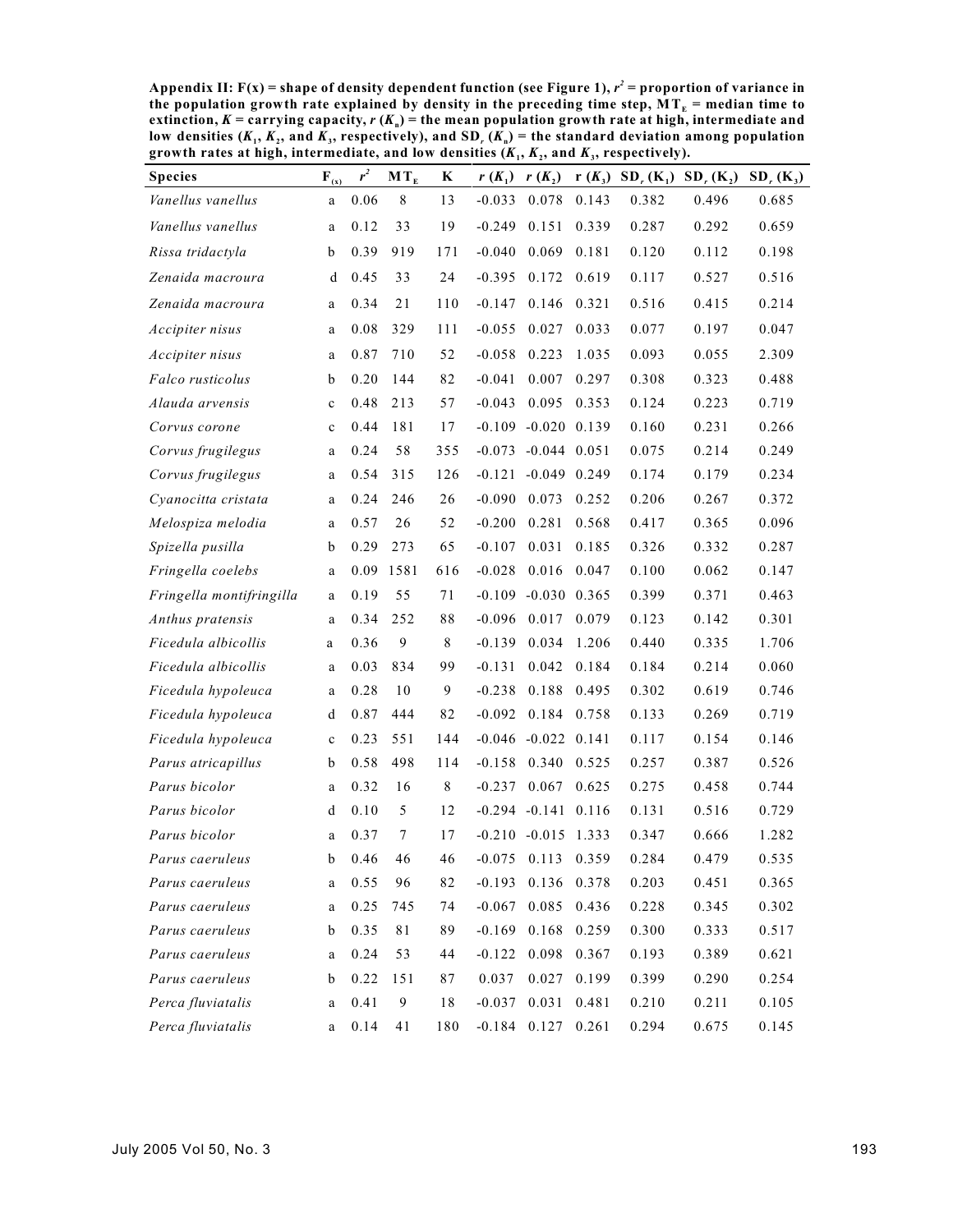| zippenula ili Cont ui      |                    |       |           |       |                           |                           |       |                                  |             |             |
|----------------------------|--------------------|-------|-----------|-------|---------------------------|---------------------------|-------|----------------------------------|-------------|-------------|
| <b>Species</b>             | $\mathbf{F}_{(x)}$ | $r^2$ | $MT_E$    | K     | $r(K_1)$                  | $r(K_2)$                  |       | $r(K_3)$ SD <sub>r</sub> $(K_1)$ | $SD_r(K_2)$ | $SD_r(K_3)$ |
| Parus major                | a                  | 0.45  | 131       | 126   | $-0.307$                  | 0.353                     | 0.709 | 0.254                            | 0.469       | 0.387       |
| Parus major                | a                  | 0.41  | 293       | 208   | $-0.246$                  | 0.092                     | 0.366 | 0.090                            | 0.372       | 0.295       |
| Parus major                | a                  | 0.25  | 103       | 27    |                           | $-0.087$ $-0.065$ 0.282   |       | 0.249                            | 0.158       | 0.495       |
| Parus major                | b                  | 0.21  | 468       | 94    | $-0.015$                  | 0.038                     | 0.329 | 0.154                            | 0.230       | 0.405       |
| Sturnus vulgaris           | c                  | 0.27  | 188       | 54    | $-0.026$                  | 0.103                     | 0.222 | 0.188                            | 0.395       | 0.431       |
| Sturnus vulgaris           | b                  | 0.19  | 41        | 62    | $-0.140$                  | 0.241                     | 0.402 | 0.434                            | 0.500       | 0.685       |
| Sturnus vulgaris           | a                  | 0.35  | 356       | 61    | $-0.269$                  | 0.032                     | 0.268 | 0.189                            | 0.233       | 0.280       |
| Phylloscopa collybita      | a                  | 0.37  | 92        | 12    | $-0.210$                  | 0.091                     | 0.469 | 0.248                            | 0.288       | 0.460       |
| Phylloscopa trochilus      | b                  | 0.45  | 5         | 7     | $-0.441$                  | $-0.032$ 0.500            |       | 0.498                            | 0.302       | 1.389       |
| Phylloscopa trochilus      | a                  | 0.13  | 17        | 9     | $-0.059$                  | 0.038                     | 0.260 | 0.333                            | 0.461       | 0.522       |
| Phalacrocorax aristotellis | e                  | 0.22  | 1258      | 399   | $-0.019$                  | 0.002                     | 0.286 | 0.046                            | 0.326       | 0.433       |
| Picoides pubescens         | a                  | 0.33  | 54        | 5     |                           | $-0.098$ $-0.052$ 0.597   |       | 0.494                            | 0.269       | 0.392       |
| Picoides pubescens         | a                  | 0.16  | 39        | 8     | $-0.080$                  | 0.056                     | 0.348 | 0.273                            | 0.423       | 0.429       |
| Ovis canadensis            | b                  | 0.21  | 1192      | 185   | $-0.033$                  | 0.039                     | 0.199 | 0.235                            | 0.273       | 0.375       |
| Tragelaphus strepsiceros   | a                  | 0.06  | 92        | 6327  | $-0.086$                  | 0.003                     | 0.027 | 0.097                            | 0.153       | 0.191       |
| Tragelaphus strepsiceros   | a                  | 0.46  | 1387      | 58502 | $-0.045$ $-0.006$ $0.260$ |                           |       | 0.147                            | 0.098       | 0.405       |
| Dama dama                  | a                  | 0.38  | 1987      | 970   |                           | $-0.028$ $-0.015$ 0.091   |       | 0.088                            | 0.074       | 0.065       |
| Canis lupus                | a                  | 0.14  | 44        | 399   | $-0.106$                  | 0.246                     | 0.193 | 0.322                            | 0.526       | 0.499       |
| Lynx canadensis            | c                  | 0.20  | 342       | 3598  | $-0.072$                  | 0.111                     | 0.355 | 0.264                            | 0.386       | 0.594       |
| Lynx canadensis            | a                  | 0.19  |           |       | 1557 31915 -0.074         | 0.044                     | 0.462 | 0.207                            | 0.507       | 0.805       |
| Lynx canadensis            | b                  | 0.05  | 1261      | 42300 | $-0.186$                  | 0.081                     | 0.235 | 0.257                            | 0.172       | 0.353       |
| Enhydra lutris             | a                  | 0.22  | 1563      | 1753  | $-0.096$                  | 0.080                     | 0.072 | 0.199                            | 0.195       | 0.170       |
| Gulo gulo                  | b                  | 0.05  | 417       | 682   | $-0.033$                  | 0.032                     | 0.056 | 0.138                            | 0.184       | 0.308       |
| Gulo gulo                  | b                  | 0.07  | 1692      | 799   | $-0.139$                  | 0.041                     | 0.176 | 0.167                            | 0.151       | 0.399       |
| Martes americana           | a                  | 0.26  | 15        | 73    |                           | $-0.136$ $-0.095$ $0.625$ |       | 0.558                            | 0.227       | 0.873       |
| Martes americana           | a                  | 0.12  | 552       | 44958 | $-0.117$                  | 0.136                     | 0.158 | 0.264                            | 0.367       | 0.315       |
| Martes americana           | a                  | 0.29  | 779       | 168   | $-0.130$                  | 0.152                     | 0.279 | 0.158                            | 0.277       | 0.202       |
| Phoca groenlandica         | $\mathbf c$        | 0.42  | 108       | 96    | $-0.230$                  | 0.225                     | 0.756 | 0.157                            | 0.475       | 0.076       |
| Phoca vitulina             | b                  |       | 0.38 2368 | 1537  | $-0.001$                  | $0.006$ 0.061             |       | 0.067                            | 0.071       | 0.257       |
| Phoca vitulina             | b                  | 0.56  | 843       | 1208  | $-0.772$                  | 0.058                     | 0.070 | 0.097                            | 0.104       | 0.061       |
| Phoca vitulina             | b                  | 0.27  | 538       | 135   |                           | $-0.089$ $-0.034$ $0.002$ |       | 0.122                            | 0.137       | 0.075       |
| Ursus arctos horribilis    | a                  |       | 0.26 1352 | 81    | $-0.052$                  | 0.007 0.083               |       | 0.189                            | 0.078       | 0.264       |
| Microtus californicus      | a                  | 0.11  | 3         | 54    | $-0.530$                  | 0.300                     | 1.070 | 0.396                            | 1.246       | 2.099       |
| Microtus californicus      | $\mathbf b$        | 0.14  | 11        | 311   | $-0.044$                  | 0.200                     | 0.317 | 0.214                            | 0.702       | 0.848       |
| Merlangus merlangius       | a                  | 0.30  | 211       | 1619  | $-0.432$                  | 0.497                     | 0.324 | 0.237                            | 0.613       | 0.222       |
| Esox lucius                | a                  | 0.33  | 349       | 1967  |                           | $-0.136$ 0.046            | 0.046 | 0.209                            | 0.244       | 0.154       |
| Esox lucius                | a                  | 0.19  | 221       | 2895  |                           | $-0.044$ $-0.038$ $0.336$ |       | 0.216                            | 0.287       | 0.643       |

**Appendix II: Cont'd.**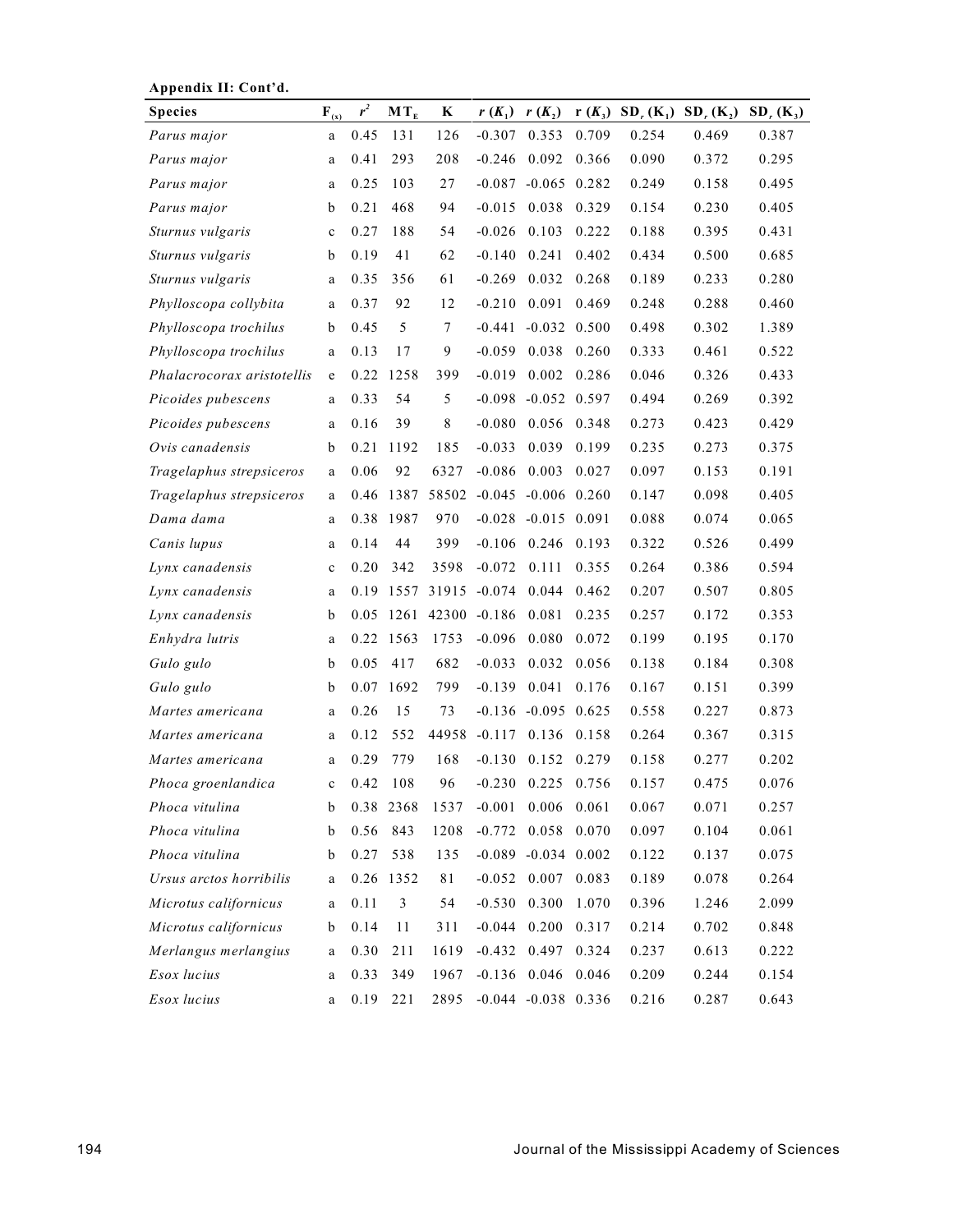# **New Records for the Phlebotomine Sand Fly** *Lutzomyia shannoni* **(Dyar) (Diptera: Psychodidae) in Mississippi**

# **Jerome Goddard<sup>1</sup> and Chad P. McHugh**

Mississippi Department of Health, Jackson, MS 39215, and Air Force Institute for Operational Health, Brooks City-Base, TX 78235

Phlebotomine sand flies are delicate, hairy, mosquito-like insects occurring mainly in the tropics and subtropics. They are notorious vectors of agents of several deadly and disfiguring diseases such as Leishmaniasis, sand fly fever, and bartonellosis (Lane 1996). *Lutzomyia shannoni* (Dyar) is one of the more thoroughly studied species of the phlebotomine sand flies in North America (Figure 1). The various life stages were figured by Hanson (1968) and Young and Perkins (1984). Brinson et al. (1992) and Comer et al. (1994b) documented the seasonal abundance of adults in Georgia. The former authors also documented the vertical distribution of adults, while the latter determined there were three generations per year. Hosts for the blood-feeding females include white-tailed deer, feral swine, donkeys, horses, raccoons (Comer et al. 1994a), and humans (Thurman et al. 1949, Snow 1955). Ecologically, *Lu. shannoni* is associated with live oak (*Quercus viginiana* Miller) forests and, to a lesser extent, mixed hardwood forests where an abundance of tree holes provides diurnal resting sites for adults (Comer et al. 1993).

In the eastern United States, *Lu. shannoni* is a vector of vesicular stomatitis virus (Corn et al. 1990, Comer et al. 1994b) and, because females transmit the virus transovarially to a percentage of their progeny (Comer et al. 1990), the species provides an overwintering mechanism for the virus. Lawyer and Young (1987) determined *Lu. shannoni* also is a competent vector of *Leishmania mexicana* (Biagi), a parasitic protozoan that may be enzootic in the southeastern United States (McHugh et al. 2003), and unidentified flagellates were detected in *Lu. shannoni* collected in Florida (Perkins 1982).

*Lutzomyia shannoni* has a discontinuous range from Argentina to the United States with a gap in Texas and northern Mexico, possibly due to the absence of extensive hardwood forests (Young and Duncan 1994). In the United States, it occurs in the southeastern states from Louisiana and Arkansas to<br>Maryland and Delaware. However, collection Maryland and Delaware. records in this country are spotty, and the species has been reported in only 45 counties. In Mississippi, it previously was known from only two counties. Young and Perkins (1984) reported the collection of two males and 37 females by V. Newhouse in Hancock County, and Rozeboom (1944) identified an unknown number of *Lu. shannoni* from Clinton, Hinds County, in the collection of the U.S. National Museum. A search for phlebotomines revealed no specimens in either the Mississippi Entomological Museum at Mississippi State University (R. Brown, pers. comm.) orthe insect collection at the University of Mississippi (P. K. Lago, pers. comm.). In this note, we report additional collection records for *Lu. shannoni* in Mississippi, including three new county records (dates preceded by an asterisk).

Centers for Disease Control miniature light traps supplemented with dry ice were used for all collections. Traps were set in areas of mature, mixed oak-



**Figure 1. Adult sand fly feeding** (Photo courtesy the U.S. Armed Forces Pest Management Board, photo by Dr. Edgar Rowton).

<sup>&</sup>lt;sup>1</sup>Author for correspondence. Mississippi Department of Health, P.O. Box 1700, Jackson, MS 39215. Telephone 601-576-7689.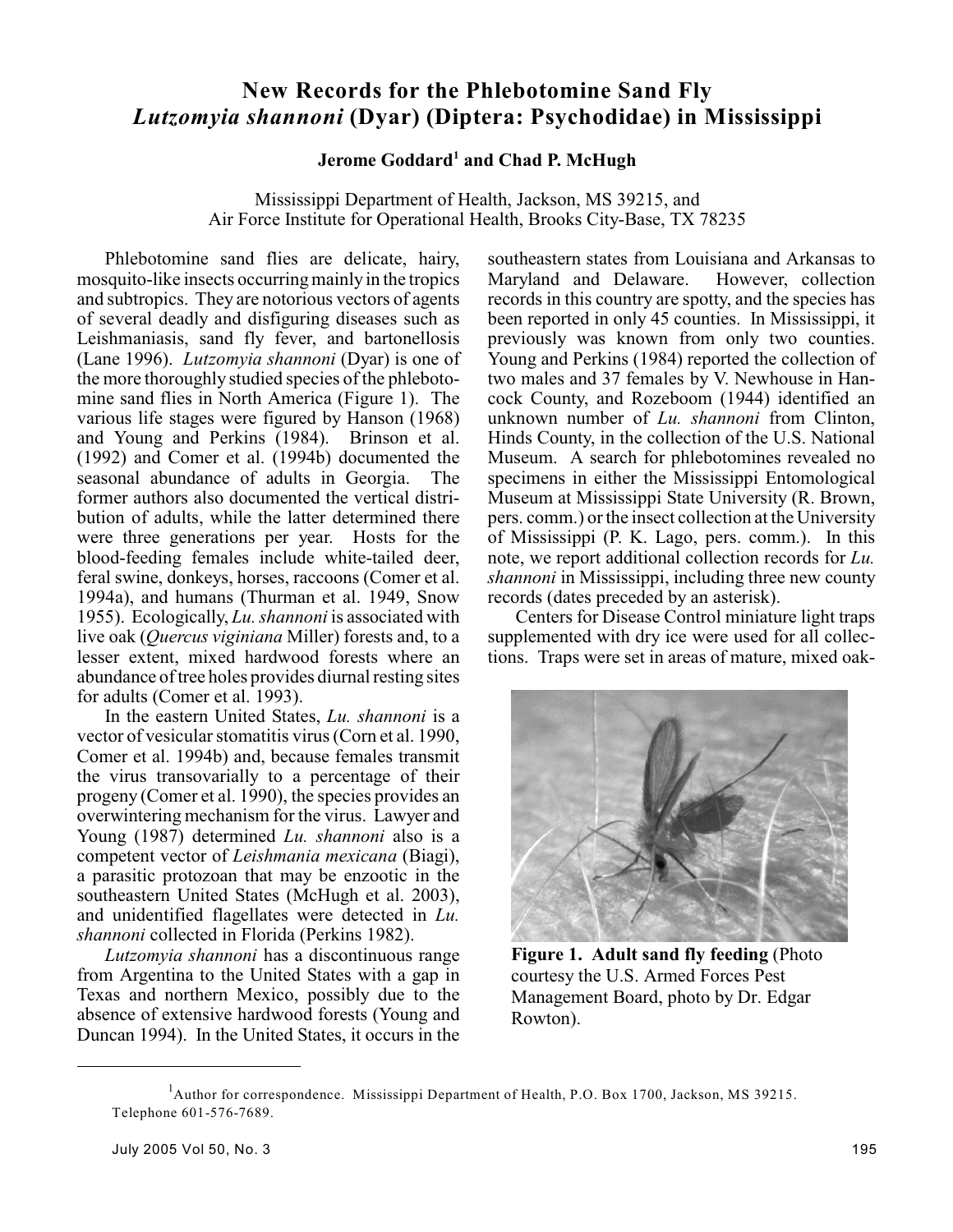hickory-pine forests containing predominantly hardwoods such as red oak, chestnut oak, white oak, sweet gum, sycamore, various hickory species, and loblolly pine. A large number of the hardwoods contained tree holes. Specimens were identified using the key of Young and Perkins (1984), and voucher specimens were deposited with the Mississippi Entomological Museum at Mississippi State University, Starkville, Mississippi.

County records: COPIAH: \*2-V-2001, Copiah County Game Management Area (GMA), J. Goddard, 2 females. 15-XI-2001, Copiah GMA, J. Goddard, 2 females. 21-IX-2004, Copiah GMA, J. Goddard, 1 female. 30-IX-2004, Copiah GMA, W. Varnado, 1 female, 1 male. 1-X-2004, Copiah GMA, W. Varnado, 1 female, 2 males. HINDS: 15- VIII-2003, Byram, J. Goddard, 1 female. 6-V-2004, Byram, J. Goddard, 1 male. LEAKE: \*16-IX-2004, near Carthage, J. Goddard, 1 female. TISHO-MINGO: \*1-VI-2004, Tishomingo State Park, J. Goddard, 1 female. 4-VI-2004, Tishomingo State Park, W. Varnado, 19 females, 8 males.

Although these records more than double the known collections in Mississippi, our knowledge of the distribution of *Lu. shannoni* is still incomplete. The paucity of records for *Lu. shannoni* specifically, and phlebotomines generally, reflects the scarcity of workers intentionally targeting sand flies for collection. Thus, at the present time, the known distributions of this and other phlebotomine species represent more the distribution of collectors than that of the sand flies themselves.

#### LITERATURE CITED

- Brinson, F. J., D.V. Hagan, J.A. Comer, and D. A. Strolein. 1992. Seasonal abundance of *Lutzomyia shannoni* (Diptera: Psychodidae) on Ossabaw Island, Georgia. J. Med. Entomol. 29:178–182.
- Comer, J.A., W.S. Irby, and D.M. Kavanaugh. 1994a. Hosts of *Lutzomyia shannoni* (Diptera: Psychodidae) in relation to vesicular stomatitis virus on Ossabaw Island, Georgia, U.S.A. Med. Vet. Entomol. 8:325–330.
- Comer, J.A., D.M. Kavanaugh, D.E. Stallknecht, and J.L. Corn. 1994b. Population dynamics of *Lutzomyia shannoni*

(Diptera: Psychodidae) in relation to the epizootiology of vesicular stomatitis virus on Ossabaw Island, Georgia. J. Med. Entomol. 31:850–854.

- Comer, J.A., D.M. Kavanaugh, D.E. Stallknecht, G.O. Ware, J.L. Corn, and V.F. Nettles. 1993. Effect of forest type on the distribution of *Lutzomyia shannoni* (Diptera: Psychodidae) and vesicular stomatitis virus on Ossabaw Island, Georgia. J. Med. Entomol. 30:555–560.
- Comer, J.A., R.B. Tesh, G.B. Modi, J.L. Corn, and V.F. Nettles. 1990. Vesicular stomatitis virus, New Jersey serotype: replication in and transmission by *Lutzomyia shannoni* (Diptera: Psychodidae). Am. J. Trop. Med. Hyg. 42:483–490.
- Corn, J.L., J.A. Comer, G.A. Erickson, and V.F. Nettles. 1990. Isolation of vesicular stomatitis virus New Jersey serotype from phlebotomine sand flies in Georgia. Am. J. Trop. Med. Hyg. 42:476–482.
- Hanson, W.J. 1968. The immature stages of the subfamily Phlebotominae in Panama. Ph.D. Dissertation, University of Kansas, Manhattan. 104 pp.
- Lane, R.P. 1996. Sandflies. In: Medical Insects and Arachnids. Lane, R.P. and Crosskey, R.W., eds. Chapman and Hall, London.
- Lawyer, P.G., and D.G. Young. 1987. Experimental transmission of *Leishmania mexicana* to hamsters by bites of phlebotomine sand flies (Diptera: Psychodidae) from the United States. J. Med. Entomol. 24:458–462.
- McHugh, C.P., M.L. Thies, P.C. Melby, L.D. Yantis, Jr., R.W. Raymond, M.D. Villegas, and S.F. Kerr. 2003. Short report: a disseminated infection of *Leishmania mexicana* in an eastern woodrat, *Neotoma floridana*, collected in Texas. Am. J. Trop. Med. Hyg. 69:470–472.
- Perkins, P.V. 1982. The identification and distribution of phlebotomine sand flies in the United States with notes on the biology of two species from Florida (Diptera: Psychodidae). Ph.D. Dissertation, University of Florida, Gainesville. 195 pp.
- Rozeboom, L.E. 1944. Phlebotomus limai Fonseca in the United States (Diptera: Psychodidae). J. Parasitol. 30:274–275.
- Snow, W.E. 1955. Feeding activities of some blood sucking Diptera with reference to vertical distribution in bottomland forest. Ann. Entomol. Soc. Am. 48:512–521.
- Thurman, D.C., J.A. Mulrennan, and E.B. Thurman. 1949. Occurrence of *Phlebotomus (Neophlebotomus) shannoni* Dyar in Florida (Diptera: Psychodidae). J. Parasitol. 35:199–200.
- Young, D.G. and M.A. Duncan. 1994. Guide to the identification and geographic distribution of *Lutzomyia* sand flies in Mexico, the West Indies, Central and South America (Diptera: Psychodidae). Mem. Amer. Entomol. Inst. No. 54. Associated Publishers, Gainesville, FL. 881 pp.
- Young, D.G. and P.V. Perkins. 1984. Phlebotomine sand flies of North America (Diptera: Psychodidae). Mosq. News 44:263–304.